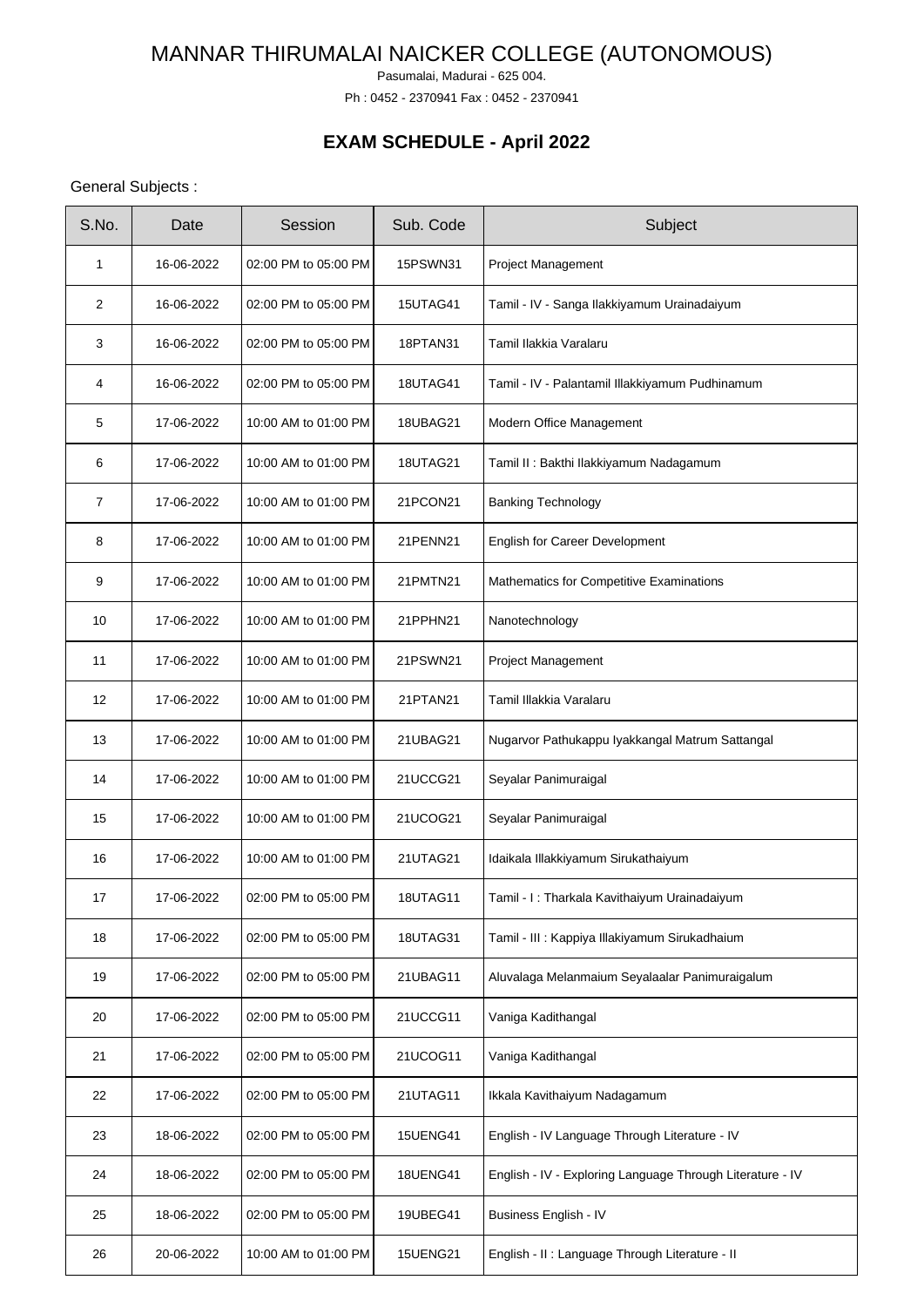Pasumalai, Madurai - 625 004.

Ph : 0452 - 2370941 Fax : 0452 - 2370941

# **EXAM SCHEDULE - April 2022**

## General Subjects :

| S.No. | Date       | Session              | Sub. Code       | Subject                                                    |
|-------|------------|----------------------|-----------------|------------------------------------------------------------|
| 27    | 20-06-2022 | 10:00 AM to 01:00 PM | <b>18UBEG21</b> | Business English - II                                      |
| 28    | 20-06-2022 | 10:00 AM to 01:00 PM | <b>18UENG21</b> | English II : Exploring Language Through Literature - II    |
| 29    | 20-06-2022 | 10:00 AM to 01:00 PM | 21UENG21        | Communicative English - II                                 |
| 30    | 20-06-2022 | 02:00 PM to 05:00 PM | 18UBEG11        | <b>Business English - I</b>                                |
| 31    | 20-06-2022 | 02:00 PM to 05:00 PM | <b>18UENG11</b> | English - I: Exploring Language Through Literature - I     |
| 32    | 20-06-2022 | 02:00 PM to 05:00 PM | <b>18UENG31</b> | ENGLISH- III - Exploring Language Through Literature - III |
| 33    | 20-06-2022 | 02:00 PM to 05:00 PM | 21UENG11        | Communicative English - I                                  |
| 34    | 21-06-2022 | 02:00 PM to 05:00 PM | 15UCCN41        | <b>Practical Banking</b>                                   |
| 35    | 21-06-2022 | 02:00 PM to 05:00 PM | 15UCON41        | <b>Practical Banking</b>                                   |
| 36    | 21-06-2022 | 02:00 PM to 05:00 PM | <b>15UECN41</b> | Elementary Statistics - II                                 |
| 37    | 21-06-2022 | 02:00 PM to 05:00 PM | <b>18UBAN41</b> | <b>Entrepreneurial Development</b>                         |
| 38    | 21-06-2022 | 02:00 PM to 05:00 PM | 18UCCN41        | Vaniga Amaippu Murai                                       |
| 39    | 21-06-2022 | 02:00 PM to 05:00 PM | 18UCHN41        | <b>Polymer Chemistry</b>                                   |
| 40    | 21-06-2022 | 02:00 PM to 05:00 PM | 18UCON41        | <b>Practical Banking</b>                                   |
| 41    | 21-06-2022 | 02:00 PM to 05:00 PM | <b>18UECN41</b> | <b>Elementary Statistics-II</b>                            |
| 42    | 21-06-2022 | 02:00 PM to 05:00 PM | <b>18UELN41</b> | Mobile communication                                       |
| 43    | 21-06-2022 | 02:00 PM to 05:00 PM | <b>18UENN41</b> | English for Competence Development -II                     |
| 44    | 21-06-2022 | 02:00 PM to 05:00 PM | 18UFDN41        | Food Preservation and Safety                               |
| 45    | 21-06-2022 | 02:00 PM to 05:00 PM | <b>18UHTN41</b> | Constitution of India                                      |
| 46    | 21-06-2022 | 02:00 PM to 05:00 PM | 18UMCN41        | Arithmetic and Mental Ability - II                         |
| 47    | 21-06-2022 | 02:00 PM to 05:00 PM | <b>18UMTN41</b> | Mathematics for Competitive Examination - II               |
| 48    | 21-06-2022 | 02:00 PM to 05:00 PM | 18UNCN41        | Military History and National Integration                  |
| 49    | 21-06-2022 | 02:00 PM to 05:00 PM | 18UPHN41        | Physics of Electrical Appliances                           |
| 50    | 21-06-2022 | 02:00 PM to 05:00 PM | <b>18USWN41</b> | <b>Contemporary Social Work</b>                            |
| 51    | 21-06-2022 | 02:00 PM to 05:00 PM | <b>18UTAN41</b> | Ithaliyal                                                  |
| 52    | 21-06-2022 | 02:00 PM to 05:00 PM | <b>19UCPN41</b> | <b>Secretarial Practice</b>                                |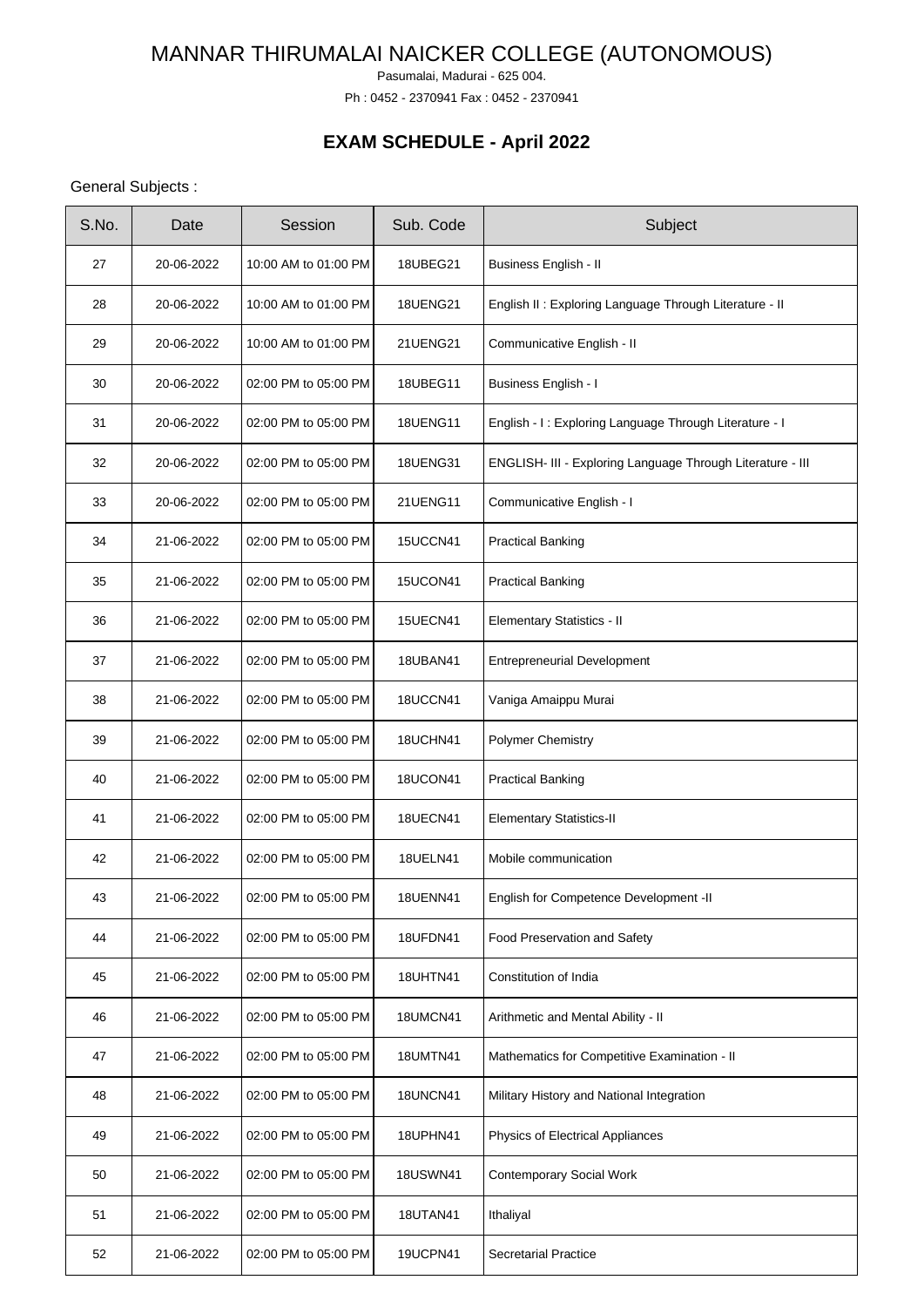Pasumalai, Madurai - 625 004.

Ph : 0452 - 2370941 Fax : 0452 - 2370941

## **EXAM SCHEDULE - April 2022**

## General Subjects :

| S.No. | Date       | Session              | Sub. Code       | Subject                                     |
|-------|------------|----------------------|-----------------|---------------------------------------------|
| 53    | 21-06-2022 | 02:00 PM to 05:00 PM | <b>19UMBN41</b> | Elemental concepts of Microbiology          |
| 54    | 22-06-2022 | 10:00 AM to 01:00 PM | 18UVLG21        | <b>Value Education</b>                      |
| 55    | 22-06-2022 | 10:00 AM to 01:00 PM | 21UVLG21        | <b>Value Education</b>                      |
| 56    | 22-06-2022 | 02:00 PM to 05:00 PM | <b>18UBAN31</b> | <b>Business Management</b>                  |
| 57    | 22-06-2022 | 02:00 PM to 05:00 PM | 18UCCN31        | Vaniga Kadithangal                          |
| 58    | 22-06-2022 | 02:00 PM to 05:00 PM | 18UCON31        | <b>Fundamentals of Accounting</b>           |
| 59    | 22-06-2022 | 02:00 PM to 05:00 PM | 18UECN31        | <b>Elementary Statistics - I</b>            |
| 60    | 22-06-2022 | 02:00 PM to 05:00 PM | <b>18UELN31</b> | Microprocessor - 8085                       |
| 61    | 22-06-2022 | 02:00 PM to 05:00 PM | <b>18UENN31</b> | English for Competence Development - I      |
| 62    | 22-06-2022 | 02:00 PM to 05:00 PM | 18UFDN31        | Nutrition for Health and Fitness            |
| 63    | 22-06-2022 | 02:00 PM to 05:00 PM | <b>18UHTN31</b> | Freedom Movement in India Since AD 1800     |
| 64    | 22-06-2022 | 02:00 PM to 05:00 PM | 18UMCN31        | Arithmetic and Mental Ability - I           |
| 65    | 22-06-2022 | 02:00 PM to 05:00 PM | <b>18UMTN31</b> | Mathematics for Competitive Examination - I |
| 66    | 22-06-2022 | 02:00 PM to 05:00 PM | 18UNCN31        | Fundamental of NCC                          |
| 67    | 22-06-2022 | 02:00 PM to 05:00 PM | 18UPHN31        | Physics for everyday life                   |
| 68    | 22-06-2022 | 02:00 PM to 05:00 PM | <b>18USWN31</b> | <b>Personality Development</b>              |
| 69    | 22-06-2022 | 02:00 PM to 05:00 PM | 18UTAN31        | Pani Vaippu Tamil                           |
| 70    | 22-06-2022 | 02:00 PM to 05:00 PM | <b>19UCPN31</b> | Company Law                                 |
| 71    | 22-06-2022 | 02:00 PM to 05:00 PM | 19UMBN31        | Microbes in human welfare                   |
| 72    | 22-06-2022 | 02:00 PM to 05:00 PM | 21UEVG11        | <b>Environmental Studies</b>                |
| 73    | 30-06-2022 | 10:00 AM to 01:00 PM | <b>18UEVG11</b> | <b>Environmental Studies</b>                |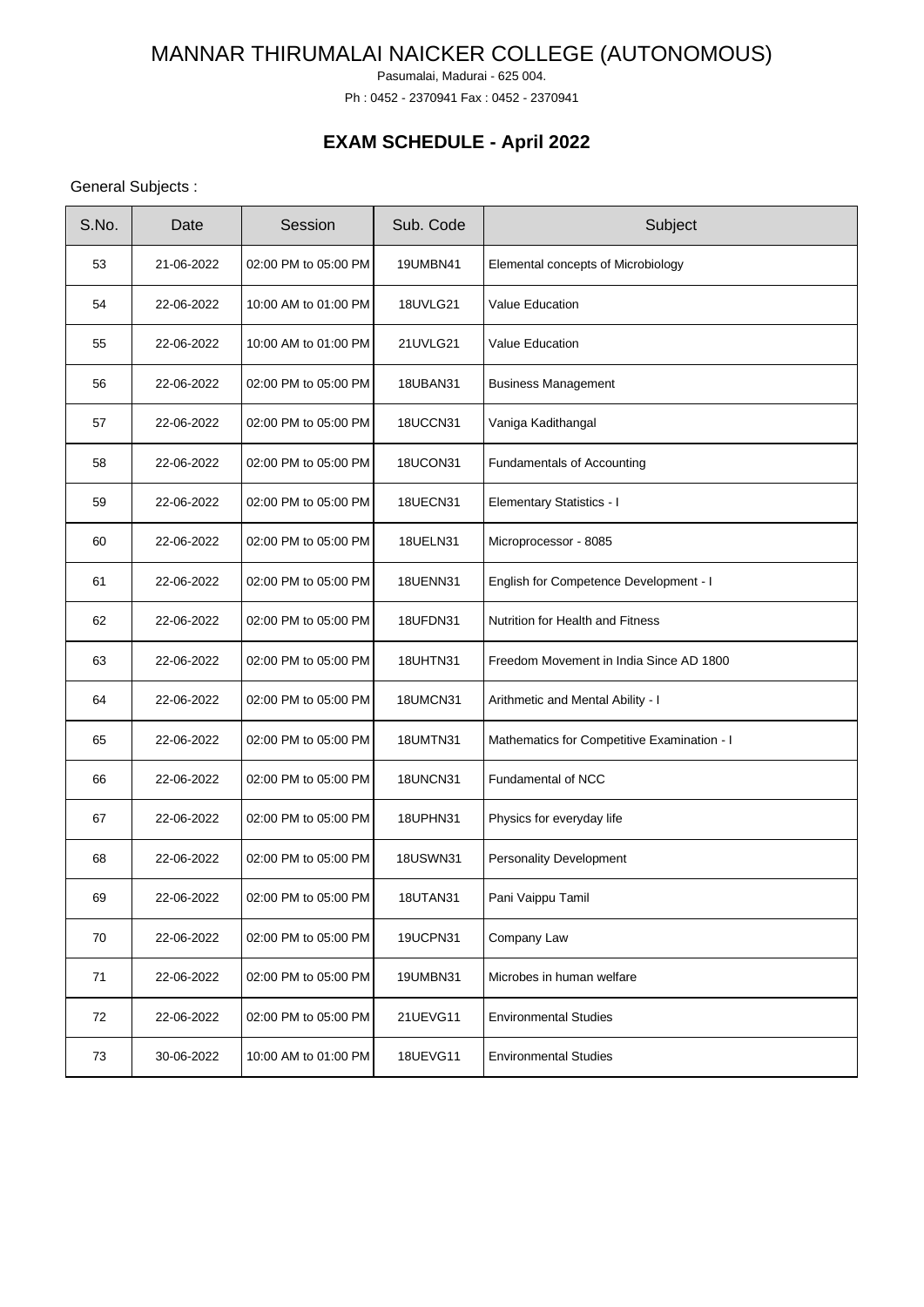Pasumalai, Madurai - 625 004.

Ph : 0452 - 2370941 Fax : 0452 - 2370941

## **EXAM SCHEDULE - April 2022**

### Course : M.Sc. Mathematics **Semester : SECOND SEMESTER**

| S.No.         | Date       | Session              | Sub. Code | Subject                               |
|---------------|------------|----------------------|-----------|---------------------------------------|
|               | 16-06-2022 | 10:00 AM to 01:00 PM | 15PMTC24  | Graph Theory - II                     |
| $\mathcal{P}$ | 20-06-2022 | 10:00 AM to 01:00 PM | 21PMTC21  | Advanced Algebra                      |
| 3             | 22-06-2022 | 10:00 AM to 01:00 PM | 21PMTC22  | <b>Partial Differential Equations</b> |
| 4             | 24-06-2022 | 10:00 AM to 01:00 PM | 21PMTC23  | <b>Numerical Analysis</b>             |
| 5             | 27-06-2022 | 10:00 AM to 01:00 PM | 21PMTC24  | Fuzzy Algebra and its Applications    |

#### Course : M.Sc. Mathematics **Semester : FOURTH SEMESTER**

| S.No.         | Date       | Session              | Sub. Code | Subject                        |
|---------------|------------|----------------------|-----------|--------------------------------|
|               | 16-06-2022 | 10:00 AM to 01:00 PM | 18PMTC41  | Measure Theory and Integration |
| $\mathcal{P}$ | 18-06-2022 | 10:00 AM to 01:00 PM | 18PMTC42  | <b>Functional Analysis</b>     |
| 3             | 21-06-2022 | 10:00 AM to 01:00 PM | 18PMTC43  | <b>Operations Research</b>     |
| 4             | 23-06-2022 | 10:00 AM to 01:00 PM | 18PMTE41  | Number Theory                  |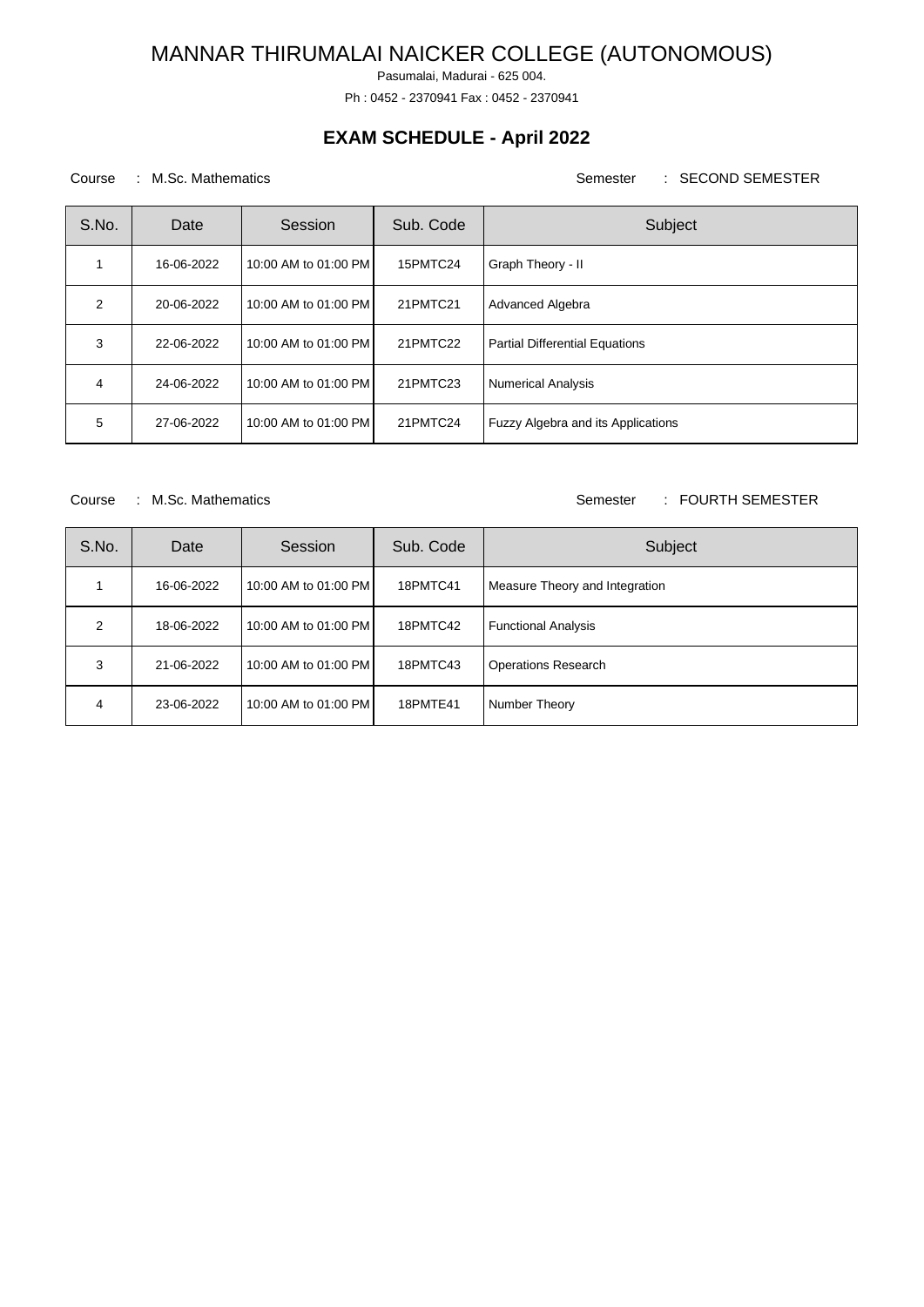Pasumalai, Madurai - 625 004.

Ph : 0452 - 2370941 Fax : 0452 - 2370941

## **EXAM SCHEDULE - April 2022**

### Course : M.Com Semester : SECOND SEMESTER

| S.No. | Date       | Session              | Sub. Code | Subject                          |
|-------|------------|----------------------|-----------|----------------------------------|
|       | 20-06-2022 | 10:00 AM to 01:00 PM | 21PCOC21  | <b>Applied Costing</b>           |
| 2     | 22-06-2022 | 10:00 AM to 01:00 PM | 21PCOC22  | <b>Business Research Methods</b> |
| 3     | 24-06-2022 | 10:00 AM to 01:00 PM | 21PCOC23  | Applied Operations Research      |
| 4     | 27-06-2022 | 10:00 AM to 01:00 PM | 21PCOC24  | Applied E-Commerce               |

#### Course : M.Com Semester : FOURTH SEMESTER

| S.No. | Date       | Session              | Sub. Code | Subject                                     |
|-------|------------|----------------------|-----------|---------------------------------------------|
|       | 16-06-2022 | 10:00 AM to 01:00 PM | 18PCOC41  | Goods and Services Tax Act and Customs Duty |
| 2     | 18-06-2022 | 10:00 AM to 01:00 PM | 18PCOC42  | Research Methods in Commerce                |
| 3     | 21-06-2022 | 10:00 AM to 01:00 PM | 18PCOE41  | Quantitative Techniques for Management      |
| 4     | 23-06-2022 | 10:00 AM to 01:00 PM | 18PCOE44  | Entrepreneurship                            |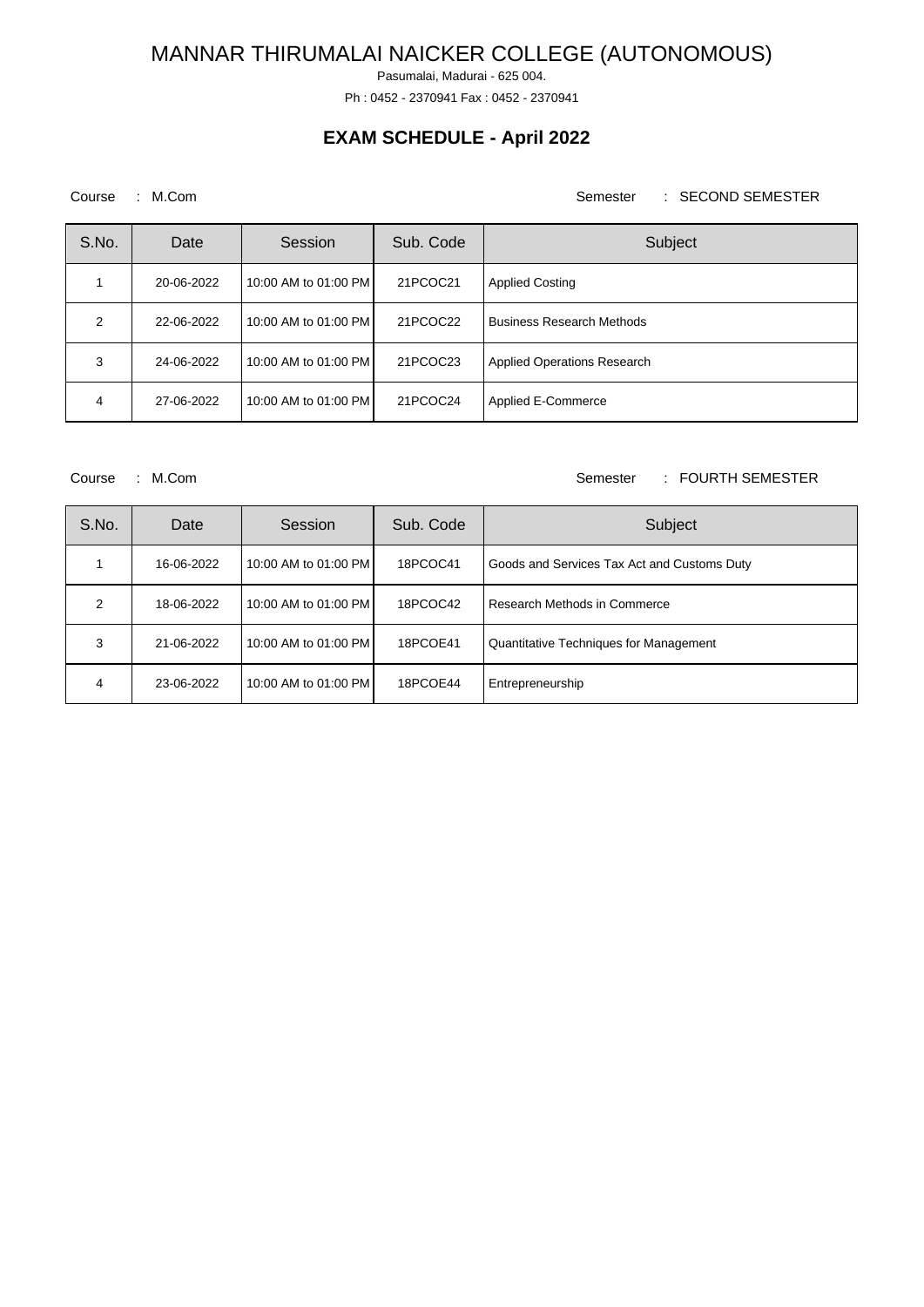Pasumalai, Madurai - 625 004.

Ph : 0452 - 2370941 Fax : 0452 - 2370941

## **EXAM SCHEDULE - April 2022**

### Course : M.Com (CA) Semester : SECOND SEMESTER

| S.No. | Date       | Session              | Sub. Code | Subject                            |
|-------|------------|----------------------|-----------|------------------------------------|
|       | 20-06-2022 | 10:00 AM to 01:00 PM | 21PCCC21  | <b>Applied Costing</b>             |
| 2     | 22-06-2022 | 10:00 AM to 01:00 PM | 21PCCC22  | <b>Business Research Methods</b>   |
| 3     | 24-06-2022 | 10:00 AM to 01:00 PM | 21PCCC23  | <b>Applied Operations Research</b> |
| 4     | 27-06-2022 | 10:00 AM to 01:00 PM | 21PCCC24  | Applied E-Commerce                 |

### Course : M.Com (CA) Semester : FOURTH SEMESTER

| S.No. | Date       | Session              | Sub. Code | Subject                                     |
|-------|------------|----------------------|-----------|---------------------------------------------|
|       | 16-06-2022 | 10:00 AM to 01:00 PM | 18PCCC41  | Goods and Services Tax Act and Customs Duty |
| 2     | 18-06-2022 | 10:00 AM to 01:00 PM | 18PCCC42  | Research Methods in Commerce                |
| 3     | 21-06-2022 | 10:00 AM to 01:00 PM | 18PCCE41  | Quantitative Techniques for Management      |
| 4     | 23-06-2022 | 10:00 AM to 01:00 PM | 18PCCE44  | Entrepreneurship                            |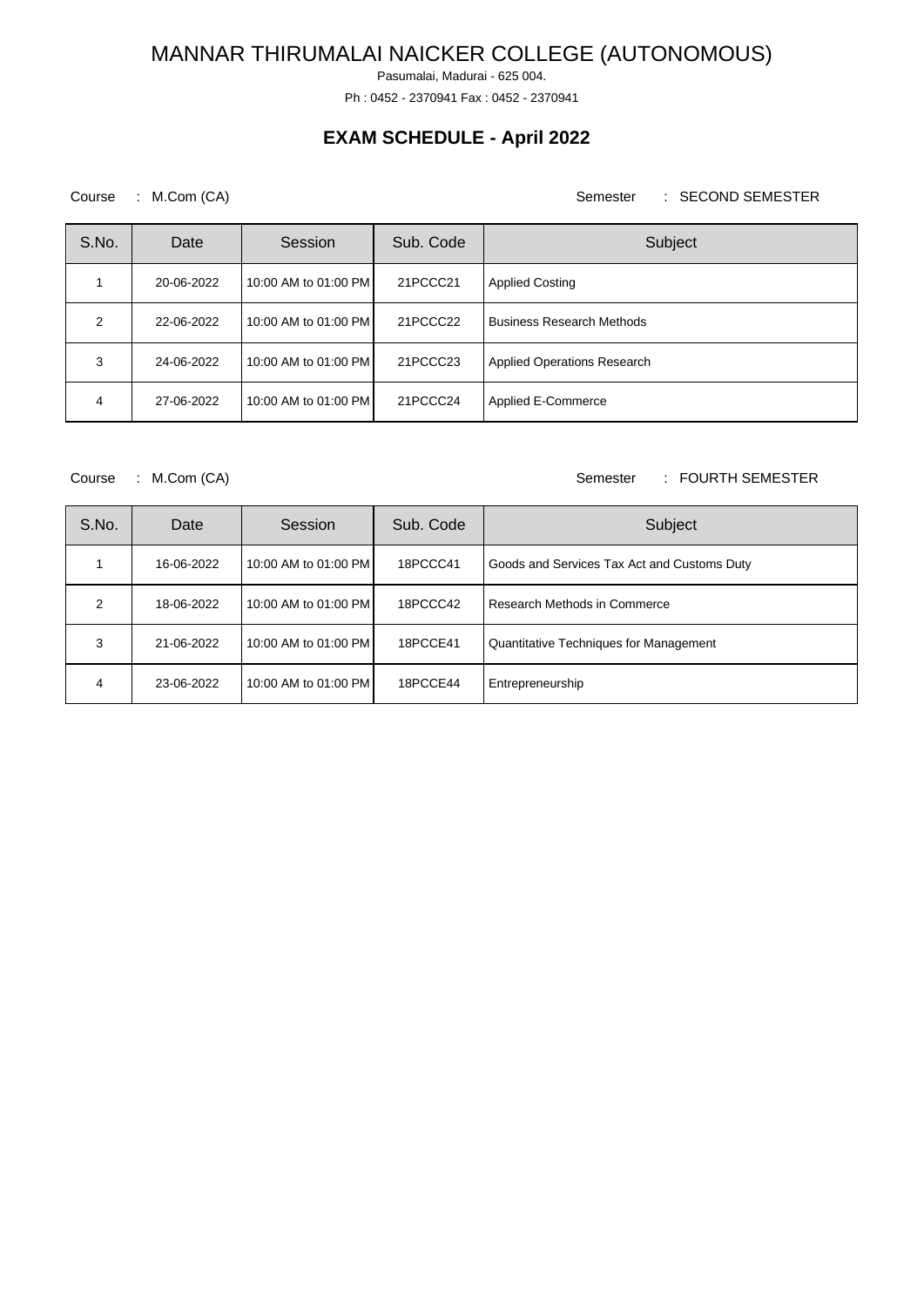Pasumalai, Madurai - 625 004.

Ph : 0452 - 2370941 Fax : 0452 - 2370941

## **EXAM SCHEDULE - April 2022**

### Course : M.Sc., (CS) Semester : SECOND SEMESTER

| S.No. | Date       | Session              | Sub. Code | Subject                             |
|-------|------------|----------------------|-----------|-------------------------------------|
|       | 20-06-2022 | 10:00 AM to 01:00 PM | 21PCSC21  | Advanced Java Programming           |
| ົ     | 22-06-2022 | 10:00 AM to 01:00 PM | 21PCSC22  | Object Oriented Analysis and Design |
| 3     | 24-06-2022 | 10:00 AM to 01:00 PM | 21PCSC23  | Distributed Operating System        |

### Course : M.Sc., (CS) Course : M.Sc., (CS)

| S.No. | Date       | Session              | Sub. Code | Subject            |
|-------|------------|----------------------|-----------|--------------------|
|       | 16-06-2022 | 10:00 AM to 01:00 PM | 18PCSC41  | Internet of Things |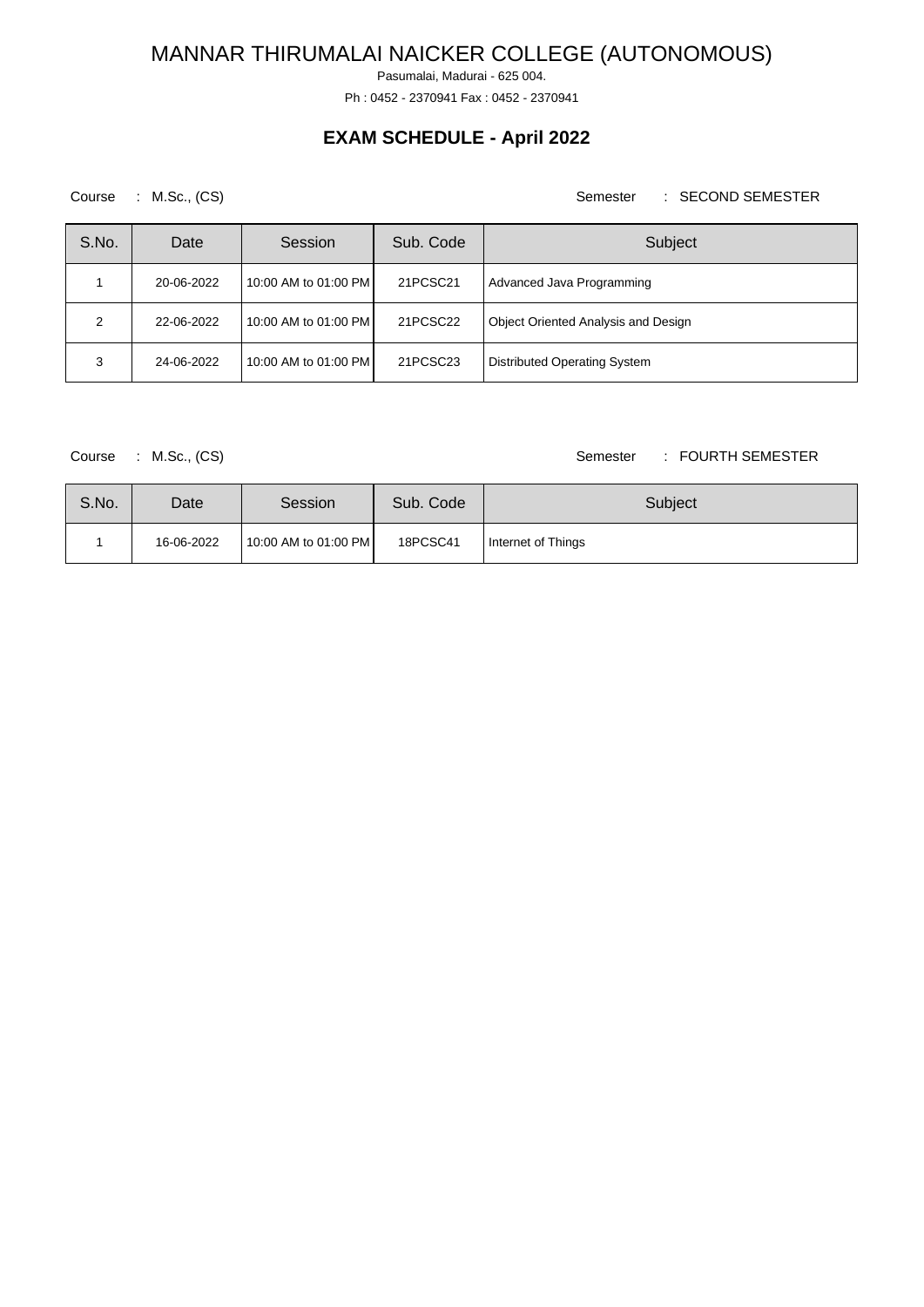Pasumalai, Madurai - 625 004.

Ph : 0452 - 2370941 Fax : 0452 - 2370941

## **EXAM SCHEDULE - April 2022**

### Course : M.A. English Semester : FIRST SEMESTER

| S.No. | Date       | Session              | Sub. Code | Subject                                                                |  |
|-------|------------|----------------------|-----------|------------------------------------------------------------------------|--|
|       | 20-06-2022 | 02:00 PM to 05:00 PM | 21PENC11  | British Literary Tradition: Chaucer to Swift                           |  |
| 2     | 22-06-2022 | 02:00 PM to 05:00 PM | 21PENC12  | American Literary Tradition: Native Oral Tradition to Rise of Realisn  |  |
| 3     | 24-06-2022 | 02:00 PM to 05:00 PM | 21PENC13  | Indian Literature in English: Michael Madhusudan Dutt to Girish Ka nad |  |
| 4     | 27-06-2022 | 02:00 PM to 05:00 PM | 21PENC14  | <b>Shakespeare Studies</b>                                             |  |
| 5     | 29-06-2022 | 02:00 PM to 05:00 PM | 21PENC15  | Literary Theory-I                                                      |  |

### Course : M.A. English Semester : SECOND SEMESTER

| S.No. | Date       | Session              | Sub. Code | Subject                                                         |
|-------|------------|----------------------|-----------|-----------------------------------------------------------------|
| 1     | 20-06-2022 | 10:00 AM to 01:00 PM | 15PENC21  | Augustan and Romantic Eras                                      |
| 2     | 20-06-2022 | 10:00 AM to 01:00 PM | 21PENC21  | British Literary Tradition: William Blake To W.H.Auden          |
| 3     | 22-06-2022 | 10:00 AM to 01:00 PM | 15PENC22  | Victorian Era                                                   |
| 4     | 22-06-2022 | 10:00 AM to 01:00 PM | 21PENC22  | American Literary Tradition: Realism to Experimentalism         |
| 5     | 24-06-2022 | 10:00 AM to 01:00 PM | 21PENC23  | Indian Literature In English: R. Parthasarathy to Arundhati Roy |
| 6     | 27-06-2022 | 10:00 AM to 01:00 PM | 15PENC24  | Linguistics and English Language Teaching                       |
| 7     | 27-06-2022 | 10:00 AM to 01:00 PM | 21PENC24  | Literary Theory-II                                              |
| 8     | 29-06-2022 | 10:00 AM to 01:00 PM | 15PENE21  | Research Methodology and Rhetoric                               |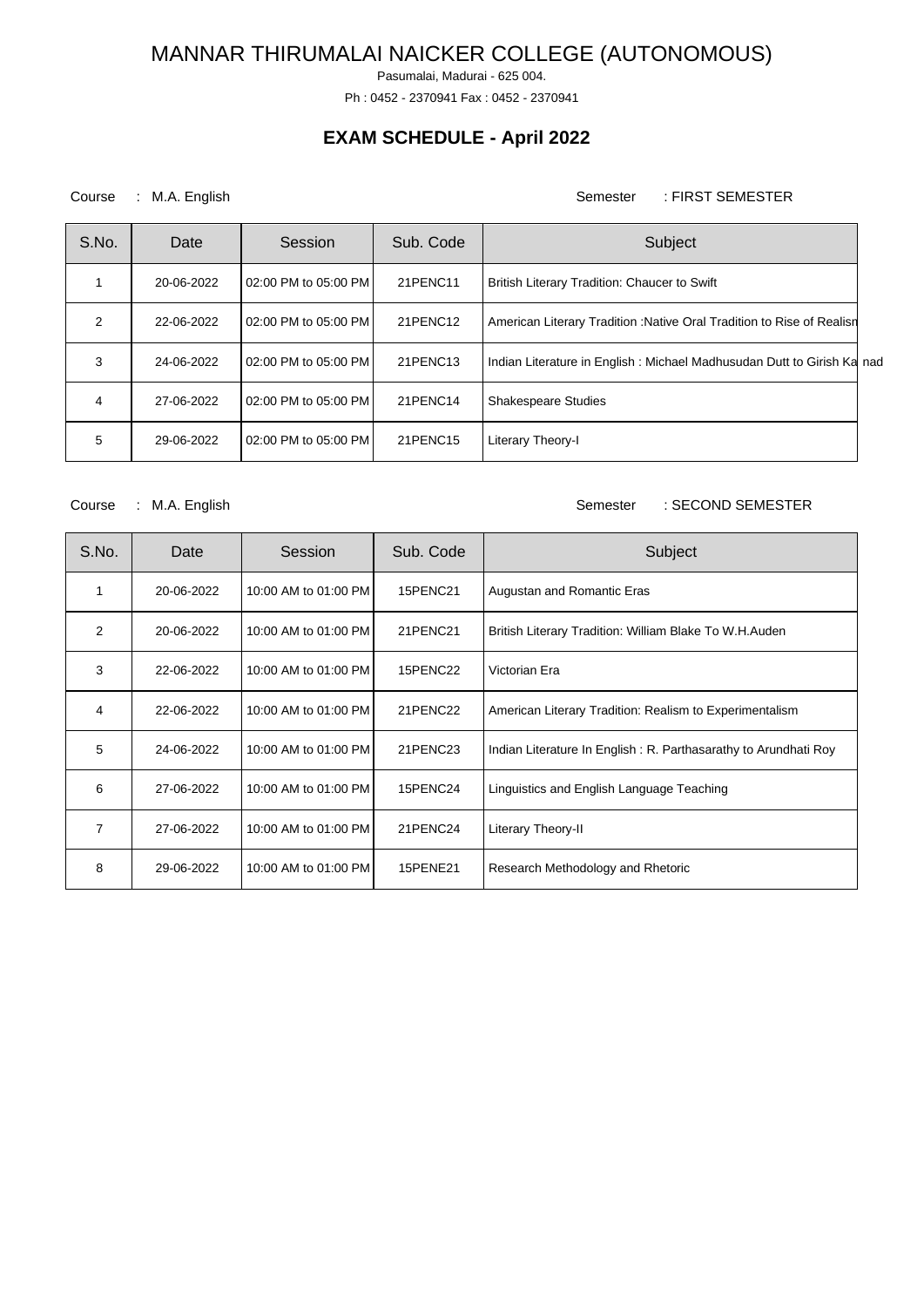Pasumalai, Madurai - 625 004.

Ph : 0452 - 2370941 Fax : 0452 - 2370941

## **EXAM SCHEDULE - April 2022**

### Course : M.A. English Semester : THIRD SEMESTER

| S.No.         | Date       | Session                | Sub. Code | Subject                                     |
|---------------|------------|------------------------|-----------|---------------------------------------------|
|               | 18-06-2022 | 02:00 PM to 05:00 PM   | 15PENC31  | Modern Literary Theory                      |
| $\mathcal{P}$ | 21-06-2022 | 02:00 PM to 05:00 PM I | 15PENC32  | Indian English Literature - I               |
| 3             | 23-06-2022 | 02:00 PM to 05:00 PM   | 15PENC33  | <b>Twentieth Century English Literature</b> |
| 4             | 25-06-2022 | 02:00 PM to 05:00 PM   | 15PENC34  | Postmodern British and American Literature  |

Course : M.A. English Semester : FOURTH SEMESTER

| S.No. | Date       | Session              | Sub. Code       | Subject                                             |
|-------|------------|----------------------|-----------------|-----------------------------------------------------|
| 1     | 16-06-2022 | 10:00 AM to 01:00 PM | <b>18PENC41</b> | Contemporary World Literature                       |
| 2     | 18-06-2022 | 10:00 AM to 01:00 PM | <b>15PENC41</b> | New Literatures in English                          |
| 3     | 18-06-2022 | 10:00 AM to 01:00 PM | 18PENC42        | World Literature In English Translation             |
| 4     | 21-06-2022 | 10:00 AM to 01:00 PM | 15PENC42        | Indian English Literature - II (Post - Independent) |
| 5     | 21-06-2022 | 10:00 AM to 01:00 PM | 18PENE42        | <b>Diasporic Studies</b>                            |
| 6     | 23-06-2022 | 10:00 AM to 01:00 PM | 15PENC43        | <b>Translation Theory and Practice</b>              |
| 7     | 23-06-2022 | 10:00 AM to 01:00 PM | 18PENE46        | <b>Cultural Studies</b>                             |
| 8     | 25-06-2022 | 10:00 AM to 01:00 PM | 15PENC44        | Journalism and Mass Communication                   |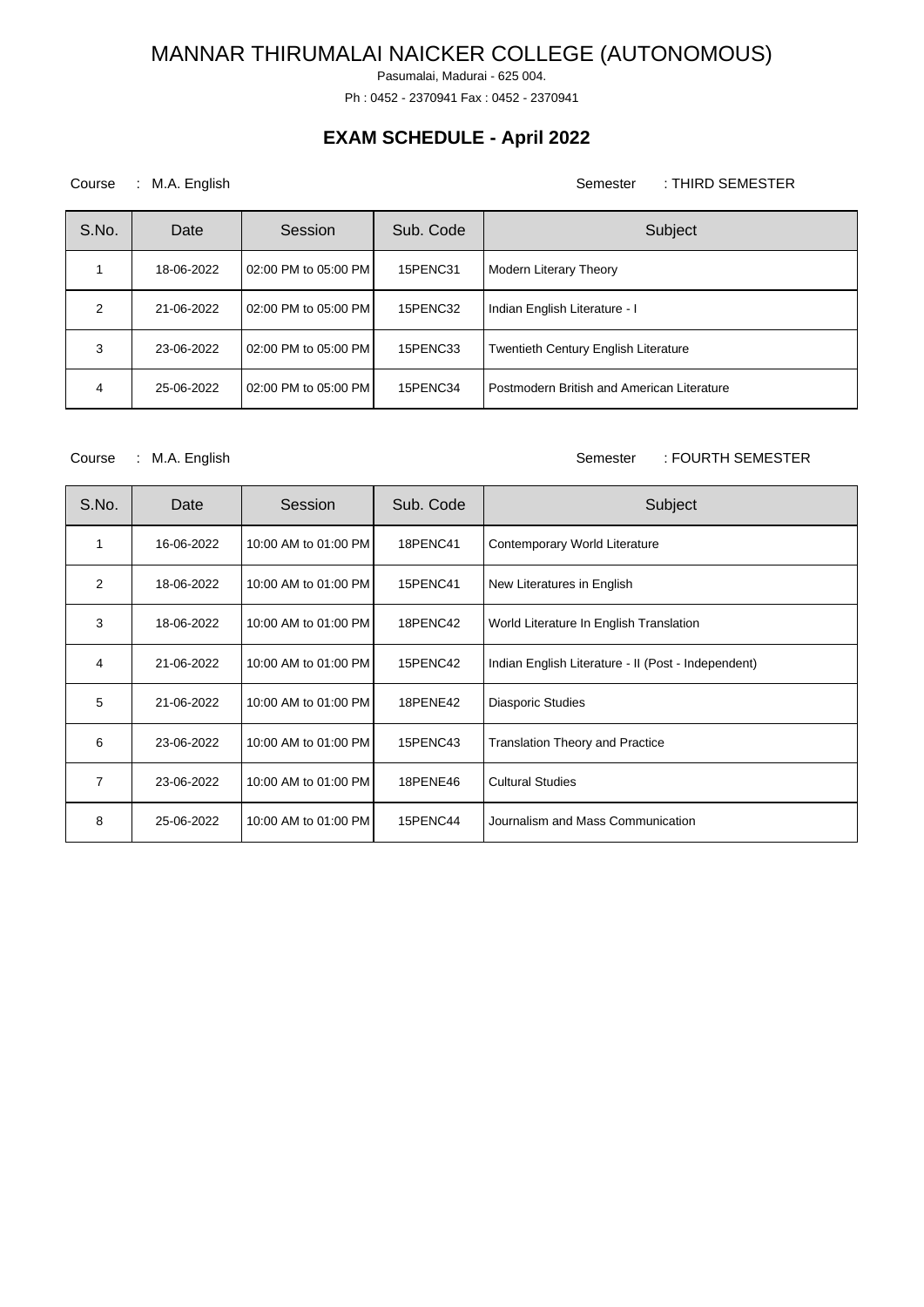Pasumalai, Madurai - 625 004.

Ph : 0452 - 2370941 Fax : 0452 - 2370941

## **EXAM SCHEDULE - April 2022**

Course : M.S.W. Semester : SECOND SEMESTER

| S.No. | Date       | Session              | Sub. Code | Subject                                              |
|-------|------------|----------------------|-----------|------------------------------------------------------|
|       | 20-06-2022 | 10:00 AM to 01:00 PM | 21PSWC21  | Community Organization And Social Action             |
| っ     | 22-06-2022 | 10:00 AM to 01:00 PM | 21PSWC22  | Social Welfare Administration And Social Legislation |
| 3     | 24-06-2022 | 10:00 AM to 01:00 PM | 21PSWC23  | Social Work Research And Statistics                  |

Course : M.S.W. Semester : FOURTH SEMESTER

| S.No.          | Date       | Session              | Sub. Code       | Subject                                            |
|----------------|------------|----------------------|-----------------|----------------------------------------------------|
| 1              | 16-06-2022 | 10:00 AM to 01:00 PM | <b>18PSWT41</b> | Human Resource Management -II                      |
| 2              | 16-06-2022 | 10:00 AM to 01:00 PM | <b>18PSWT44</b> | Development Administration                         |
| 3              | 16-06-2022 | 10:00 AM to 01:00 PM | <b>18PSWT47</b> | Social work Practice in the field of Mental Health |
| $\overline{4}$ | 18-06-2022 | 10:00 AM to 01:00 PM | <b>18PSWT42</b> | Labour Legistation - II                            |
| 5              | 18-06-2022 | 10:00 AM to 01:00 PM | <b>18PSWT45</b> | Community Development in Different Settings        |
| 6              | 18-06-2022 | 10:00 AM to 01:00 PM | <b>18PSWT48</b> | <b>Hospital Administration</b>                     |
| $\overline{7}$ | 21-06-2022 | 10:00 AM to 01:00 PM | 18PSWT43        | Industrial Relations and Employee Welfare          |
| 8              | 21-06-2022 | 10:00 AM to 01:00 PM | 18PSWT46        | Social Entrepreneurship                            |
| 9              | 21-06-2022 | 10:00 AM to 01:00 PM | 18PSWT49        | Counselling and Psychotherapy                      |
| 10             | 23-06-2022 | 10:00 AM to 01:00 PM | <b>18PSWE41</b> | <b>Skills for Social Workers</b>                   |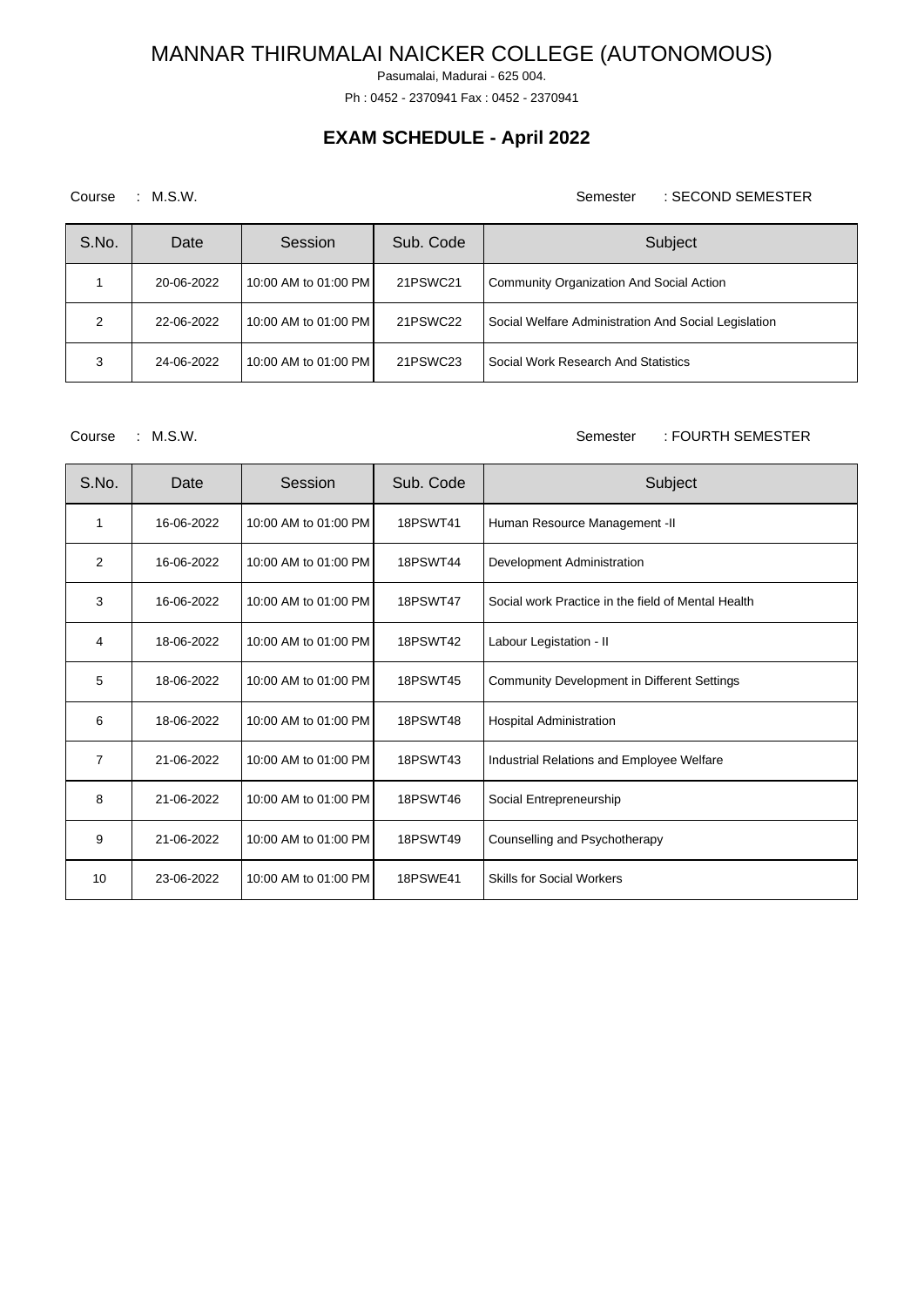Pasumalai, Madurai - 625 004.

Ph : 0452 - 2370941 Fax : 0452 - 2370941

## **EXAM SCHEDULE - April 2022**

### Course : M.A. Tamil Course : M.A. Tamil Semester : FIRST SEMESTER

| S.No.          | Date       | Session              | Sub. Code | Subject                    |
|----------------|------------|----------------------|-----------|----------------------------|
|                | 20-06-2022 | 02:00 PM to 05:00 PM | 21PTAC11  | Ikkala Ilakkiam            |
| $\mathfrak{p}$ | 22-06-2022 | 02:00 PM to 05:00 PM | 21PTAC12  | Tholkappiyam - Ezhuthu     |
| 3              | 24-06-2022 | 02:00 PM to 05:00 PM | 21PTAC13  | Samaya Ilakkiam            |
| 4              | 27-06-2022 | 02:00 PM to 05:00 PM | 21PTAC14  | Chitrilakkiyam             |
| 5              | 29-06-2022 | 02:00 PM to 05:00 PM | 21PTAC15  | Ilakkiyamum Ulappagupaivum |

Course : M.A. Tamil Semester : SECOND SEMESTER

| S.No. | Date       | Session              | Sub. Code | Subject                           |
|-------|------------|----------------------|-----------|-----------------------------------|
|       | 20-06-2022 | 10:00 AM to 01:00 PM | 21PTAC21  | Kappiya Illakiyam                 |
| 2     | 22-06-2022 | 10:00 AM to 01:00 PM | 21PTAC22  | Tholkappiam-Sol                   |
| 3     | 24-06-2022 | 10:00 AM to 01:00 PM | 21PTAC23  | Ilakana Ilakkiya Uraiyasiriyargal |
| 4     | 27-06-2022 | 10:00 AM to 01:00 PM | 21PTAC24  | Oppilakkiam                       |

Course : M.A. Tamil Semester : FOURTH SEMESTER

| S.No. | Date       | Session              | Sub. Code | Subject                 |
|-------|------------|----------------------|-----------|-------------------------|
|       | 16-06-2022 | 10:00 AM to 01:00 PM | 18PTAC41  | Sanga Ilakkiyam - Puram |
| 2     | 18-06-2022 | 10:00 AM to 01:00 PM | 18PTAC42  | Tholkappiyam Porul - II |
| 3     | 21-06-2022 | 10:00 AM to 01:00 PM | 18PTAC43  | Aaraichi Nerimuraikal   |
| 4     | 23-06-2022 | 10:00 AM to 01:00 PM | 18PTAE41  | Tamilmozhi Varalaru     |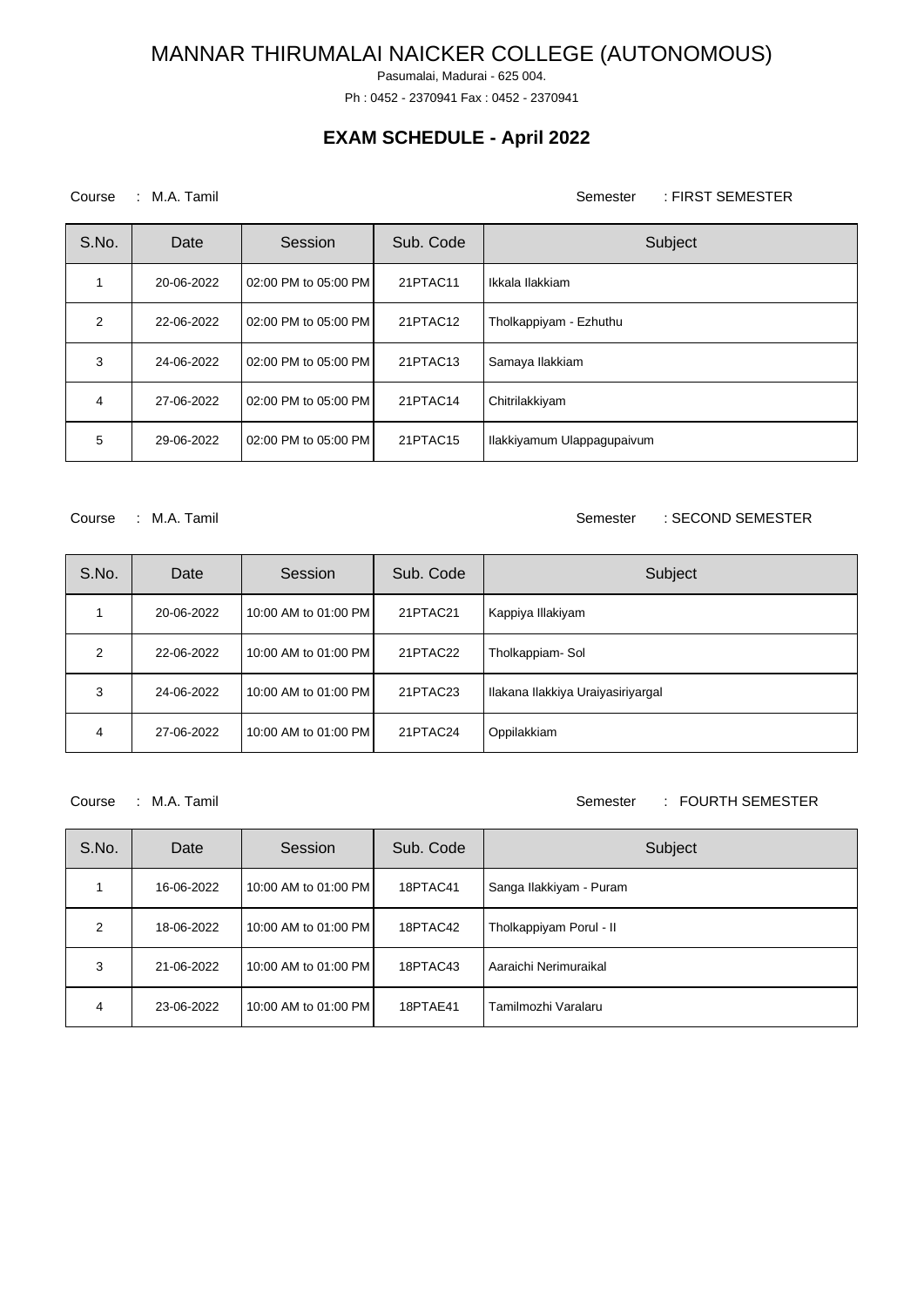Pasumalai, Madurai - 625 004.

Ph : 0452 - 2370941 Fax : 0452 - 2370941

## **EXAM SCHEDULE - April 2022**

### Course : M.Sc. Physics **Semester : SECOND SEMESTER**

| S.No. | Date       | Session              | Sub. Code | Subject                        |
|-------|------------|----------------------|-----------|--------------------------------|
|       | 20-06-2022 | 10:00 AM to 01:00 PM | 21PPHC21  | <b>Mathematical Physics-II</b> |
| 2     | 22-06-2022 | 10:00 AM to 01:00 PM | 21PPHC22  | Quantum Mechanics-I            |
| 3     | 24-06-2022 | 10:00 AM to 01:00 PM | 21PPHC23  | <b>Digital Electronics</b>     |

Course : M.Sc. Physics **Semester : FOURTH SEMESTER** 

| S.No. | Date       | Session              | Sub. Code | Subject                       |
|-------|------------|----------------------|-----------|-------------------------------|
|       | 16-06-2022 | 10:00 AM to 01:00 PM | 18PPHC41  | Solid State Physics - II      |
| 2     | 18-06-2022 | 10:00 AM to 01:00 PM | 18PPHC42  | <b>Nuclear Physics</b>        |
| 3     | 21-06-2022 | 10:00 AM to 01:00 PM | 18PPHC43  | <b>Molecular Spectroscopy</b> |
| 4     | 23-06-2022 | 10:00 AM to 01:00 PM | 18PPHE41  | <b>Astro Physics</b>          |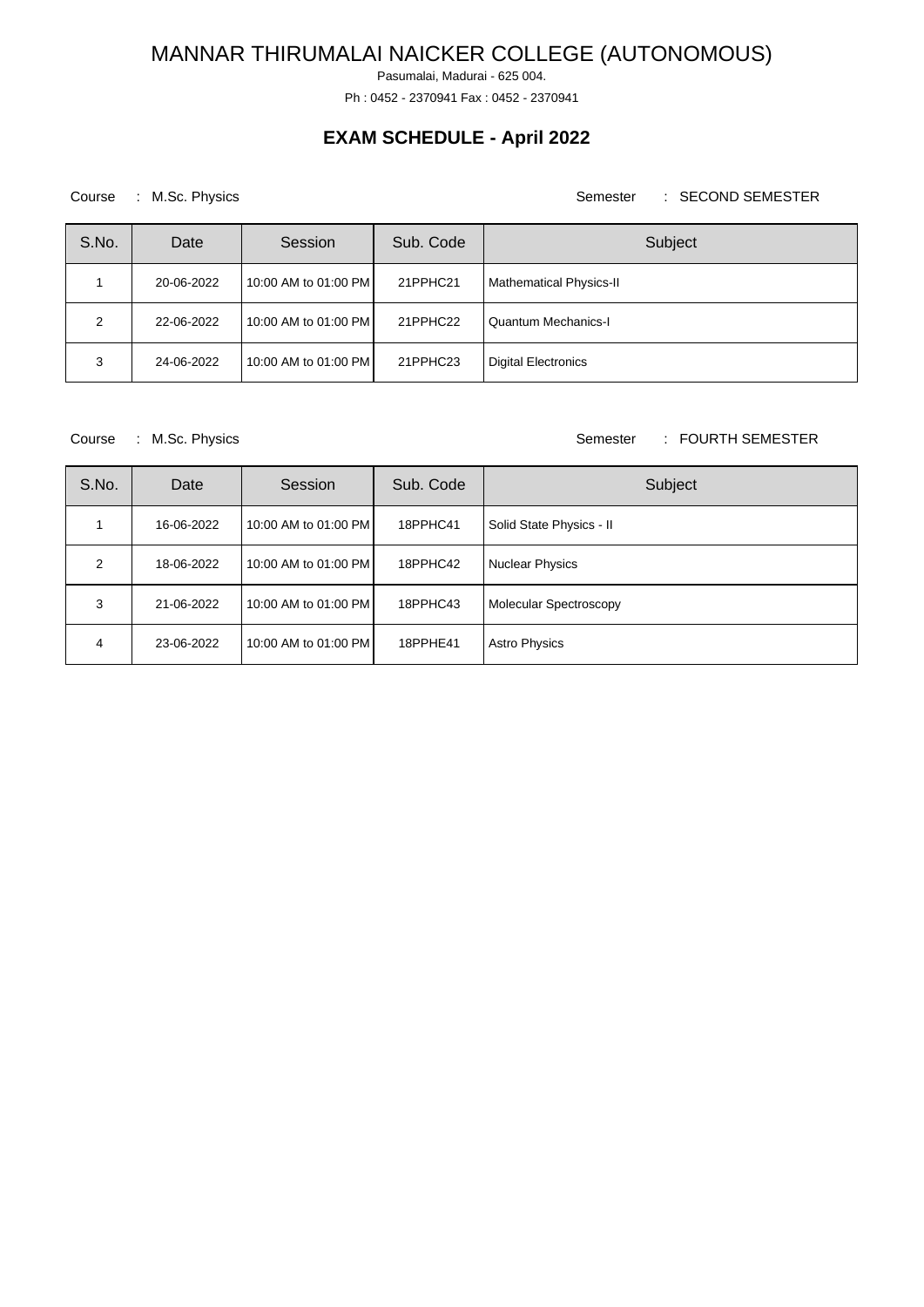Pasumalai, Madurai - 625 004.

Ph : 0452 - 2370941 Fax : 0452 - 2370941

## **EXAM SCHEDULE - April 2022**

Course : B.Sc. Physics **Semester** : FIRST SEMESTER

| S.No. | Date       | Session              | Sub. Code | Subject                                   |
|-------|------------|----------------------|-----------|-------------------------------------------|
|       | 24-06-2022 | 02:00 PM to 05:00 PM | 21UPHC11  | Mechanics, Properties of Matter and Sound |
| 2     | 27-06-2022 | 02:00 PM to 05:00 PM | 21UPHS11  | Laser and its Applications                |
| 3     | 29-06-2022 | 02:00 PM to 05:00 PM | 21UMTA11  | <b>Allied Mathematics-I</b>               |
| 4     | 01-07-2022 | 02:00 PM to 05:00 PM | 21UPHS12  | <b>Basics of Microsoft Office</b>         |

Course : B.Sc. Physics **Semester** : SECOND SEMESTER

| S.No.         | Date       | Session              | Sub. Code | Subject                 |
|---------------|------------|----------------------|-----------|-------------------------|
|               | 24-06-2022 | 10:00 AM to 01:00 PM | 21UPHC21  | Heat and Thermodynamics |
| $\mathcal{P}$ | 27-06-2022 | 10:00 AM to 01:00 PM | 21UPHS21  | Bio physics             |
| 3             | 29-06-2022 | 10:00 AM to 01:00 PM | 21UMTA21  | Allied Mathematics - II |
| 4             | 01-07-2022 | 10:00 AM to 01:00 PM | 21UPHS22  | Basics of C Programming |

Course : B.Sc. Physics **Semester** : THIRD SEMESTER

| S.No. | Date       | Session              | Sub. Code | Subject                                |
|-------|------------|----------------------|-----------|----------------------------------------|
|       | 24-06-2022 | 02:00 PM to 05:00 PM | 18UCHA31  | Allied Chemistry - I Organic Chemistry |
| 2     | 27-06-2022 | 02:00 PM to 05:00 PM | 18UPHC31  | Optics and Spectroscopy                |
| 3     | 29-06-2022 | 02:00 PM to 05:00 PM | 18UMTA31  | Allied Mathematics - III               |

Course : B.Sc. Physics Semester : FOURTH SEMESTER

| S.No. | Date       | Session              | Sub. Code | Subject                                   |
|-------|------------|----------------------|-----------|-------------------------------------------|
|       | 23-06-2022 | 02:00 PM to 05:00 PM | 18UPHC41  | <b>Atomic Physics</b>                     |
| 2     | 25-06-2022 | 02:00 PM to 05:00 PM | 18UMTA41  | Allied Mathematics - IV                   |
| 3     | 28-06-2022 | 02:00 PM to 05:00 PM | 18UCHA41  | Allied Chemistry - II Inorganic Chemistry |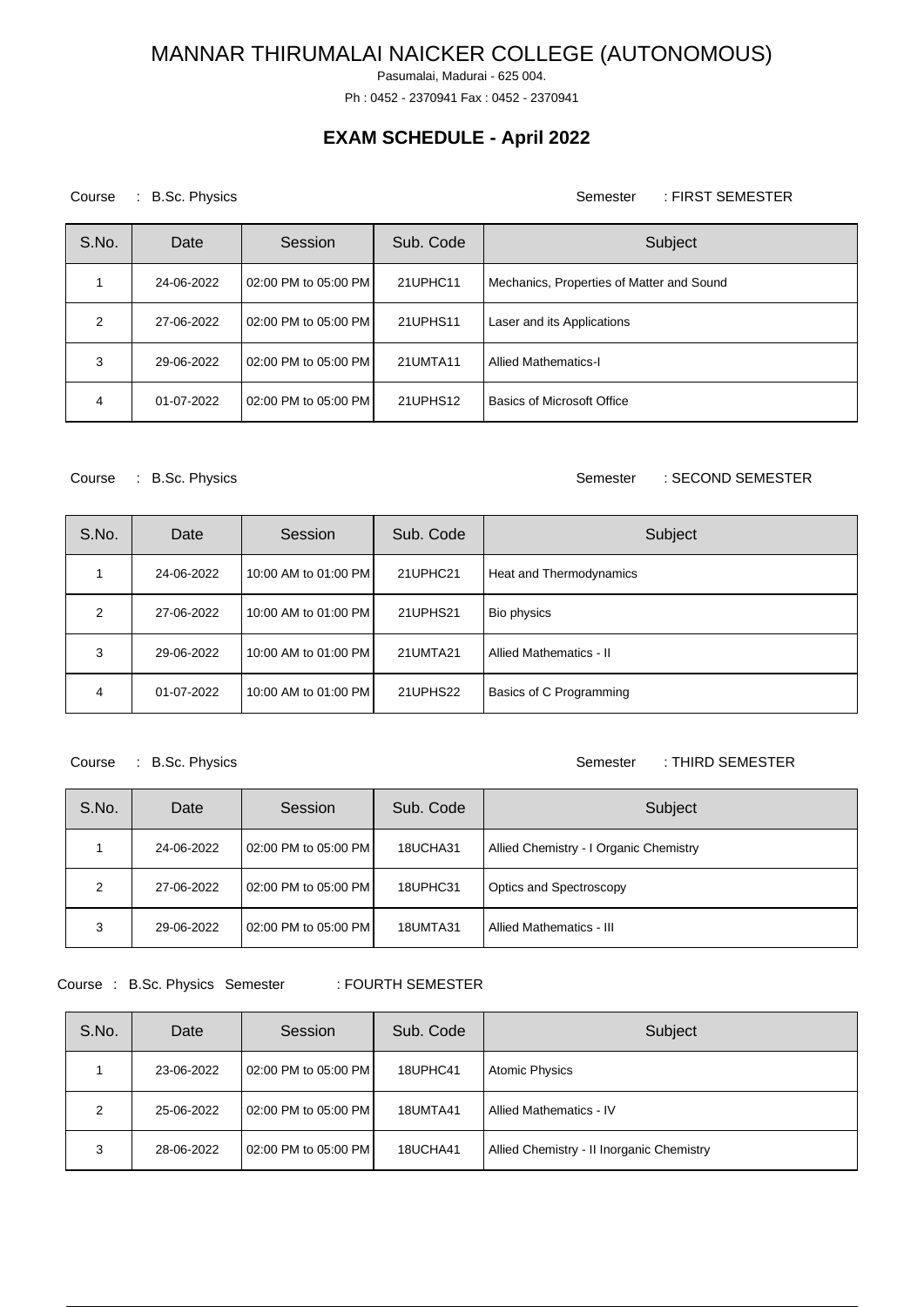Pasumalai, Madurai - 625 004.

Ph : 0452 - 2370941 Fax : 0452 - 2370941

## **EXAM SCHEDULE - April 2022**

### Course : B.Sc. Physics **Semester** : FIFTH SEMESTER

| S.No.         | Date       | Session              | Sub. Code | Subject                                    |
|---------------|------------|----------------------|-----------|--------------------------------------------|
|               | 17-06-2022 | 10:00 AM to 01:00 PM | 18UPHC51  | <b>Classical and Statistical Mechanics</b> |
| $\mathcal{P}$ | 20-06-2022 | 10:00 AM to 01:00 PM | 18UPHC52  | Analog Electronics                         |
| 3             | 22-06-2022 | 10:00 AM to 01:00 PM | 18UPHE52  | <b>Condensed Matter Physics</b>            |
| 4             | 24-06-2022 | 10:00 AM to 01:00 PM | 18UCHA51  | Allied Chemistry - III Physical Chemistry  |
| 5             | 27-06-2022 | 10:00 AM to 01:00 PM | 18UPHS51  | Gemology                                   |

### Course : B.Sc. Physics **Semester : SIXTH SEMESTER**

| S.No. | Date       | Session              | Sub. Code | Subject                                                |
|-------|------------|----------------------|-----------|--------------------------------------------------------|
|       | 16-06-2022 | 10:00 AM to 01:00 PM | 18UPHC61  | <b>Quantum Mechanics and Relativity</b>                |
| 2     | 18-06-2022 | 10:00 AM to 01:00 PM | 18UPHC62  | <b>Digital Electronics</b>                             |
| 3     | 21-06-2022 | 10:00 AM to 01:00 PM | 18UPHE62  | Medical Instrumentation                                |
| 4     | 23-06-2022 | 10:00 AM to 01:00 PM | 18UCHA61  | Allied Chemistry - IV Applied and Analytical Chemistry |
| 5     | 25-06-2022 | 10:00 AM to 01:00 PM | 18UPHS61  | Basics in Microprocessors                              |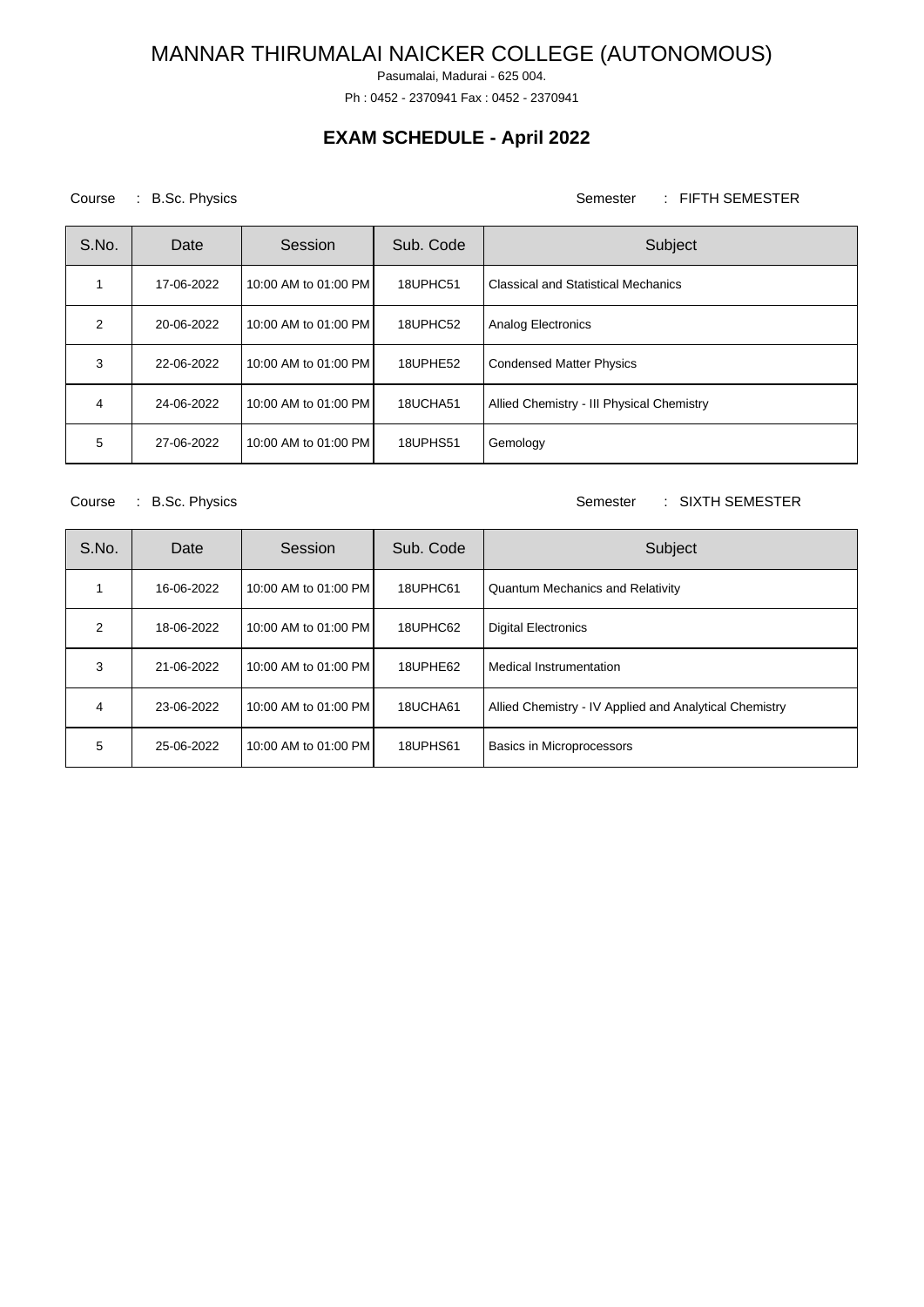Pasumalai, Madurai - 625 004.

Ph : 0452 - 2370941 Fax : 0452 - 2370941

## **EXAM SCHEDULE - April 2022**

### Course : B.Sc. Mathematics Semester : FIRST SEMESTER

| S.No.         | Date       | Session              | Sub. Code | Subject                                                            |
|---------------|------------|----------------------|-----------|--------------------------------------------------------------------|
|               | 24-06-2022 | 02:00 PM to 05:00 PM | 21UMTC11  | <b>Differential Calculus</b>                                       |
| $\mathcal{P}$ | 27-06-2022 | 02:00 PM to 05:00 PM | 21UMTC12  | Theory of Equations and its Application                            |
| 3             | 29-06-2022 | 02:00 PM to 05:00 PM | 21UPHA11  | Allied Physics-I (Mechanics, Properties of Matter, Heat and Sound) |
| 4             | 01-07-2022 | 02:00 PM to 05:00 PM | 21UMTS11  | Quantitative Aptitude                                              |

### Course : B.Sc. Mathematics **Semester : SECOND SEMESTER**

| S.No. | Date       | Session              | Sub. Code | Subject                                                                  |
|-------|------------|----------------------|-----------|--------------------------------------------------------------------------|
|       | 24-06-2022 | 10:00 AM to 01:00 PM | 21UMTC21  | Integral Calculus                                                        |
|       | 27-06-2022 | 10:00 AM to 01:00 PM | 21UMTC22  | Analytical Geometry of Three Dimensions                                  |
| 3     | 29-06-2022 | 10:00 AM to 01:00 PM | 21UPHA21  | Allied Physics - II: Electricity, Electronics, Optics and Modern Physics |

### Course : B.Sc. Mathematics Semester : FOURTH SEMESTER

| S.No. | Date       | Session              | Sub. Code | Subject                                                     |
|-------|------------|----------------------|-----------|-------------------------------------------------------------|
|       | 23-06-2022 | 02:00 PM to 05:00 PM | 18UMTC41  | Analytical Geometry 3D and Vector Calculus                  |
| 2     | 25-06-2022 | 02:00 PM to 05:00 PM | 18UMTC42  | Statistics - I                                              |
| 3     | 28-06-2022 | 02:00 PM to 05:00 PM | 18UPHA41  | Allied Physics - IV Optics, Spectroscopy and Modern Physics |

### Course : B.Sc. Mathematics Course : SIXTH SEMESTER

| S.No.          | Date       | Session              | Sub. Code       | Subject                    |
|----------------|------------|----------------------|-----------------|----------------------------|
|                | 16-06-2022 | 10:00 AM to 01:00 PM | 18UMTC61        | <b>Complex Analysis</b>    |
| $\mathfrak{p}$ | 18-06-2022 | 10:00 AM to 01:00 PM | 18UMTC62        | Linear Algebra             |
| 3              | 21-06-2022 | 10:00 AM to 01:00 PM | 18UMTA61        | <b>Operations Research</b> |
| 4              | 23-06-2022 | 10:00 AM to 01:00 PM | 18UMTE61        | <b>Graph Theory</b>        |
| 5              | 25-06-2022 | 10:00 AM to 01:00 PM | <b>18UMTS61</b> | Programming in C++         |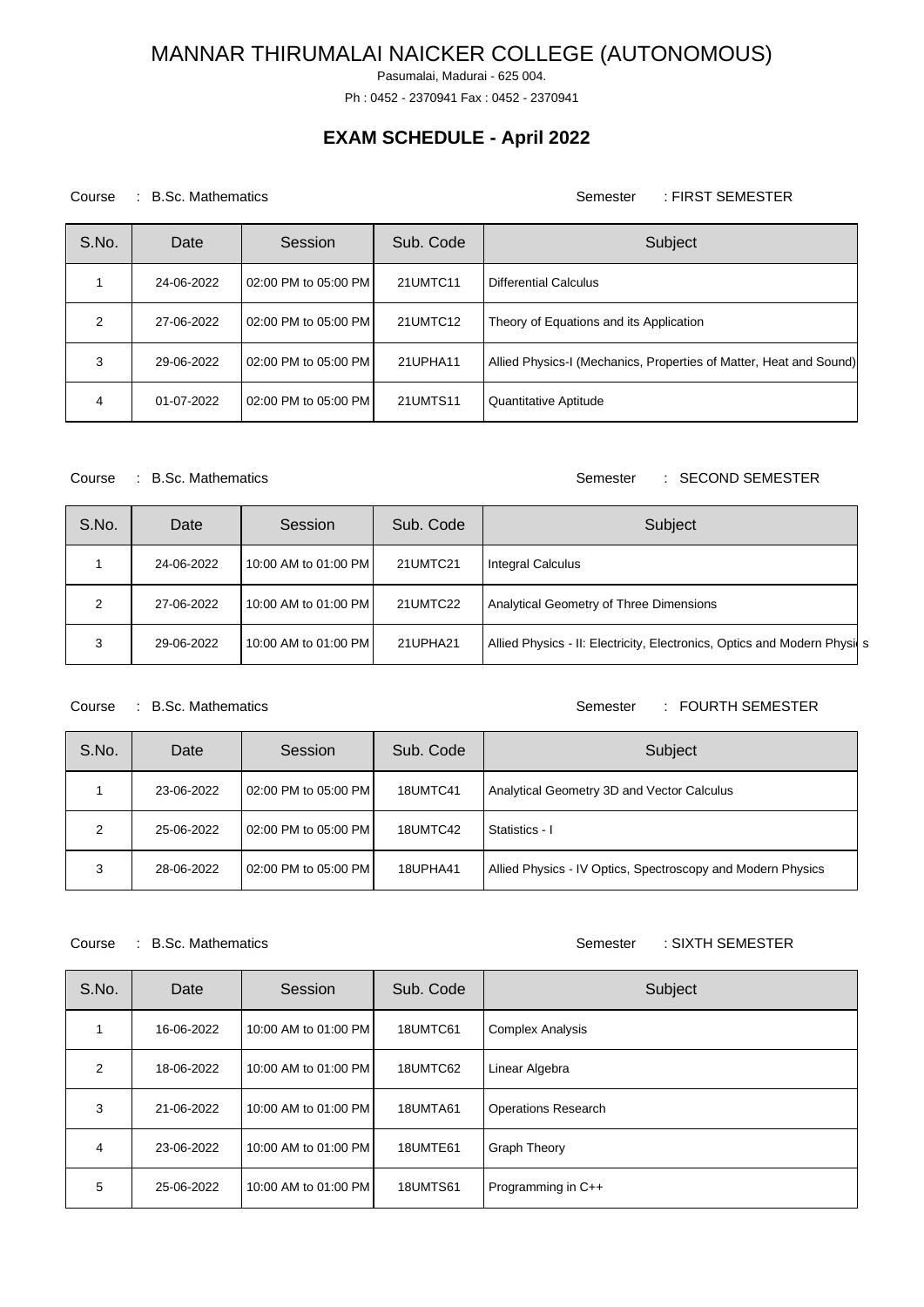Pasumalai, Madurai - 625 004.

Ph : 0452 - 2370941 Fax : 0452 - 2370941

## **EXAM SCHEDULE - April 2022**

### Course : B.Sc. Maths CA Semester : FIRST SEMESTER

| S.No. | Date       | Session                  | Sub. Code | Subject                                 |
|-------|------------|--------------------------|-----------|-----------------------------------------|
|       | 24-06-2022 | l 02:00 PM to 05:00 PM l | 21UMCC11  | Differential Calculus                   |
| 2     | 27-06-2022 | 02:00 PM to 05:00 PM     | 21UMCC12  | Theory of Equations and its Application |
| 3     | 29-06-2022 | 02:00 PM to 05:00 PM     | 21UCSA11  | Introduction to Ms-Office               |
| 4     | 01-07-2022 | 02:00 PM to 05:00 PM     | 21UMCS11  | <b>Numerical Aptitude</b>               |

Course : B.Sc. Maths CA Semester : SECOND SEMESTER

| S.No. | Date       | Session              | Sub. Code | Subject                                 |
|-------|------------|----------------------|-----------|-----------------------------------------|
|       | 24-06-2022 | 10:00 AM to 01:00 PM | 21UMCC21  | <b>Integral Calculus</b>                |
| 2     | 27-06-2022 | 10:00 AM to 01:00 PM | 21UMCC22  | Analytical Geometry of three dimensions |
| 3     | 29-06-2022 | 10:00 AM to 01:00 PM | 21UCSA21  | Programming in C                        |

Course : B.Sc. Maths CA Semester : THIRD SEMESTER

| S.No. | Date       | Session              | Sub. Code | Subject                  |
|-------|------------|----------------------|-----------|--------------------------|
|       | 24-06-2022 | 02:00 PM to 05:00 PM | 18UMCC31  | <b>Integral Calculus</b> |
| 2     | 27-06-2022 | 02:00 PM to 05:00 PM | 18UMCC32  | Sequences and Series     |
| 3     | 29-06-2022 | 02:00 PM to 05:00 PM | 18UMCA31  | Programming in C++       |

### Course : B.Sc. Maths CA Semester : FOURTH SEMESTER

| S.No. | Date       | Session              | Sub. Code | Subject                                                 |
|-------|------------|----------------------|-----------|---------------------------------------------------------|
|       | 23-06-2022 | 02:00 PM to 05:00 PM | 15UMCA41  | Java Programming                                        |
| 2     | 23-06-2022 | 02:00 PM to 05:00 PM | 18UMCC41  | Analytical Geometry 3D and Vector Calculus              |
| 3     | 25-06-2022 | 02:00 PM to 05:00 PM | 18UMCC42  | Statistics - I                                          |
| 4     | 27-06-2022 | 10:00 AM to 01:00 PM | 15UMCC41  | Analytical Geometry Three Dimension and Vector Calculus |
| 5     | 28-06-2022 | 02:00 PM to 05:00 PM | 18UMCA41  | Python Programming                                      |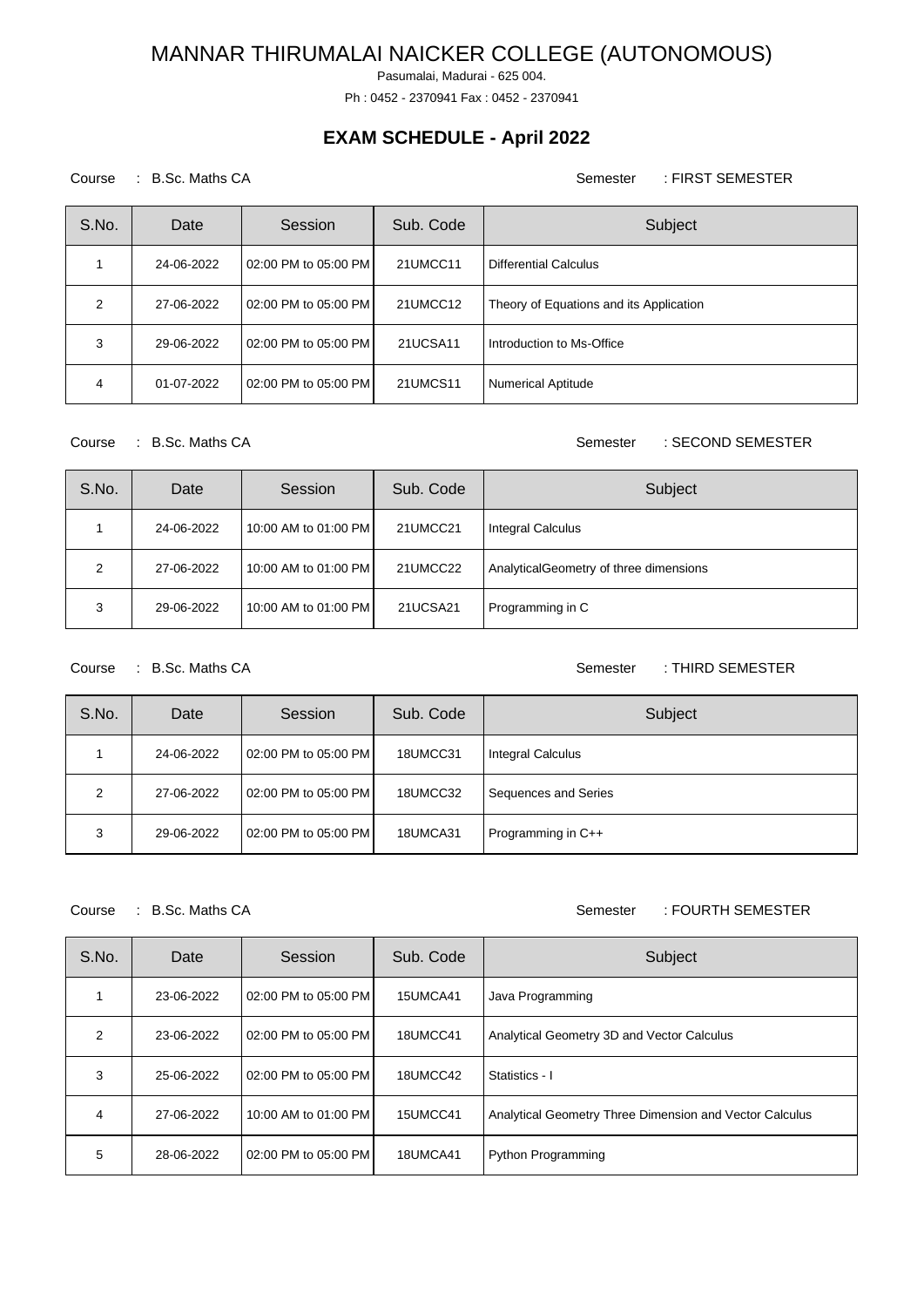Pasumalai, Madurai - 625 004.

Ph : 0452 - 2370941 Fax : 0452 - 2370941

## **EXAM SCHEDULE - April 2022**

### Course : B.Sc. Maths CA Semester : SIXTH SEMESTER

| S.No.          | Date       | Session              | Sub. Code | Subject                    |
|----------------|------------|----------------------|-----------|----------------------------|
| 1              | 16-06-2022 | 10:00 AM to 01:00 PM | 15UMCC61  | <b>Complex Analysis</b>    |
| 2              | 16-06-2022 | 10:00 AM to 01:00 PM | 18UMCC61  | <b>Complex Analysis</b>    |
| 3              | 18-06-2022 | 10:00 AM to 01:00 PM | 15UMCC62  | Linear Algebra             |
| 4              | 18-06-2022 | 10:00 AM to 01:00 PM | 18UMCC62  | Linear Algebra             |
| 5              | 21-06-2022 | 10:00 AM to 01:00 PM | 15UMCC63  | <b>Operations Research</b> |
| 6              | 21-06-2022 | 10:00 AM to 01:00 PM | 18UMCC63  | <b>Operations Research</b> |
| $\overline{7}$ | 23-06-2022 | 10:00 AM to 01:00 PM | 15UMCC64  | <b>Graph Theory</b>        |
| 8              | 23-06-2022 | 10:00 AM to 01:00 PM | 18UMCE63  | Number Theory              |
| 9              | 25-06-2022 | 10:00 AM to 01:00 PM | 15UMCS61  | Boolean Algebra and Logic  |
| 10             | 25-06-2022 | 10:00 AM to 01:00 PM | 18UMCS61  | Boolean Algebra & Logic    |
| 11             | 25-06-2022 | 02:00 PM to 05:00 PM | 15UMCA61  | Statistics II              |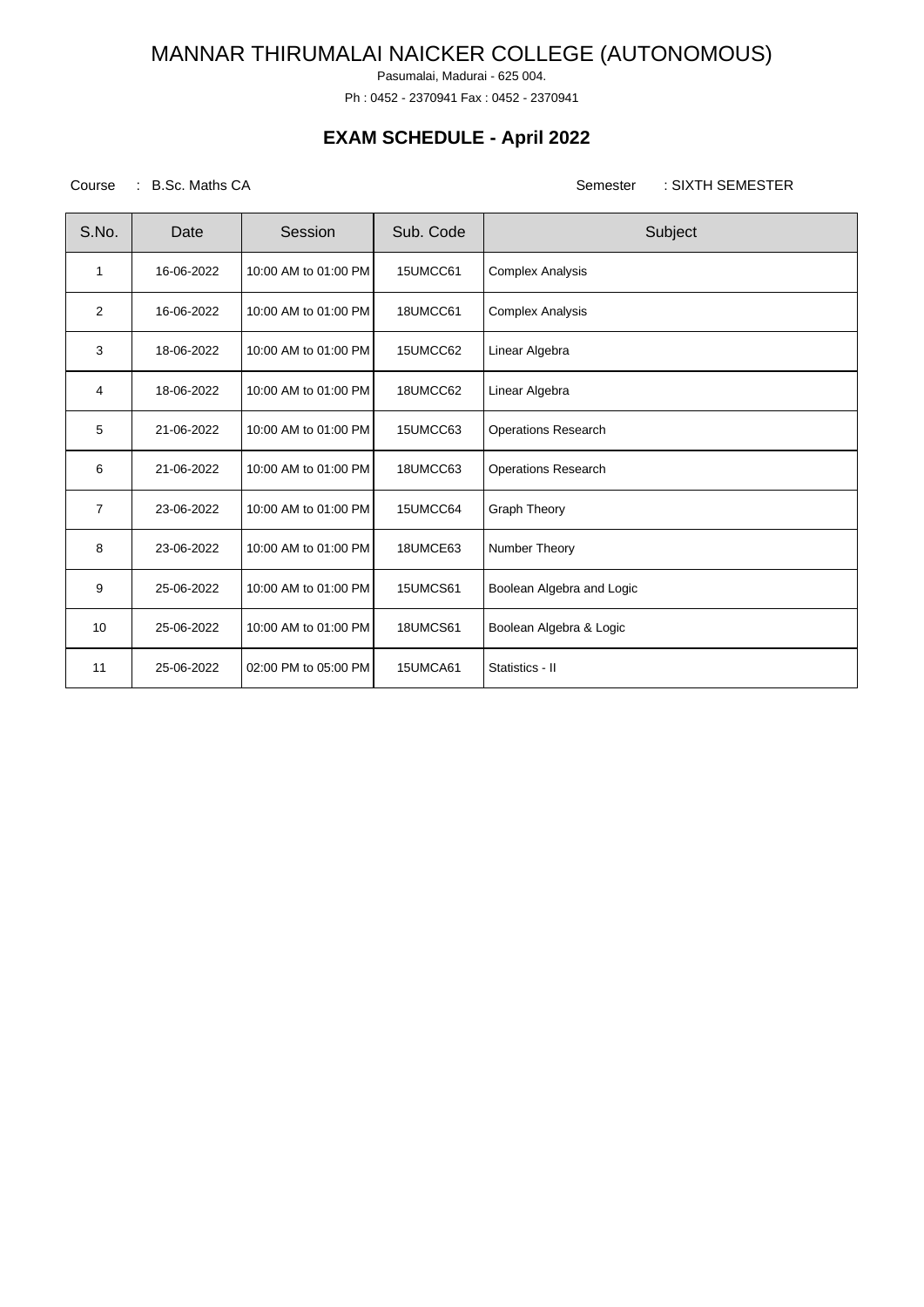Pasumalai, Madurai - 625 004.

Ph : 0452 - 2370941 Fax : 0452 - 2370941

### **EXAM SCHEDULE - April 2022**

Course : B.Sc. (CS) Semester : FIRST SEMESTER S.No. Date Session Sub. Code Subject 1 | 24-06-2022 | 02:00 PM to 05:00 PM | 21UCSC11 | Programming in C 2 | 27-06-2022 | 02:00 PM to 05:00 PM | 21UMCA11 | Mathematical Foundations

S.No. Date Session Sub. Code Subject 1 24-06-2022 10:00 AM to 01:00 PM 21UCSC21 Object Oriented Programming using C++ 2 | 27-06-2022 | 10:00 AM to 01:00 PM | 21UMCA21 | Probability and Statistics

Course : B.Sc. (CS) Semester : THIRD SEMESTER

| S.No. | Date       | Session                  | Sub. Code       | Subject                    |
|-------|------------|--------------------------|-----------------|----------------------------|
|       | 24-06-2022 | l 02:00 PM to 05:00 PM l | <b>18UCSC31</b> | Programming in Java        |
| ◠     | 27-06-2022 | 02:00 PM to 05:00 PM     | <b>18UCSA31</b> | <b>Operations Research</b> |

#### Course : B.Sc. (CS) Semester : FOURTH SEMESTER

| S.No. | Date       | Session              | Sub. Code       | Subject                   |
|-------|------------|----------------------|-----------------|---------------------------|
|       | 23-06-2022 | 02:00 PM to 05:00 PM | <b>18UCSC41</b> | Programming in PHP        |
| 2     | 25-06-2022 | 02:00 PM to 05:00 PM | <b>18UCSA41</b> | <b>Numerical Aptitude</b> |

Course : B.Sc. (CS) Semester : FIFTH SEMESTER

| S.No.                   | Date       | Session              | Sub. Code       | Subject                                |
|-------------------------|------------|----------------------|-----------------|----------------------------------------|
|                         | 17-06-2022 | 10:00 AM to 01:00 PM | 18UCSC51        | <b>Computer Networks</b>               |
| $\mathfrak{p}$          | 20-06-2022 | 10:00 AM to 01:00 PM | 18UCSC52        | Relational Data Base Management System |
| 3                       | 22-06-2022 | 10:00 AM to 01:00 PM | <b>18UCSE51</b> | <b>Operating System</b>                |
| $\overline{\mathbf{4}}$ | 22-06-2022 | 10:00 AM to 01:00 PM | 18UCSE52        | Data Mining                            |
| 5                       | 24-06-2022 | 10:00 AM to 01:00 PM | 18UCSE54        | Cryptography and Network Security      |
| 6                       | 24-06-2022 | 10:00 AM to 01:00 PM | <b>18UCSE56</b> | Internet of Things                     |

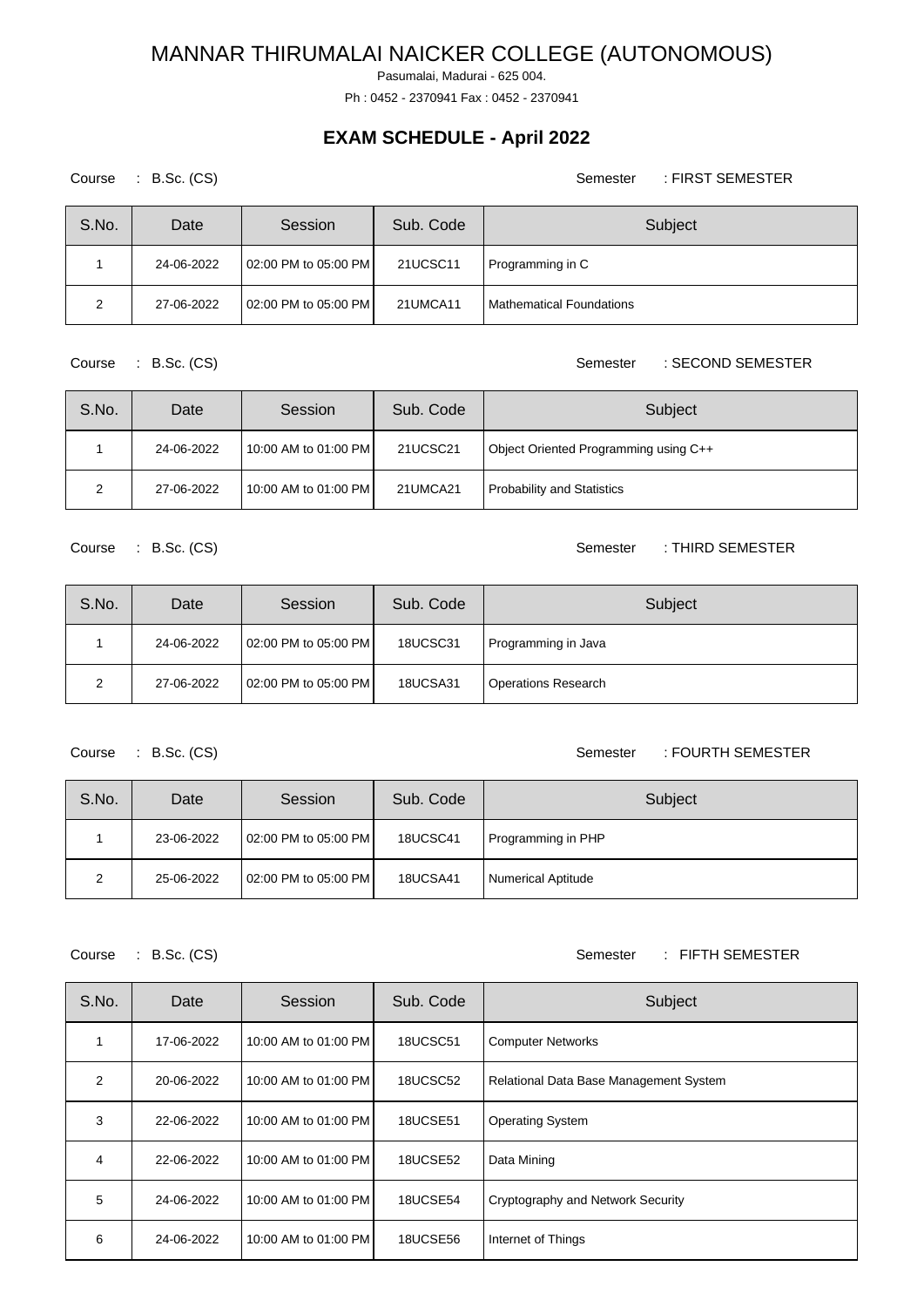Pasumalai, Madurai - 625 004.

Ph : 0452 - 2370941 Fax : 0452 - 2370941

## **EXAM SCHEDULE - April 2022**

Course : B.Sc. (CS) Semester : SIXTH SEMESTER

| S.No. | Date       | Session              | Sub. Code | Subject                     |
|-------|------------|----------------------|-----------|-----------------------------|
|       | 16-06-2022 | 10:00 AM to 01:00 PM | 18UCSC61  | C# and .Net Programming     |
| 2     | 18-06-2022 | 10:00 AM to 01:00 PM | 18UCSE61  | Software Engineering        |
| 3     | 18-06-2022 | 10:00 AM to 01:00 PM | 18UCSE62  | Software Project Management |
| 4     | 21-06-2022 | 10:00 AM to 01:00 PM | 18UCSE64  | <b>Cloud Computing</b>      |
| 5     | 21-06-2022 | 10:00 AM to 01:00 PM | 18UCSE65  | <b>Biometrics</b>           |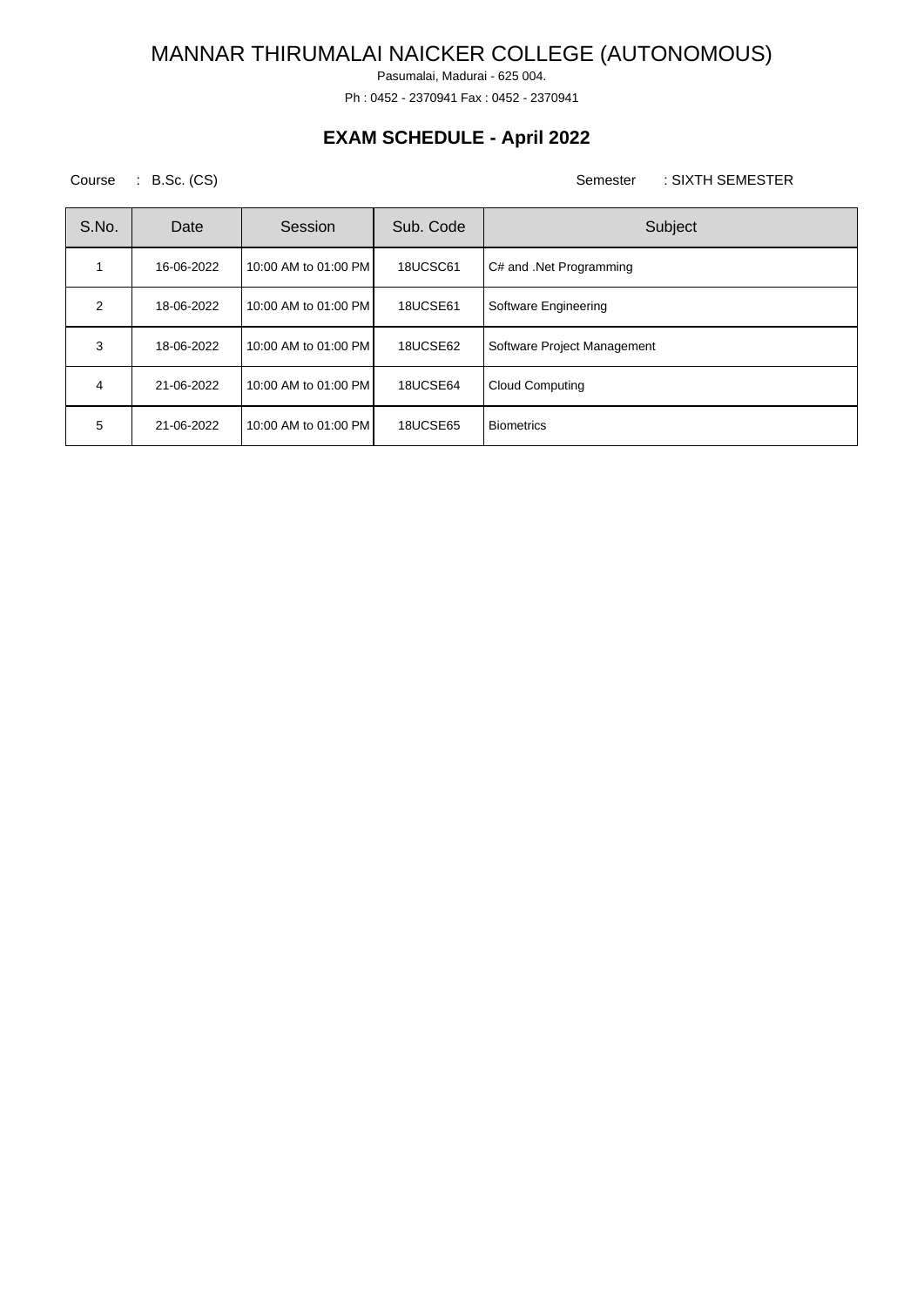Pasumalai, Madurai - 625 004.

Ph : 0452 - 2370941 Fax : 0452 - 2370941

## **EXAM SCHEDULE - April 2022**

Course : B.Sc. (IT) Semester : FIRST SEMESTER

| S.No. | Date       | Session              | Sub. Code | Subject                                  |
|-------|------------|----------------------|-----------|------------------------------------------|
|       | 24-06-2022 | 02:00 PM to 05:00 PM | 21UITC11  | Computing Fundamentals and C Programming |
| 2     | 27-06-2022 | 02:00 PM to 05:00 PM | 21UMCA11  | <b>Mathematical Foundations</b>          |

Course : B.Sc. (IT) Semester : SECOND SEMESTER

| S.No. | Date       | Session              | Sub. Code | Subject                                      |
|-------|------------|----------------------|-----------|----------------------------------------------|
|       | 24-06-2022 | 10:00 AM to 01:00 PM | 21UITC21  | Object Oriented Programming with C++         |
|       | 27-06-2022 | 10:00 AM to 01:00 PM | 21UELA21  | Digital Principles and Computer Organization |

Course : B.Sc. (IT) Semester : THIRD SEMESTER

| S.No. | Date       | Session              | Sub. Code | Subject                    |
|-------|------------|----------------------|-----------|----------------------------|
|       | 27-06-2022 | 02:00 PM to 05:00 PM | 18UITA31  | <b>Operations Research</b> |

Course : B.Sc. (IT) Semester : FOURTH SEMESTER

| S.No. | Date       | Session              | Sub. Code       | Subject                             |
|-------|------------|----------------------|-----------------|-------------------------------------|
|       | 23-06-2022 | 02:00 PM to 05:00 PM | 18UITC41        | Java Programming                    |
| ົ     | 25-06-2022 | 02:00 PM to 05:00 PM | <b>18UITA41</b> | Digital Principles and Applications |

### Course : B.Sc. (IT) Semester : FIFTH SEMESTER

| S.No.          | Date       | Session              | Sub. Code       | Subject                               |
|----------------|------------|----------------------|-----------------|---------------------------------------|
| 1              | 20-06-2022 | 10:00 AM to 01:00 PM | 18UITC51        | Relational Database Management System |
| $\overline{2}$ | 20-06-2022 | 02:00 PM to 05:00 PM | 18UITC52        | <b>Operating System</b>               |
| 3              | 22-06-2022 | 10:00 AM to 01:00 PM | <b>18UITE51</b> | <b>Computer Networks</b>              |
| 4              | 22-06-2022 | 10:00 AM to 01:00 PM | <b>18UITE52</b> | <b>Biometrics</b>                     |
| 5              | 24-06-2022 | 10:00 AM to 01:00 PM | 18UITE54        | Cryptography and Network Security     |
| 6              | 24-06-2022 | 10:00 AM to 01:00 PM | <b>18UITE55</b> | Software Engineering                  |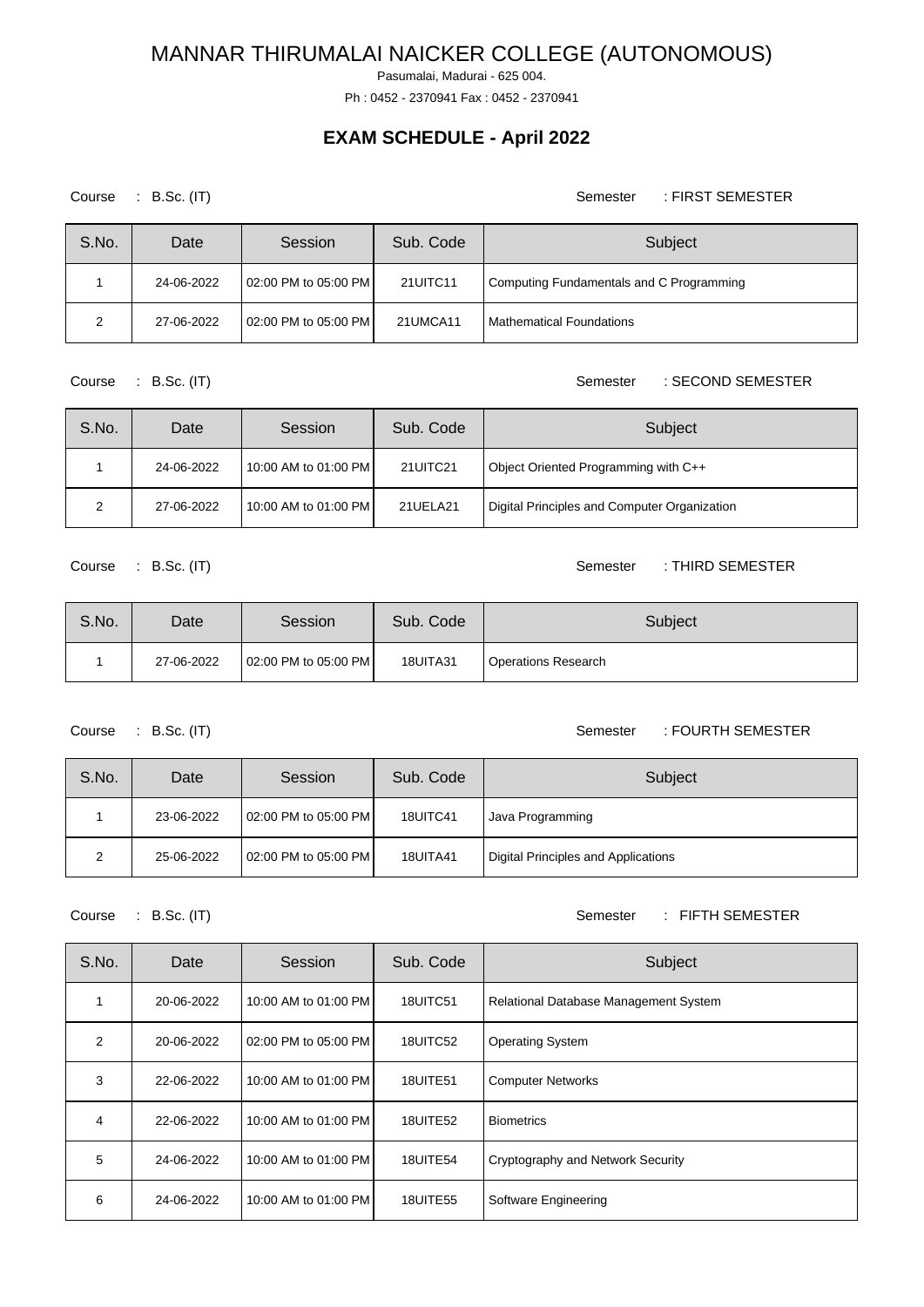Pasumalai, Madurai - 625 004.

Ph : 0452 - 2370941 Fax : 0452 - 2370941

## **EXAM SCHEDULE - April 2022**

Course : B.Sc. (IT) Semester : SIXTH SEMESTER

| S.No. | Date       | Session              | Sub. Code       | Subject                   |
|-------|------------|----------------------|-----------------|---------------------------|
|       | 16-06-2022 | 10:00 AM to 01:00 PM | 18UITC61        | .Net Programming          |
| 2     | 18-06-2022 | 10:00 AM to 01:00 PM | 18UITE61        | E-Commerce                |
| 3     | 18-06-2022 | 10:00 AM to 01:00 PM | 18UITE63        | Artificial Intelligence   |
| 4     | 21-06-2022 | 10:00 AM to 01:00 PM | 18UITE65        | <b>Cloud Computing</b>    |
| 5     | 21-06-2022 | 10:00 AM to 01:00 PM | 18UITE66        | Internet of Things        |
| 6     | 23-06-2022 | 10:00 AM to 01:00 PM | <b>18UITS61</b> | <b>Numerical Aptitude</b> |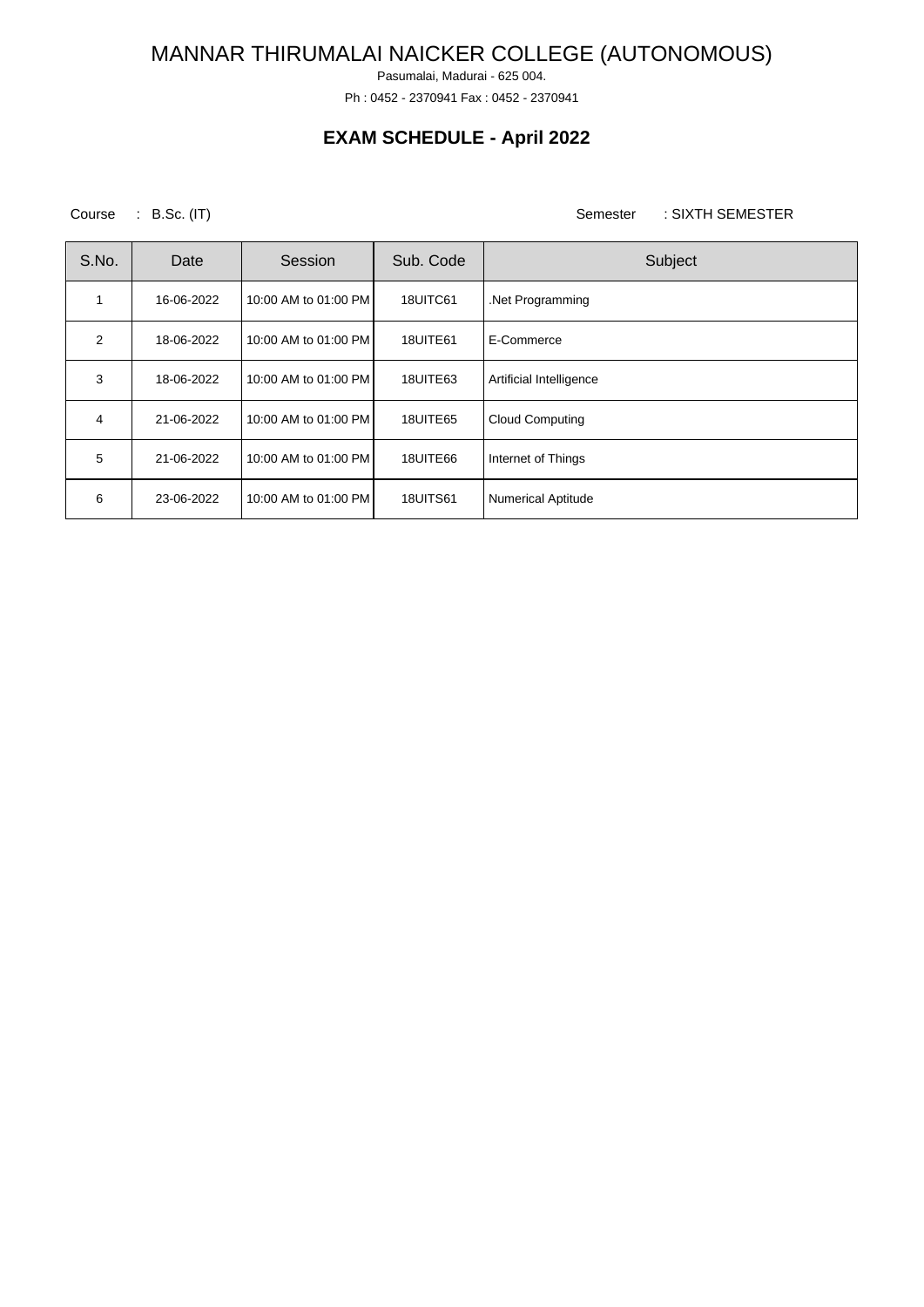Pasumalai, Madurai - 625 004.

Ph : 0452 - 2370941 Fax : 0452 - 2370941

## **EXAM SCHEDULE - April 2022**

### Course : B.Sc. E&C Semester : FIRST SEMESTER

| S.No. | Date       | Session              | Sub. Code | Subject                               |
|-------|------------|----------------------|-----------|---------------------------------------|
|       | 24-06-2022 | 02:00 PM to 05:00 PM | 21UELC11  | Semiconductor Devices                 |
| 2     | 27-06-2022 | 02:00 PM to 05:00 PM | 21UELA11  | <b>Basic Electricity and Circuits</b> |
| 3     | 29-06-2022 | 02:00 PM to 05:00 PM | 21UELS11  | Electronic Instrumentation            |

Course : B.Sc. E&C Semester : SECOND SEMESTER

| S.No. | Date       | Session              | Sub. Code | Subject                                 |
|-------|------------|----------------------|-----------|-----------------------------------------|
|       | 24-06-2022 | 10:00 AM to 01:00 PM | 21UELC21  | <b>Electronic Circuits</b>              |
| 2     | 27-06-2022 | 10:00 AM to 01:00 PM | 21UMCA21  | <b>Probability and Statistics</b>       |
| 3     | 29-06-2022 | 10:00 AM to 01:00 PM | 21UELS21  | <b>Electronic Communication Systems</b> |

Course : B.Sc. E&C Semester : THIRD SEMESTER

| S.No. | Date       | Session              | Sub. Code | Subject                           |
|-------|------------|----------------------|-----------|-----------------------------------|
|       | 24-06-2022 | 02:00 PM to 05:00 PM | 18UELC31  | Digital Electronics               |
| ົ     | 27-06-2022 | 02:00 PM to 05:00 PM | 18UELC32  | <b>Linear Integrated Circuits</b> |
| 3     | 29-06-2022 | 02:00 PM to 05:00 PM | 18UELA31  | Programming in C                  |

#### Course : B.Sc. E&C Semester : FOURTH SEMESTER

| S.No. | Date       | Session              | Sub. Code | Subject                                  |
|-------|------------|----------------------|-----------|------------------------------------------|
|       | 23-06-2022 | 02:00 PM to 05:00 PM | 18UELC41  | Analog and Digital Communication Systems |
| 2     | 25-06-2022 | 02:00 PM to 05:00 PM | 18UELA41  | Numerical Methods                        |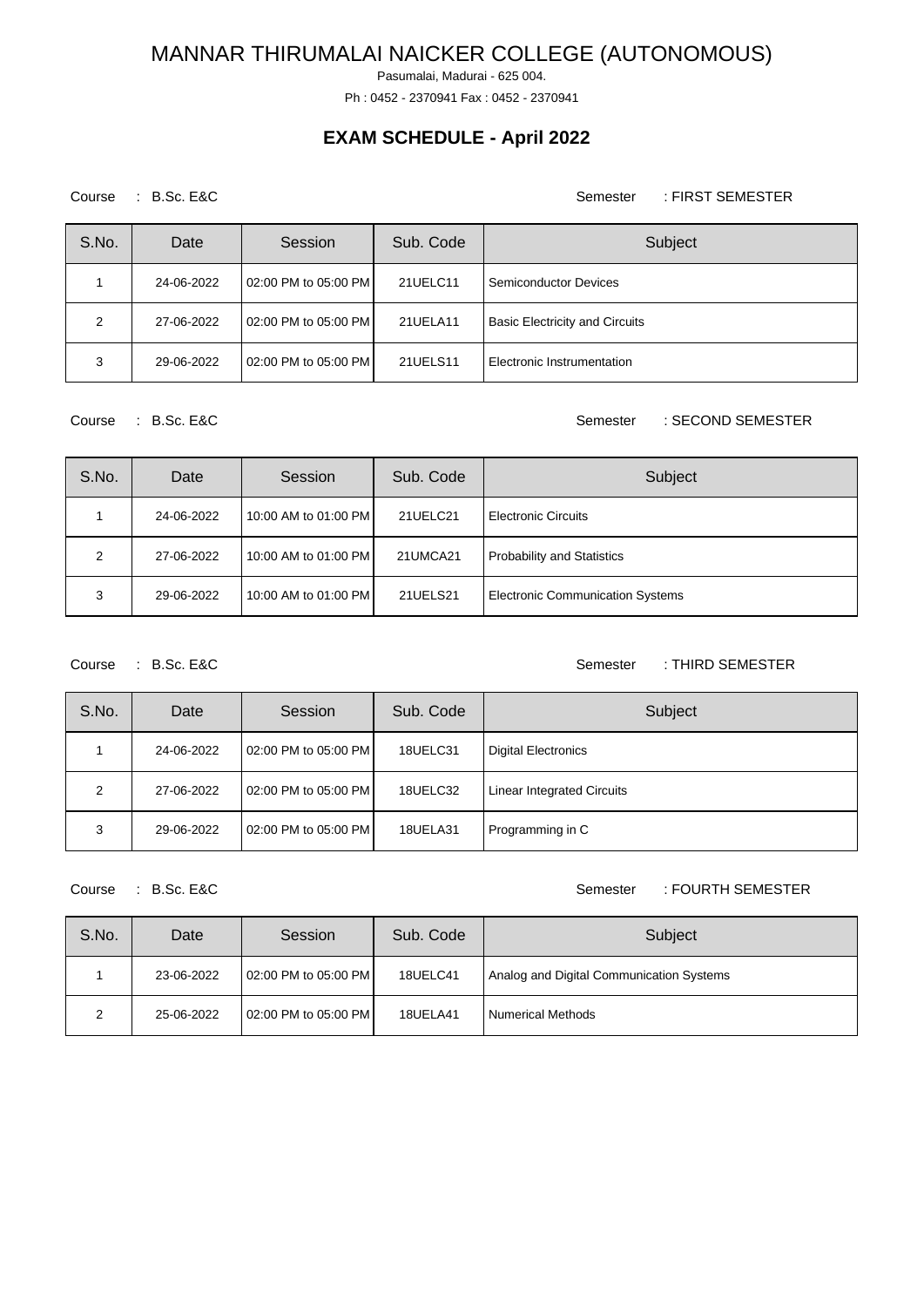Pasumalai, Madurai - 625 004.

Ph : 0452 - 2370941 Fax : 0452 - 2370941

## **EXAM SCHEDULE - April 2022**

### Course : B.Sc. E&C Semester : FIFTH SEMESTER

| S.No.         | Date       | Session              | Sub. Code       | Subject                          |
|---------------|------------|----------------------|-----------------|----------------------------------|
|               | 17-06-2022 | 10:00 AM to 01:00 PM | 18UELC51        | Microprocessors and Interfacing  |
| $\mathcal{P}$ | 20-06-2022 | 10:00 AM to 01:00 PM | 18UELC52        | Sensors and Transducers          |
| 3             | 22-06-2022 | 10:00 AM to 01:00 PM | 18UELE53        | Mobile Communication             |
| 4             | 24-06-2022 | 10:00 AM to 01:00 PM | <b>18UELS51</b> | <b>Fiber Optic Communication</b> |
| 5             | 27-06-2022 | 10:00 AM to 01:00 PM | <b>18UELS52</b> | Bio-Medical Instrumentation      |

Course : B.Sc. E&C Semester : SIXTH SEMESTER

| S.No.          | Date       | Session              | Sub. Code       | Subject                                   |
|----------------|------------|----------------------|-----------------|-------------------------------------------|
|                | 16-06-2022 | 10:00 AM to 01:00 PM | 18UELC61        | Microcontroller 8051 and Embedded Systems |
| $\overline{2}$ | 18-06-2022 | 10:00 AM to 01:00 PM | 18UELC62        | <b>Digital Signal Processing</b>          |
| 3              | 21-06-2022 | 10:00 AM to 01:00 PM | 18UELE61        | Industrial Automation                     |
| 4              | 21-06-2022 | 10:00 AM to 01:00 PM | 18UELE63        | Microwave and Radar Systems               |
| 5              | 23-06-2022 | 10:00 AM to 01:00 PM | <b>18UELS61</b> | <b>Computer Networks</b>                  |
| 6              | 25-06-2022 | 10:00 AM to 01:00 PM | 18UELS62        | <b>Television Systems</b>                 |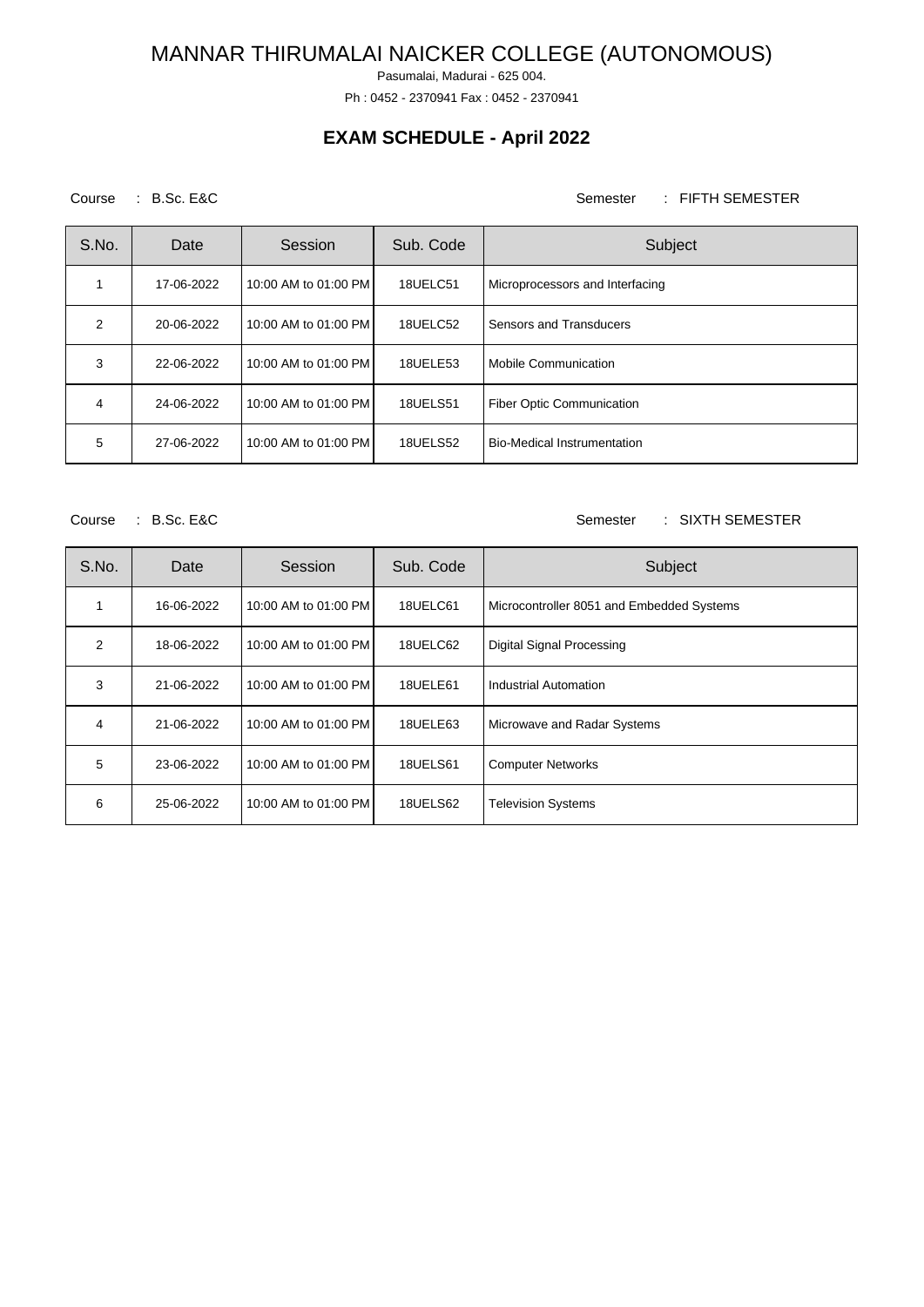Pasumalai, Madurai - 625 004.

Ph : 0452 - 2370941 Fax : 0452 - 2370941

## **EXAM SCHEDULE - April 2022**

Course : BCA Semester : FIRST SEMESTER

| S.No. | Date       | Session              | Sub. Code | Subject                         |
|-------|------------|----------------------|-----------|---------------------------------|
|       | 24-06-2022 | 02:00 PM to 05:00 PM | 21UCAC11  | Programming in C                |
| າ     | 27-06-2022 | 02:00 PM to 05:00 PM | 21UMCA11  | <b>Mathematical Foundations</b> |

Course : BCA Semester : SECOND SEMESTER

| S.No. | Date       | Session              | Sub. Code | Subject                           |
|-------|------------|----------------------|-----------|-----------------------------------|
|       | 24-06-2022 | 10:00 AM to 01:00 PM | 18UCAC21  | Programming in C                  |
| 2     | 24-06-2022 | 10:00 AM to 01:00 PM | 21UCAC21  | Data Structures using C++         |
| 3     | 27-06-2022 | 10:00 AM to 01:00 PM | 21UMCA21  | <b>Probability and Statistics</b> |

Course : BCA Semester : THIRD SEMESTER

| S.No. | Date       | Session              | Sub. Code | Subject                                    |
|-------|------------|----------------------|-----------|--------------------------------------------|
|       | 24-06-2022 | 02:00 PM to 05:00 PM | 18UCAC31  | Data Structures using C++                  |
| 2     | 27-06-2022 | 02:00 PM to 05:00 PM | 18UCAA31  | <b>Computer Based Financial Accounting</b> |

### Course : BCA Semester : FOURTH SEMESTER

| S.No. | Date       | Session              | Sub. Code | Subject          |
|-------|------------|----------------------|-----------|------------------|
|       | 23-06-2022 | 02:00 PM to 05:00 PM | 18UCAC41  | Java Programming |
| ົ     | 25-06-2022 | 02:00 PM to 05:00 PM | 18UCAA41  | Cost Accounting  |

#### Course : BCA Semester : FIFTH SEMESTER

| S.No.          | Date       | Session              | Sub. Code | Subject                               |
|----------------|------------|----------------------|-----------|---------------------------------------|
|                | 17-06-2022 | 10:00 AM to 01:00 PM | 18UCAC51  | <b>Operating System</b>               |
| $\overline{2}$ | 20-06-2022 | 10:00 AM to 01:00 PM | 18UCAC52  | Relational Database Management System |
| 3              | 22-06-2022 | 10:00 AM to 01:00 PM | 18UCAE53  | <b>Computer Graphics</b>              |
| 4              | 24-06-2022 | 10:00 AM to 01:00 PM | 18UCAE54  | Internet of Things                    |
| 5              | 27-06-2022 | 10:00 AM to 01:00 PM | 18UCAS51  | <b>Computer Networks</b>              |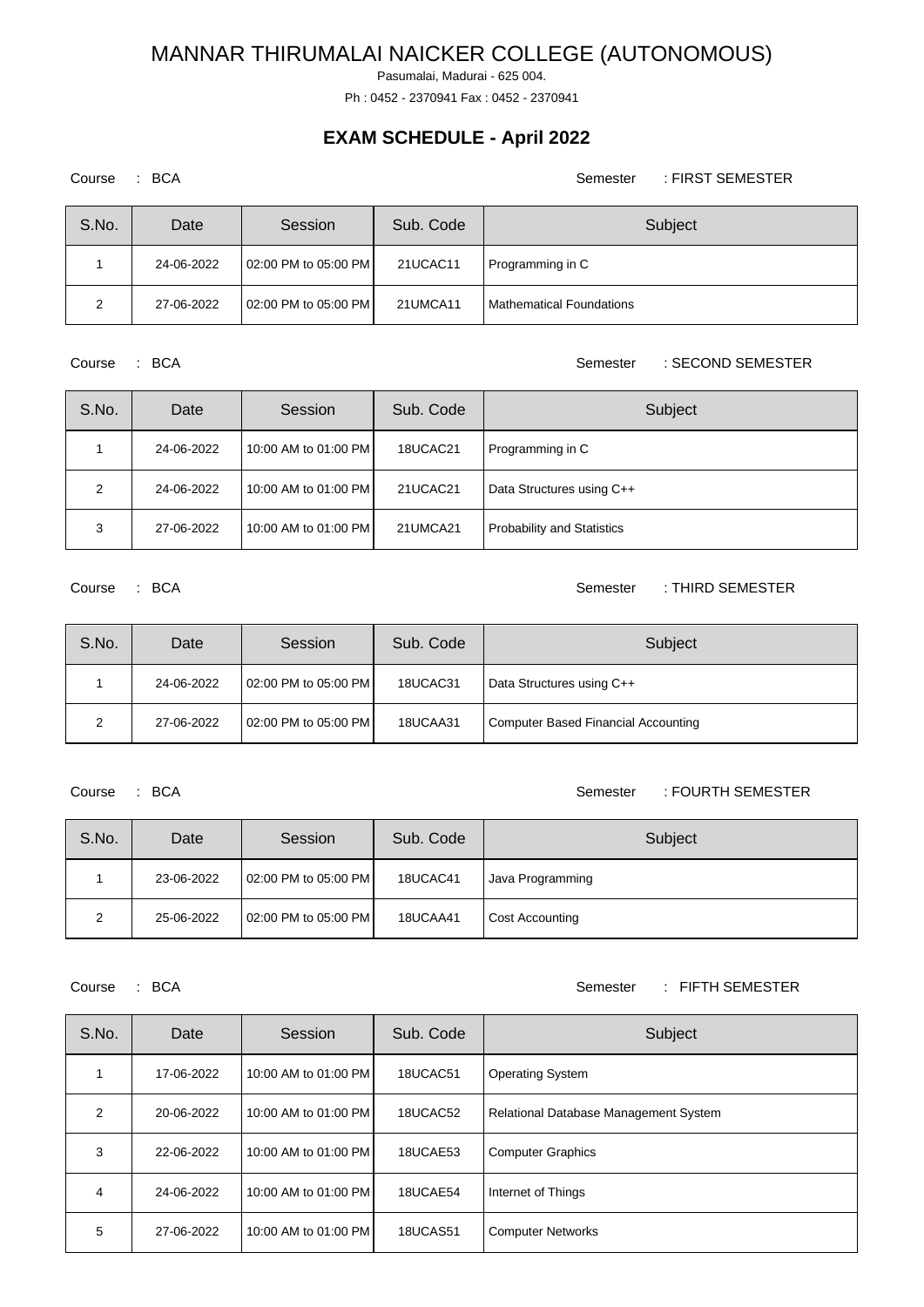Pasumalai, Madurai - 625 004.

Ph : 0452 - 2370941 Fax : 0452 - 2370941

## **EXAM SCHEDULE - April 2022**

Course : BCA Semester : SIXTH SEMESTER

| S.No. | Date       | Session              | Sub. Code | Subject                           |
|-------|------------|----------------------|-----------|-----------------------------------|
| 1     | 16-06-2022 | 10:00 AM to 01:00 PM | 18UCAC61  | Python Programming                |
| 2     | 18-06-2022 | 10:00 AM to 01:00 PM | 18UCAC62  | Software Project Management       |
| 3     | 21-06-2022 | 10:00 AM to 01:00 PM | 18UCAE62  | Cloud Infrastructure and Services |
| 4     | 21-06-2022 | 10:00 AM to 01:00 PM | 18UCAE63  | Machine Learning Algorithm        |
| 5     | 23-06-2022 | 10:00 AM to 01:00 PM | 18UCAE64  | Cryptography                      |
| 6     | 23-06-2022 | 10:00 AM to 01:00 PM | 18UCAE65  | Software Testing                  |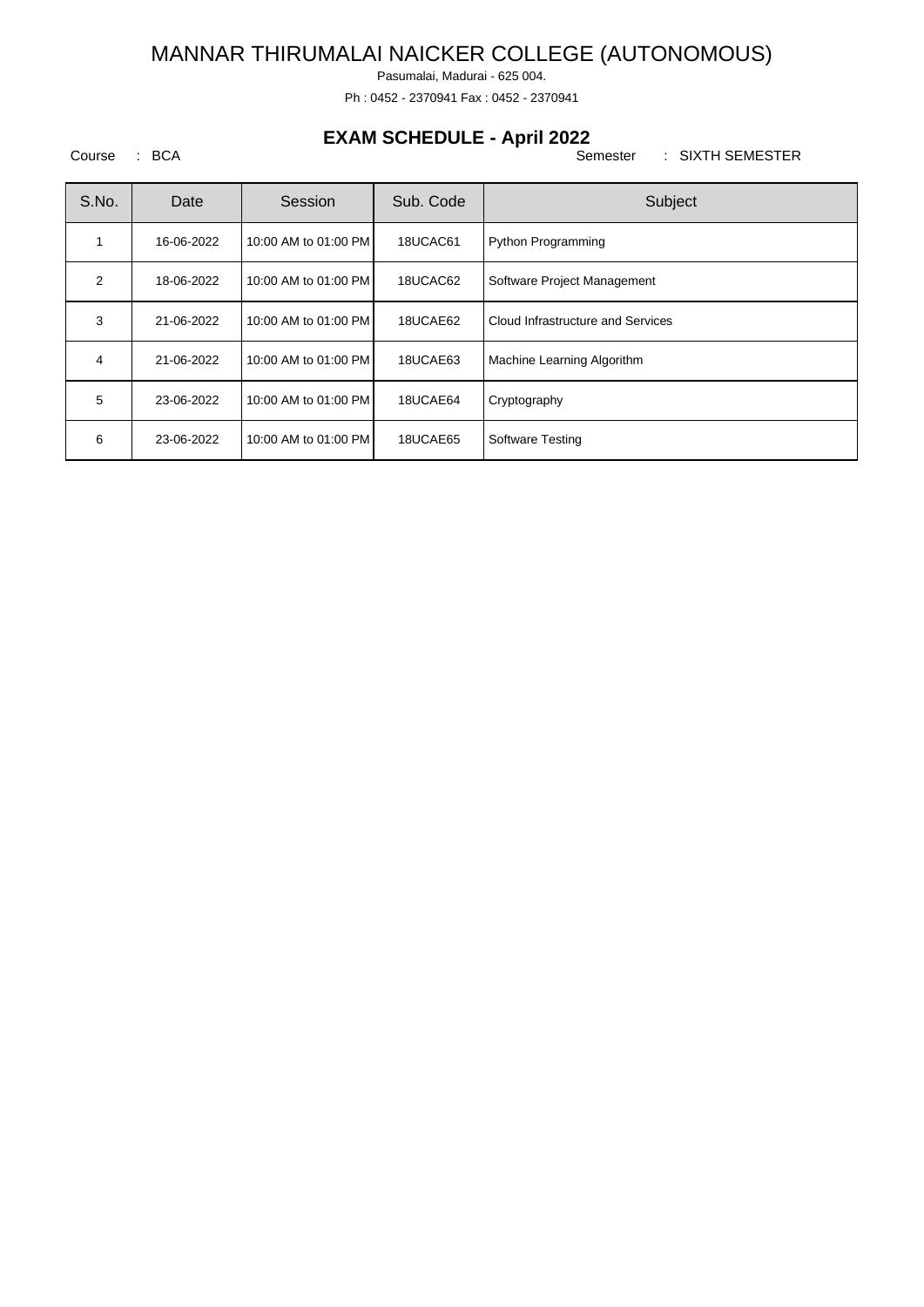Pasumalai, Madurai - 625 004.

Ph : 0452 - 2370941 Fax : 0452 - 2370941

## **EXAM SCHEDULE - April 2022**

| Course | B.Com (Aided) |                      |           | : FIRST SEMESTER<br>Semester |
|--------|---------------|----------------------|-----------|------------------------------|
| S.No.  | Date          | Session              | Sub. Code | Subject                      |
|        | 29-06-2022    | 02:00 PM to 05:00 PM | 21UECA11  | <b>Business Economics</b>    |

Course : B.Com (Aided) Semester : SECOND SEMESTER

| S.No. | Date       | Session              | Sub. Code | Subject                     |
|-------|------------|----------------------|-----------|-----------------------------|
|       | 24-06-2022 | 10:00 AM to 01:00 PM | 21UCOC21  | Financial Accounting - II   |
| 2     | 27-06-2022 | 10:00 AM to 01:00 PM | 21UCOC22  | <b>Business Mathematics</b> |
| 3     | 29-06-2022 | 10:00 AM to 01:00 PM | 21UECA21  | Indian Economy              |

Course : B.Com (Aided) Course : B.Com (Aided)

| S.No.          | Date       | Session              | Sub. Code       | Subject                              |
|----------------|------------|----------------------|-----------------|--------------------------------------|
|                | 17-06-2022 | 02:00 PM to 05:00 PM | 18UCOC31        | Special Accounting                   |
| $\overline{2}$ | 20-06-2022 | 02:00 PM to 05:00 PM | 18UCOC32        | <b>Cost Accounting</b>               |
| 3              | 24-06-2022 | 02:00 PM to 05:00 PM | 18UCOC33        | Company Law and Secretarial Practice |
| 4              | 27-06-2022 | 02:00 PM to 05:00 PM | 18UCOC34        | <b>Business Management</b>           |
| 5              | 29-06-2022 | 02:00 PM to 05:00 PM | 18UCOA31        | <b>Business Statistics</b>           |
| 6              | 01-07-2022 | 02:00 PM to 05:00 PM | <b>18UCOS31</b> | Written Communication Skills         |

Course : B.Com (Aided) Course : B.Com (Aided)

| S.No. | Date       | Session              | Sub. Code       | Subject                          |
|-------|------------|----------------------|-----------------|----------------------------------|
|       | 16-06-2022 | 02:00 PM to 05:00 PM | 18UCOC41        | Partnership Accounting           |
| 2     | 18-06-2022 | 02:00 PM to 05:00 PM | 18UCOC42        | <b>Management Accounting</b>     |
| 3     | 23-06-2022 | 02:00 PM to 05:00 PM | 18UCOC43        | Auditing                         |
| 4     | 25-06-2022 | 02:00 PM to 05:00 PM | 18UCOC44        | Banking Theory, Law and Practice |
| 5     | 28-06-2022 | 02:00 PM to 05:00 PM | 18UCOA41        | <b>Business Mathematics</b>      |
| 6     | 30-06-2022 | 02:00 PM to 05:00 PM | <b>18UCOS41</b> | Soft Skills Development          |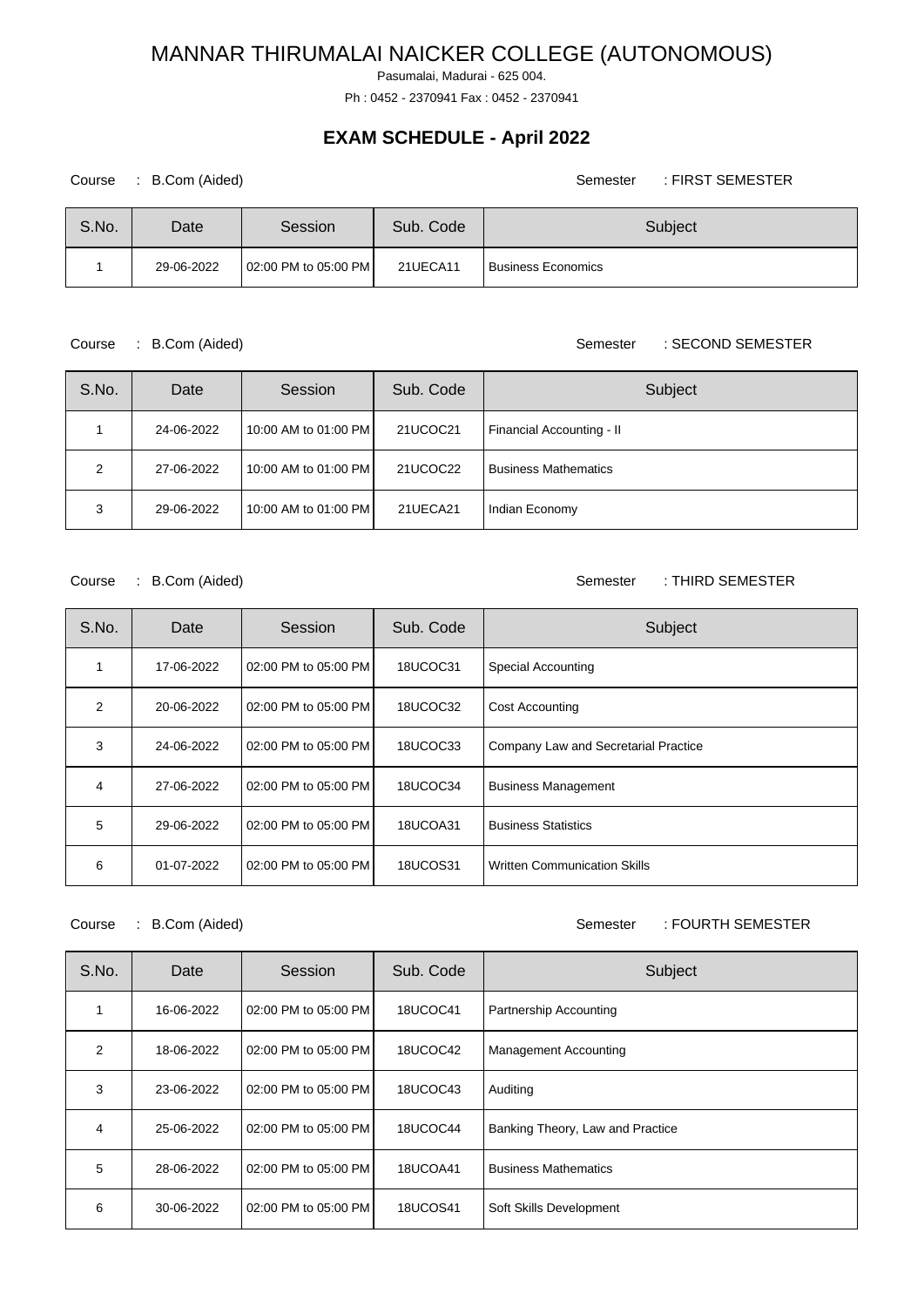Pasumalai, Madurai - 625 004.

Ph : 0452 - 2370941 Fax : 0452 - 2370941

## **EXAM SCHEDULE - April 2022**

### Course : B.Com (Aided) Course : FIFTH SEMESTER

| S.No. | Date       | Session              | Sub. Code | Subject                         |
|-------|------------|----------------------|-----------|---------------------------------|
|       | 17-06-2022 | 10:00 AM to 01:00 PM | 18UCOC51  | Corporate Accounting            |
| 2     | 20-06-2022 | 10:00 AM to 01:00 PM | 18UCOC52  | <b>Financial Management</b>     |
| 3     | 22-06-2022 | 10:00 AM to 01:00 PM | 18UCOC53  | Income Tax Law and Practice - I |

Course : B.Com (Aided) Course : SIXTH SEMESTER

| S.No. | Date       | Session              | Sub. Code | Subject                              |
|-------|------------|----------------------|-----------|--------------------------------------|
|       | 16-06-2022 | 10:00 AM to 01:00 PM | 18UCOC61  | <b>Advanced Corporate Accounting</b> |
| 2     | 18-06-2022 | 10:00 AM to 01:00 PM | 18UCOC62  | Income Tax Law and Practice-II       |
| 3     | 21-06-2022 | 10:00 AM to 01:00 PM | 18UCOE61  | Industrial Law                       |
| 4     | 23-06-2022 | 10:00 AM to 01:00 PM | 18UCOE64  | <b>Business Environment</b>          |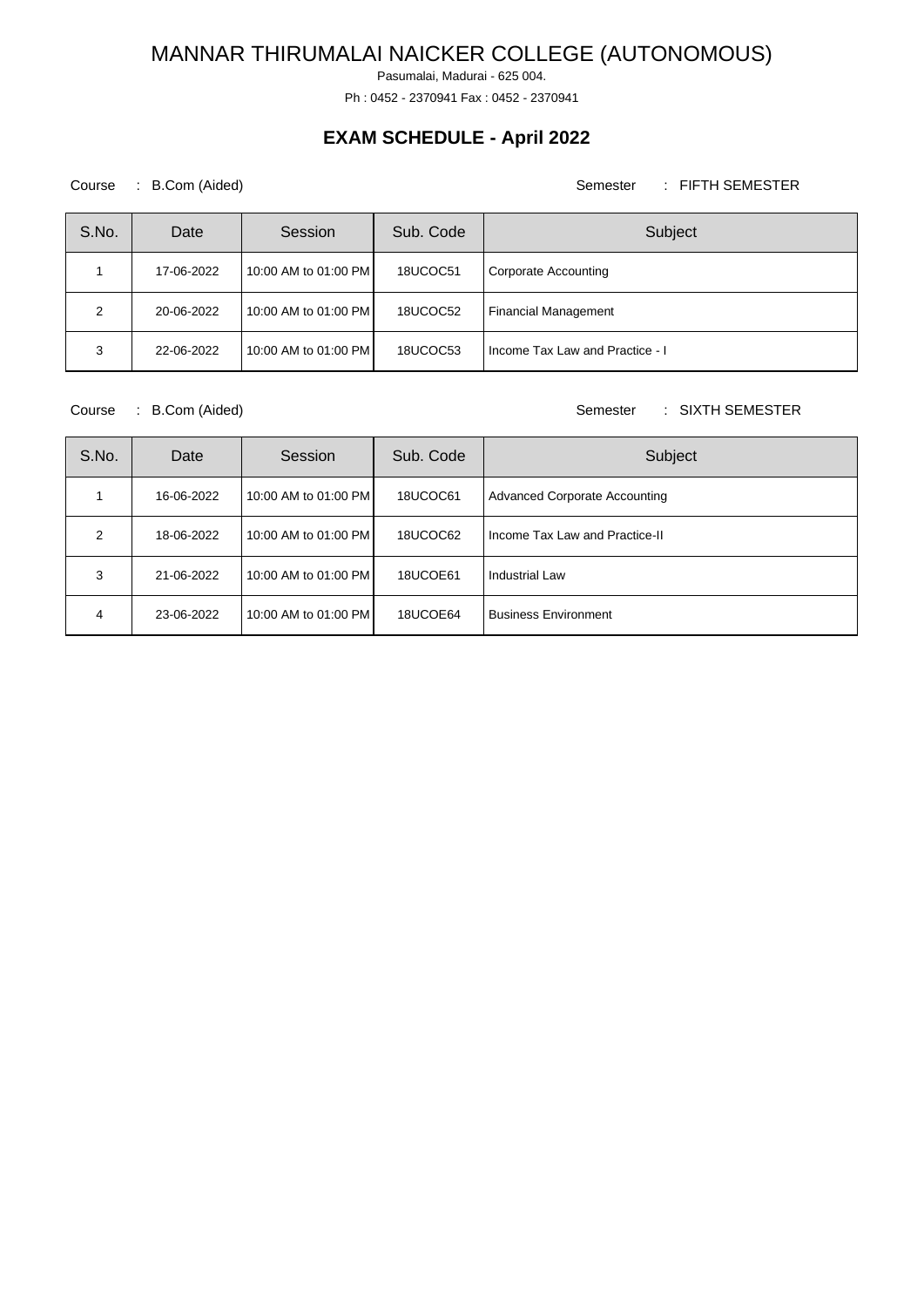Pasumalai, Madurai - 625 004.

Ph : 0452 - 2370941 Fax : 0452 - 2370941

## **EXAM SCHEDULE - April 2022**

Course : B.Com (SF) Semester : FIRST SEMESTER

| S.No. | Date       | Session              | Sub. Code | Subject                   |
|-------|------------|----------------------|-----------|---------------------------|
|       | 29-06-2022 | 02:00 PM to 05:00 PM | 18UCOA11  | <b>Business Economics</b> |
| ົ     | 29-06-2022 | 02:00 PM to 05:00 PM | 21UECA11  | <b>Business Economics</b> |

Course : B.Com (SF) Semester : SECOND SEMESTER

| S.No. | Date       | Session              | Sub. Code | Subject                     |
|-------|------------|----------------------|-----------|-----------------------------|
|       | 24-06-2022 | 10:00 AM to 01:00 PM | 21UCOC21  | Financial Accounting - II   |
| 2     | 27-06-2022 | 10:00 AM to 01:00 PM | 21UCOC22  | <b>Business Mathematics</b> |
| 3     | 29-06-2022 | 10:00 AM to 01:00 PM | 21UECA21  | Indian Economy              |

Course : B.Com (SF) Semester : THIRD SEMESTER

| S.No.         | Date       | Session              | Sub. Code       | Subject                              |
|---------------|------------|----------------------|-----------------|--------------------------------------|
|               | 17-06-2022 | 02:00 PM to 05:00 PM | 18UCOC31        | Special Accounting                   |
| $\mathcal{P}$ | 20-06-2022 | 02:00 PM to 05:00 PM | 18UCOC32        | <b>Cost Accounting</b>               |
| 3             | 24-06-2022 | 02:00 PM to 05:00 PM | 18UCOC33        | Company Law and Secretarial Practice |
| 4             | 27-06-2022 | 02:00 PM to 05:00 PM | 18UCOC34        | <b>Business Management</b>           |
| 5             | 29-06-2022 | 02:00 PM to 05:00 PM | 18UCOA31        | <b>Business Statistics</b>           |
| 6             | 01-07-2022 | 02:00 PM to 05:00 PM | <b>18UCOS31</b> | Written Communication Skills         |

Course : B.Com (SF) Semester : FOURTH SEMESTER

| S.No.          | Date       | Session              | Sub. Code       | Subject                          |
|----------------|------------|----------------------|-----------------|----------------------------------|
|                | 16-06-2022 | 02:00 PM to 05:00 PM | 18UCOC41        | Partnership Accounting           |
| $\overline{2}$ | 18-06-2022 | 02:00 PM to 05:00 PM | 18UCOC42        | <b>Management Accounting</b>     |
| 3              | 23-06-2022 | 02:00 PM to 05:00 PM | 18UCOC43        | Auditing                         |
| 4              | 25-06-2022 | 02:00 PM to 05:00 PM | 18UCOC44        | Banking Theory, Law and Practice |
| 5              | 28-06-2022 | 02:00 PM to 05:00 PM | 18UCOA41        | <b>Business Mathematics</b>      |
| 6              | 30-06-2022 | 02:00 PM to 05:00 PM | <b>18UCOS41</b> | Soft Skills Development          |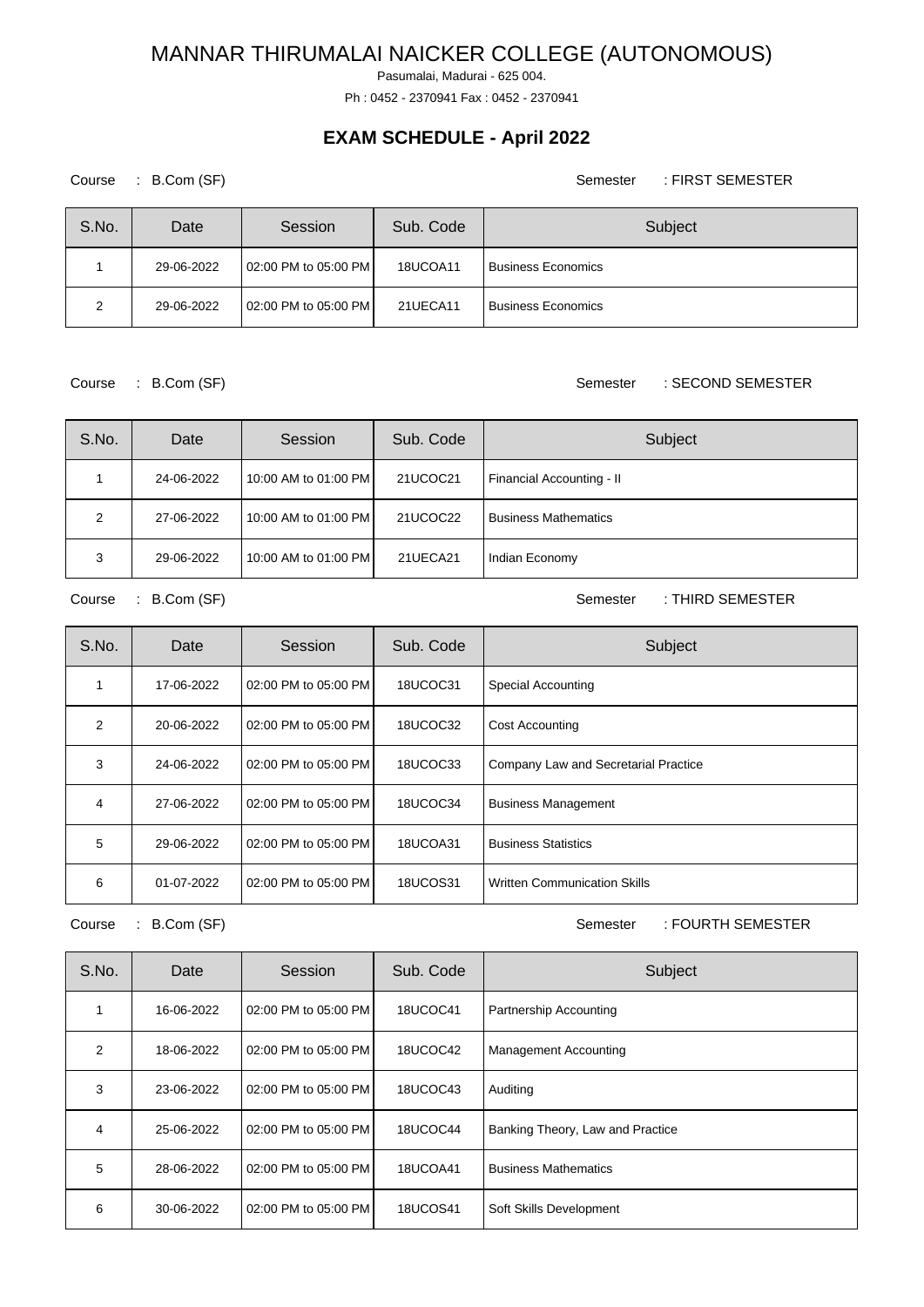Pasumalai, Madurai - 625 004.

Ph : 0452 - 2370941 Fax : 0452 - 2370941

## **EXAM SCHEDULE - April 2022**

### Course : B.Com (SF) Semester : FIFTH SEMESTER

| S.No.         | Date       | Session              | Sub. Code | Subject                               |
|---------------|------------|----------------------|-----------|---------------------------------------|
|               | 17-06-2022 | 10:00 AM to 01:00 PM | 18UCOC51  | Corporate Accounting                  |
| $\mathcal{P}$ | 20-06-2022 | 10:00 AM to 01:00 PM | 18UCOC52  | <b>Financial Management</b>           |
| 3             | 22-06-2022 | 10:00 AM to 01:00 PM | 18UCOC53  | Income Tax Law and Practice - I       |
| 4             | 24-06-2022 | 10:00 AM to 01:00 PM | 18UCOE52  | <b>Services Marketing</b>             |
| 5             | 27-06-2022 | 10:00 AM to 01:00 PM | 18UCOE56  | Retailing and Distribution Management |

Course : B.Com (SF) Semester : SIXTH SEMESTER

| S.No.         | Date       | Session              | Sub. Code | Subject                              |
|---------------|------------|----------------------|-----------|--------------------------------------|
|               | 16-06-2022 | 10:00 AM to 01:00 PM | 18UCOC61  | <b>Advanced Corporate Accounting</b> |
| $\mathcal{P}$ | 18-06-2022 | 10:00 AM to 01:00 PM | 18UCOC62  | Income Tax Law and Practice-II       |
| 3             | 21-06-2022 | 10:00 AM to 01:00 PM | 18UCOE63  | Investment Management                |
| 4             | 23-06-2022 | 10:00 AM to 01:00 PM | 18UCOE65  | <b>Financial Services</b>            |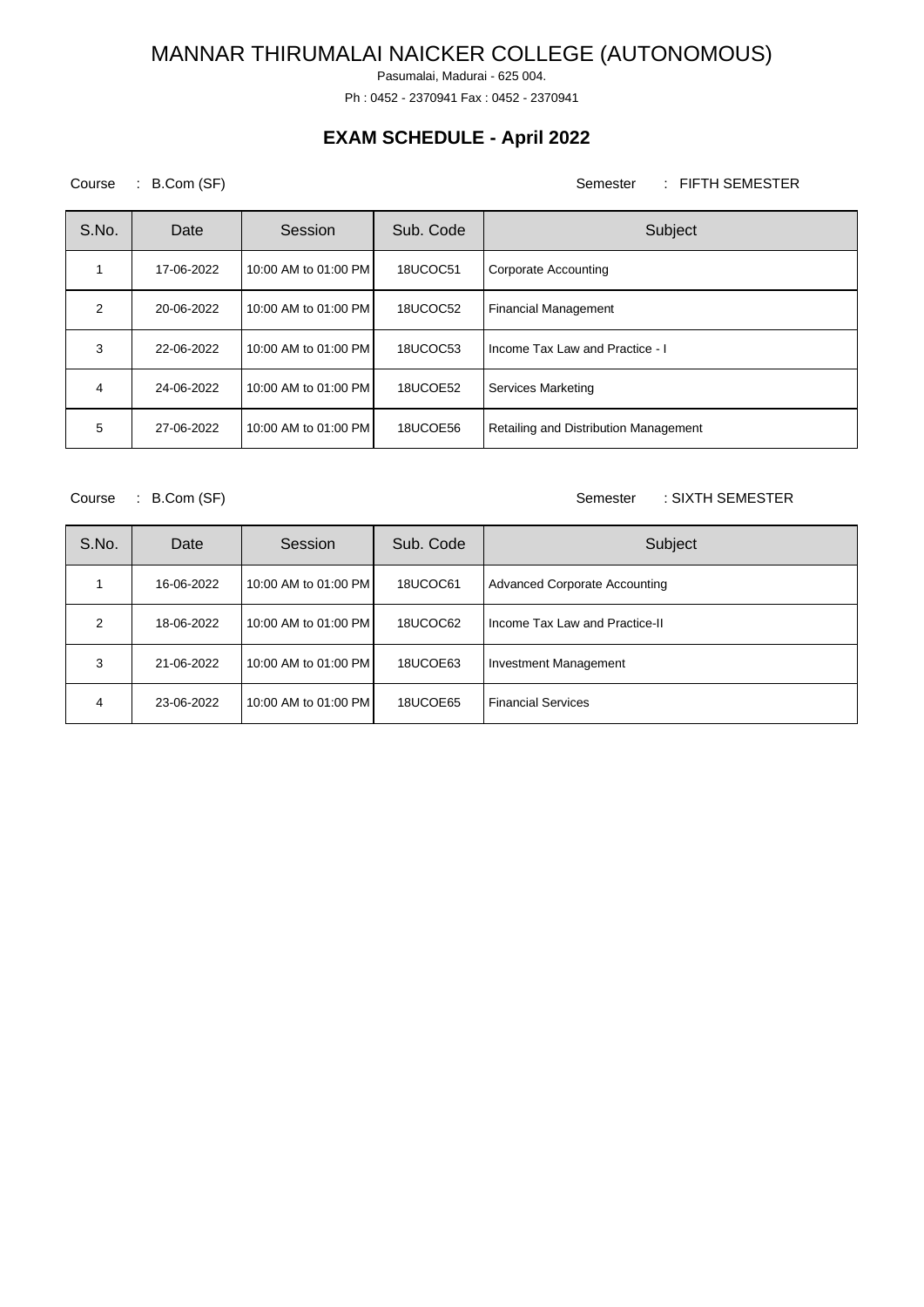Pasumalai, Madurai - 625 004.

Ph : 0452 - 2370941 Fax : 0452 - 2370941

### **EXAM SCHEDULE - April 2022**

Course : B.Com. (CA) Semester : FIRST SEMESTER

| S.No. | Date       | Session              | Sub. Code | Subject                   |
|-------|------------|----------------------|-----------|---------------------------|
|       | 29-06-2022 | 02:00 PM to 05:00 PM | 21UECA11  | <b>Business Economics</b> |

Course : B.Com. (CA) Semester : SECOND SEMESTER

| S.No. | Date       | Session              | Sub. Code | Subject                     |
|-------|------------|----------------------|-----------|-----------------------------|
|       | 24-06-2022 | 10:00 AM to 01:00 PM | 21UCCC21  | Financial Accounting - II   |
| 2     | 27-06-2022 | 10:00 AM to 01:00 PM | 21UCCC22  | <b>Business Mathematics</b> |
| 3     | 29-06-2022 | 10:00 AM to 01:00 PM | 21UECA21  | Indian Economy              |

Course : B.Com. (CA) Semester : THIRD SEMESTER

| S.No. | Date       | Session              | Sub. Code | Subject                             |
|-------|------------|----------------------|-----------|-------------------------------------|
|       | 17-06-2022 | 02:00 PM to 05:00 PM | 18UCCC31  | Special Accounting                  |
| 2     | 20-06-2022 | 02:00 PM to 05:00 PM | 18UCCC32  | Cost Accounting                     |
| 3     | 24-06-2022 | 02:00 PM to 05:00 PM | 18UCCC33  | Database Management System          |
| 4     | 29-06-2022 | 02:00 PM to 05:00 PM | 18UCCA31  | <b>Business Statistics</b>          |
| 5     | 01-07-2022 | 02:00 PM to 05:00 PM | 18UCCS31  | <b>Written Communication Skills</b> |

Course : B.Com. (CA) Semester : FOURTH SEMESTER

| S.No. | Date       | Session              | Sub. Code | Subject                                           |
|-------|------------|----------------------|-----------|---------------------------------------------------|
|       | 16-06-2022 | 02:00 PM to 05:00 PM | 18UCCC41  | Partnership Accounting                            |
| 2     | 18-06-2022 | 02:00 PM to 05:00 PM | 18UCCC43  | Tally with Enterprises Resource Planning Concepts |
| 3     | 25-06-2022 | 02:00 PM to 05:00 PM | 18UCCC42  | Banking Theory, Law and Practice                  |
| 4     | 28-06-2022 | 02:00 PM to 05:00 PM | 18UCCA41  | <b>Business Mathematics</b>                       |
| 5     | 30-06-2022 | 02:00 PM to 05:00 PM | 18UCCS41  | Soft Skills Development                           |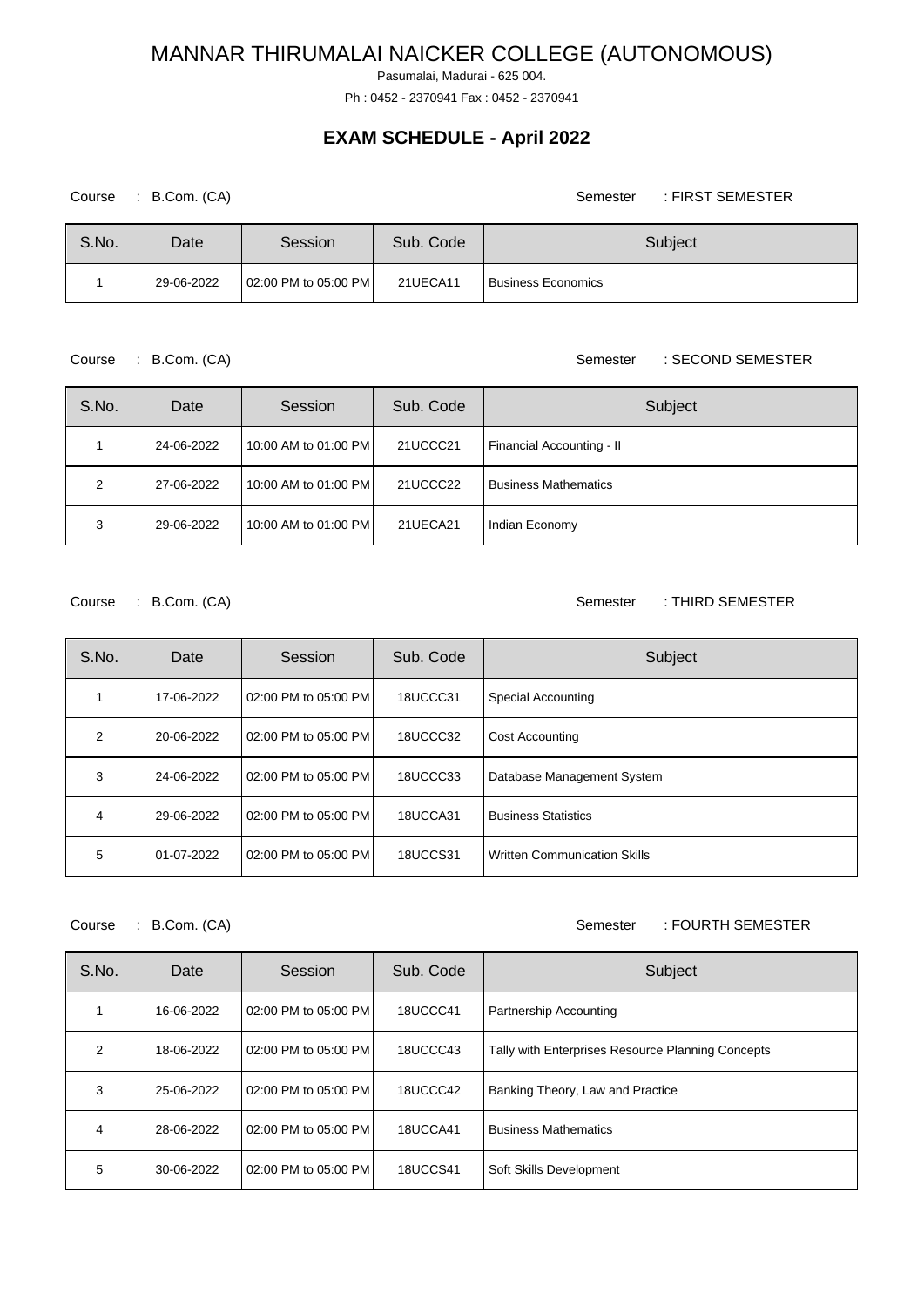Pasumalai, Madurai - 625 004.

Ph : 0452 - 2370941 Fax : 0452 - 2370941

## **EXAM SCHEDULE - April 2022**

### Course : B.Com. (CA) Semester : FIFTH SEMESTER

| S.No. | Date       | Session              | Sub. Code | Subject                         |
|-------|------------|----------------------|-----------|---------------------------------|
|       | 17-06-2022 | 10:00 AM to 01:00 PM | 18UCCC51  | Corporate Accounting            |
| 2     | 20-06-2022 | 10:00 AM to 01:00 PM | 18UCCC52  | <b>Financial Management</b>     |
| 3     | 22-06-2022 | 10:00 AM to 01:00 PM | 18UCCC53  | Income Tax Law and Practice - I |
| 4     | 27-06-2022 | 10:00 AM to 01:00 PM | 18UCCE53  | Programming in Python           |

Course : B.Com. (CA) Semester : SIXTH SEMESTER

| S.No.          | Date       | Session              | Sub. Code | Subject                              |
|----------------|------------|----------------------|-----------|--------------------------------------|
|                | 16-06-2022 | 10:00 AM to 01:00 PM | 18UCCC61  | <b>Advanced Corporate Accounting</b> |
| $\mathfrak{p}$ | 18-06-2022 | 10:00 AM to 01:00 PM | 18UCCC62  | Income Tax Law and Practice-II       |
| 3              | 21-06-2022 | 10:00 AM to 01:00 PM | 18UCCE61  | Industrial Law                       |
| 4              | 23-06-2022 | 10:00 AM to 01:00 PM | 18UCCE64  | Internet and Web Technology          |
| 5              | 23-06-2022 | 10:00 AM to 01:00 PM | 18UCCE66  | <b>Mobile Computing</b>              |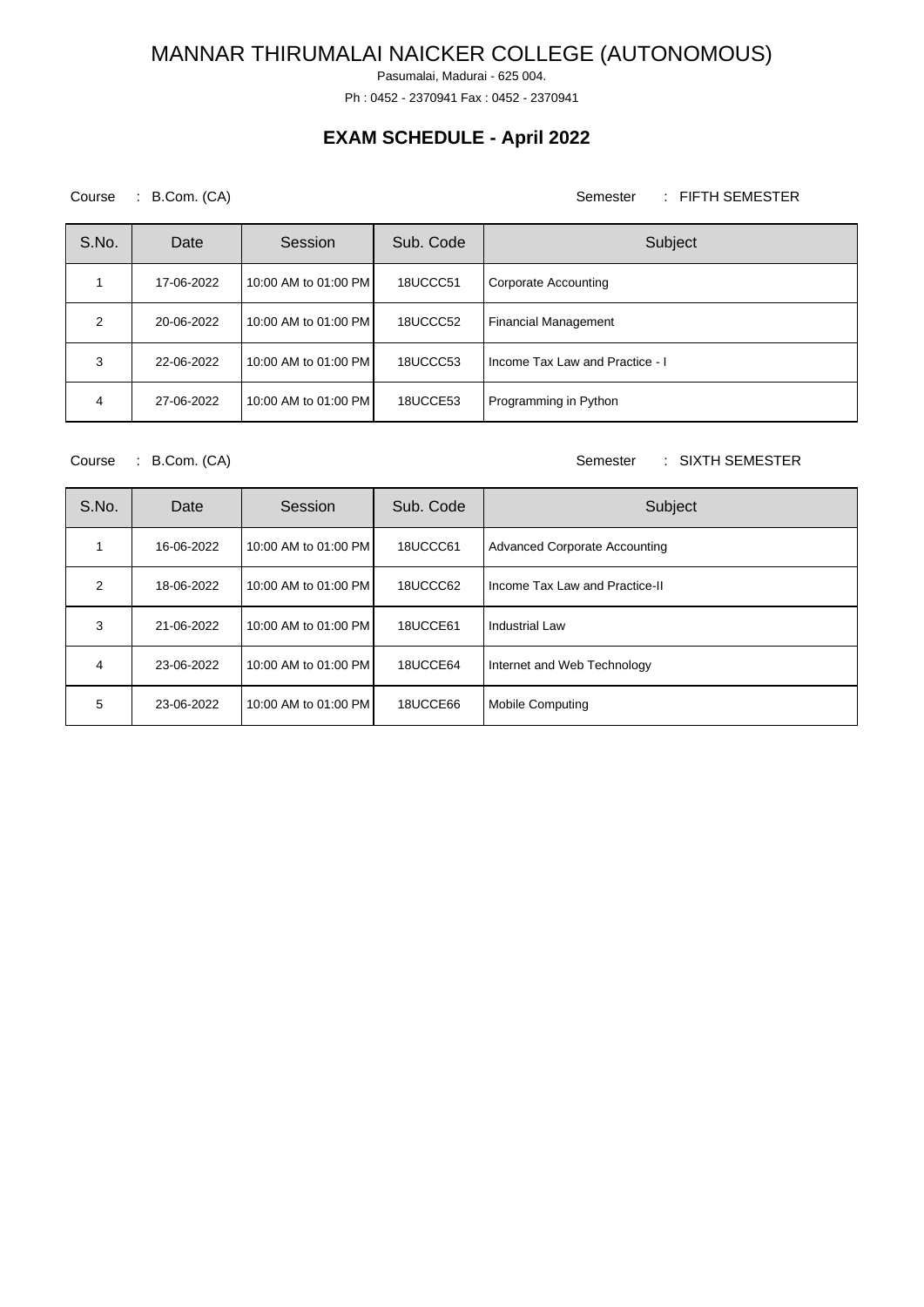Pasumalai, Madurai - 625 004.

Ph : 0452 - 2370941 Fax : 0452 - 2370941

## **EXAM SCHEDULE - April 2022**

### Course : BBA (Aided) <br>
Semester : FIRST SEMESTER

| S.No. | Date       | Session              | Sub. Code | Subject                     |
|-------|------------|----------------------|-----------|-----------------------------|
|       | 24-06-2022 | 02:00 PM to 05:00 PM | 21UBAC11  | <b>Management Practices</b> |
| 2     | 27-06-2022 | 02:00 PM to 05:00 PM | 21UBAS11  | <b>Managerial Skills</b>    |
| 3     | 29-06-2022 | 02:00 PM to 05:00 PM | 21UBAA11  | <b>Business Economics</b>   |
| 4     | 01-07-2022 | 02:00 PM to 05:00 PM | 21UBAC12  | <b>Financial Accounting</b> |

### Course : BBA (Aided) <br>
Semester : SECOND SEMESTER

| S.No. | Date       | Session              | Sub. Code | Subject                                                         |
|-------|------------|----------------------|-----------|-----------------------------------------------------------------|
|       | 24-06-2022 | 10:00 AM to 01:00 PM | 21UBAC21  | <b>Business Environment and Corporate Social Responsibility</b> |
| 2     | 27-06-2022 | 10:00 AM to 01:00 PM | 21UBAS21  | <b>Employability Skills</b>                                     |
| 3     | 29-06-2022 | 10:00 AM to 01:00 PM | 21UBAC22  | Cost Accounting                                                 |
| 4     | 01-07-2022 | 10:00 AM to 01:00 PM | 21UBAA21  | <b>Business Communication</b>                                   |

### Course : BBA (Aided) <br>
Semester : THIRD SEMESTER

| S.No.         | Date       | Session              | Sub. Code | Subject                                 |
|---------------|------------|----------------------|-----------|-----------------------------------------|
|               | 17-06-2022 | 02:00 PM to 05:00 PM | 18UBAC31  | <b>Business Law</b>                     |
| $\mathcal{P}$ | 20-06-2022 | 02:00 PM to 05:00 PM | 18UBAC32  | <b>Computer Application in Business</b> |
| 3             | 24-06-2022 | 02:00 PM to 05:00 PM | 18UBAC33  | Entrepreneurship                        |
| 4             | 27-06-2022 | 02:00 PM to 05:00 PM | 18UBAC34  | Organisational Behaviour                |
| 5             | 29-06-2022 | 02:00 PM to 05:00 PM | 18UBAA31  | <b>Business Statistics</b>              |
| 6             | 01-07-2022 | 02:00 PM to 05:00 PM | 18UBAS31  | <b>Personality Development Skills</b>   |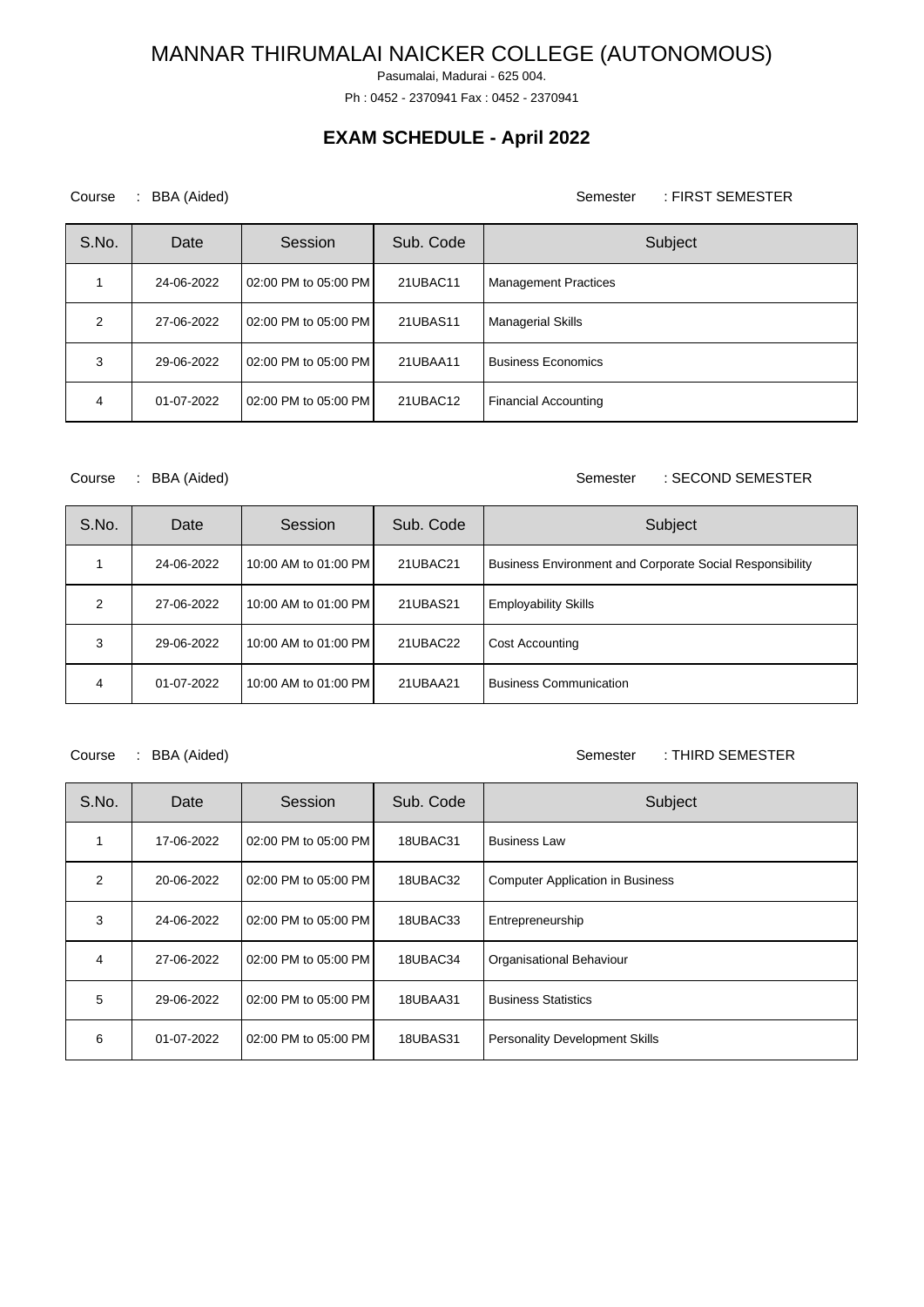Pasumalai, Madurai - 625 004.

Ph : 0452 - 2370941 Fax : 0452 - 2370941

## **EXAM SCHEDULE - April 2022**

### Course : BBA (Aided) <br>
Semester : FOURTH SEMESTER

| S.No.          | Date       | Session              | Sub. Code       | Subject                     |
|----------------|------------|----------------------|-----------------|-----------------------------|
|                | 16-06-2022 | 02:00 PM to 05:00 PM | 18UBAC41        | <b>Industrial Law</b>       |
| $\overline{2}$ | 18-06-2022 | 02:00 PM to 05:00 PM | 18UBAC42        | Human Resource Management   |
| 3              | 23-06-2022 | 02:00 PM to 05:00 PM | 18UBAC43        | <b>Marketing Management</b> |
| 4              | 25-06-2022 | 02:00 PM to 05:00 PM | 18UBAC44        | Research Methodology        |
| 5              | 28-06-2022 | 02:00 PM to 05:00 PM | 18UBAA41        | <b>Business Mathematics</b> |
| 6              | 30-06-2022 | 02:00 PM to 05:00 PM | <b>18UBAS41</b> | Body Language Skills        |

Course : BBA (Aided) Semester : FIFTH SEMESTER

| S.No. | Date       | Session              | Sub. Code | Subject                  |
|-------|------------|----------------------|-----------|--------------------------|
|       | 22-06-2022 | 10:00 AM to 01:00 PM | 18UBAE55  | Training and Development |

Course : BBA (Aided) <br>
Semester : SIXTH SEMESTER

| S.No. | Date       | Session              | Sub. Code | Subject                               |
|-------|------------|----------------------|-----------|---------------------------------------|
| 1     | 16-06-2022 | 10:00 AM to 01:00 PM | 18UBAC61  | <b>Management Accounting</b>          |
| 2     | 18-06-2022 | 10:00 AM to 01:00 PM | 18UBAC62  | Case Analysis                         |
| 3     | 21-06-2022 | 10:00 AM to 01:00 PM | 18UBAE61  | Services Marketing                    |
| 4     | 21-06-2022 | 10:00 AM to 01:00 PM | 18UBAE65  | Industrial and Labour Relations       |
| 5     | 23-06-2022 | 10:00 AM to 01:00 PM | 18UBAE62  | Advertising and Sales Management      |
| 6     | 23-06-2022 | 10:00 AM to 01:00 PM | 18UBAE66  | <b>Counseling Skills for Managers</b> |
| 7     | 25-06-2022 | 10:00 AM to 01:00 PM | 18UBAS61  | Numerical & Reasoning skills          |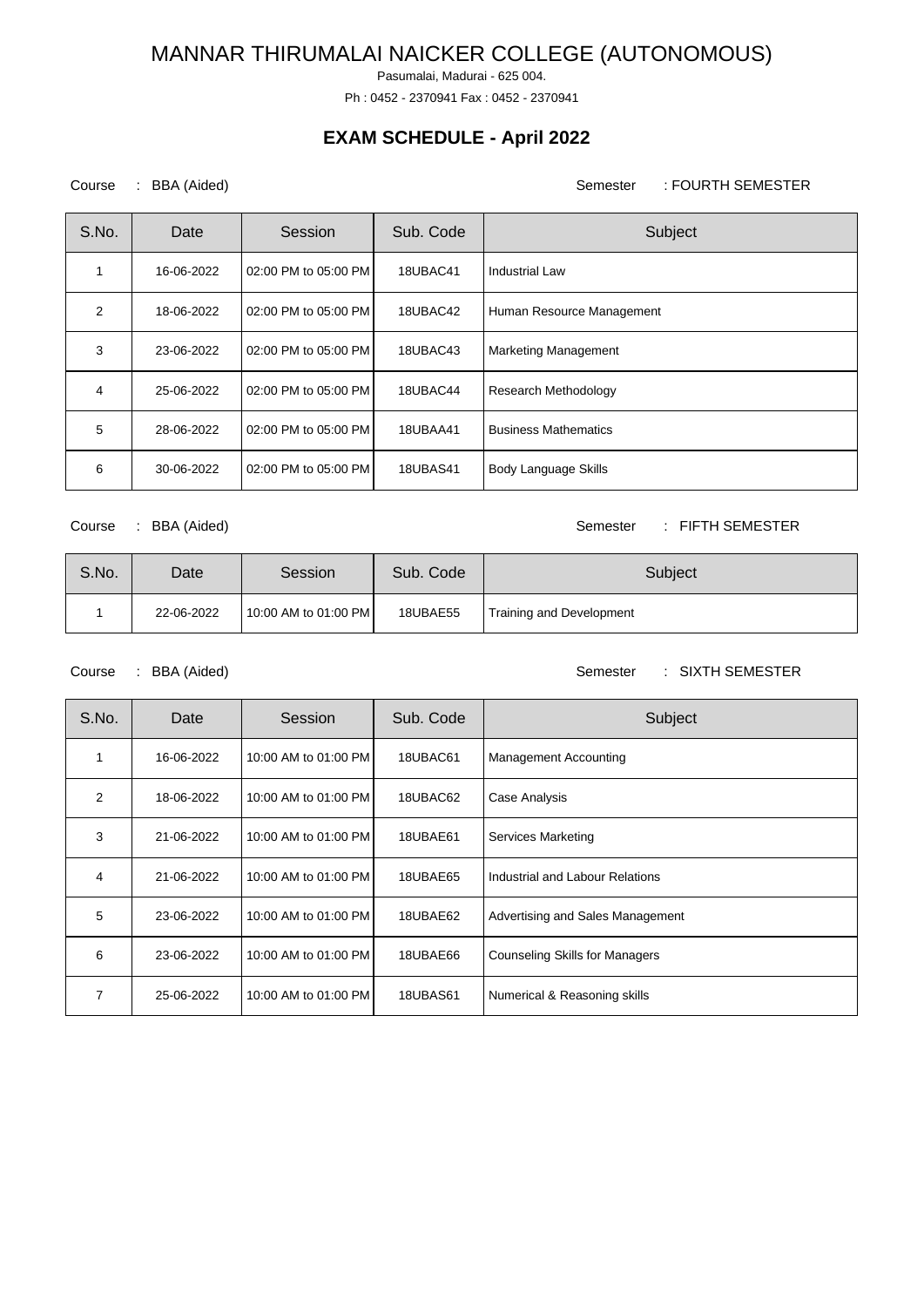Pasumalai, Madurai - 625 004.

Ph : 0452 - 2370941 Fax : 0452 - 2370941

## **EXAM SCHEDULE - April 2022**

Course : BBA (SF) Semester : FIRST SEMESTER

| S.No. | Date       | Session              | Sub. Code | Subject                     |
|-------|------------|----------------------|-----------|-----------------------------|
|       | 24-06-2022 | 02:00 PM to 05:00 PM | 21UBAC11  | <b>Management Practices</b> |
| 2     | 27-06-2022 | 02:00 PM to 05:00 PM | 21UBAS11  | <b>Managerial Skills</b>    |
| 3     | 29-06-2022 | 02:00 PM to 05:00 PM | 18UBAC12  | <b>Financial Accounting</b> |
| 4     | 29-06-2022 | 02:00 PM to 05:00 PM | 21UBAA11  | <b>Business Economics</b>   |
| 5     | 01-07-2022 | 02:00 PM to 05:00 PM | 21UBAC12  | <b>Financial Accounting</b> |

### Course : BBA (SF) Semester : SECOND SEMESTER

| S.No.         | Date       | Session              | Sub. Code | Subject                                                  |
|---------------|------------|----------------------|-----------|----------------------------------------------------------|
|               | 24-06-2022 | 10:00 AM to 01:00 PM | 21UBAC21  | Business Environment and Corporate Social Responsibility |
| $\mathcal{P}$ | 27-06-2022 | 10:00 AM to 01:00 PM | 21UBAS21  | <b>Employability Skills</b>                              |
| 3             | 29-06-2022 | 10:00 AM to 01:00 PM | 21UBAC22  | <b>Cost Accounting</b>                                   |
| 4             | 01-07-2022 | 10:00 AM to 01:00 PM | 21UBAA21  | <b>Business Communication</b>                            |

### Course : BBA (SF) Semester : THIRD SEMESTER

| S.No.         | Date       | Session              | Sub. Code | Subject                                 |
|---------------|------------|----------------------|-----------|-----------------------------------------|
|               | 17-06-2022 | 02:00 PM to 05:00 PM | 18UBAC31  | <b>Business Law</b>                     |
| $\mathcal{P}$ | 20-06-2022 | 02:00 PM to 05:00 PM | 18UBAC32  | <b>Computer Application in Business</b> |
| 3             | 24-06-2022 | 02:00 PM to 05:00 PM | 18UBAC33  | Entrepreneurship                        |
| 4             | 27-06-2022 | 02:00 PM to 05:00 PM | 18UBAC34  | Organisational Behaviour                |
| 5             | 29-06-2022 | 02:00 PM to 05:00 PM | 18UBAA31  | <b>Business Statistics</b>              |
| 6             | 01-07-2022 | 02:00 PM to 05:00 PM | 18UBAS31  | <b>Personality Development Skills</b>   |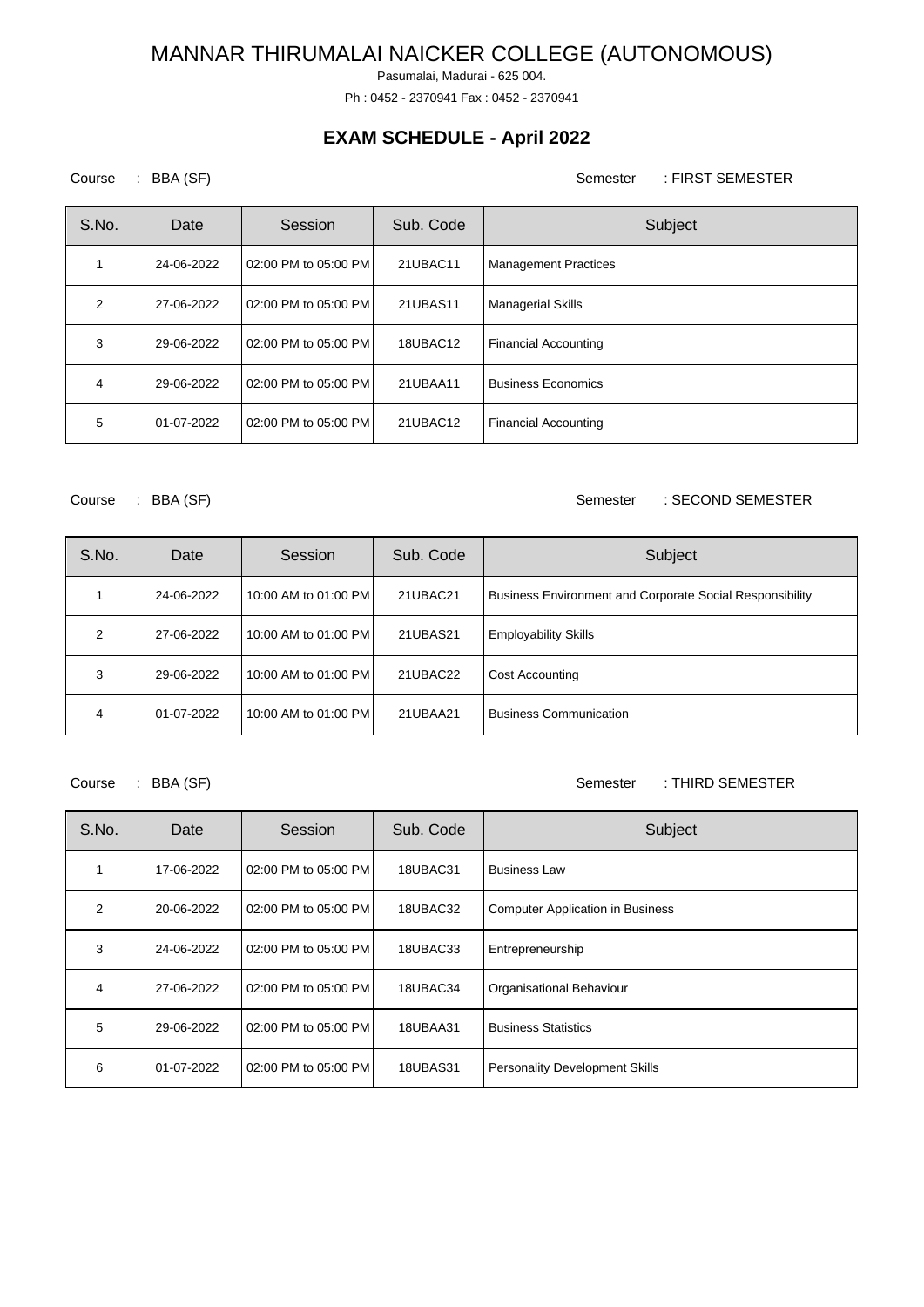Pasumalai, Madurai - 625 004.

Ph : 0452 - 2370941 Fax : 0452 - 2370941

## **EXAM SCHEDULE - April 2022**

Course : BBA (SF) Semester : FOURTH SEMESTER

| S.No.          | Date       | Session              | Sub. Code       | Subject                     |
|----------------|------------|----------------------|-----------------|-----------------------------|
|                | 16-06-2022 | 02:00 PM to 05:00 PM | 18UBAC41        | <b>Industrial Law</b>       |
| $\mathfrak{p}$ | 18-06-2022 | 02:00 PM to 05:00 PM | 18UBAC42        | Human Resource Management   |
| 3              | 23-06-2022 | 02:00 PM to 05:00 PM | 18UBAC43        | <b>Marketing Management</b> |
| 4              | 25-06-2022 | 02:00 PM to 05:00 PM | 18UBAC44        | Research Methodology        |
| 5              | 28-06-2022 | 02:00 PM to 05:00 PM | 18UBAA41        | <b>Business Mathematics</b> |
| 6              | 30-06-2022 | 02:00 PM to 05:00 PM | <b>18UBAS41</b> | Body Language Skills        |

Course : BBA (SF) Semester : SIXTH SEMESTER

| S.No.          | Date       | Session              | Sub. Code | Subject                               |
|----------------|------------|----------------------|-----------|---------------------------------------|
|                | 16-06-2022 | 10:00 AM to 01:00 PM | 18UBAC61  | <b>Management Accounting</b>          |
| $\overline{2}$ | 18-06-2022 | 10:00 AM to 01:00 PM | 18UBAC62  | Case Analysis                         |
| 3              | 21-06-2022 | 10:00 AM to 01:00 PM | 18UBAE61  | Services Marketing                    |
| 4              | 21-06-2022 | 10:00 AM to 01:00 PM | 18UBAE65  | Industrial and Labour Relations       |
| 5              | 23-06-2022 | 10:00 AM to 01:00 PM | 18UBAE62  | Advertising and Sales Management      |
| 6              | 23-06-2022 | 10:00 AM to 01:00 PM | 18UBAE66  | <b>Counseling Skills for Managers</b> |
| 7              | 25-06-2022 | 10:00 AM to 01:00 PM | 18UBAS61  | Numerical & Reasoning skills          |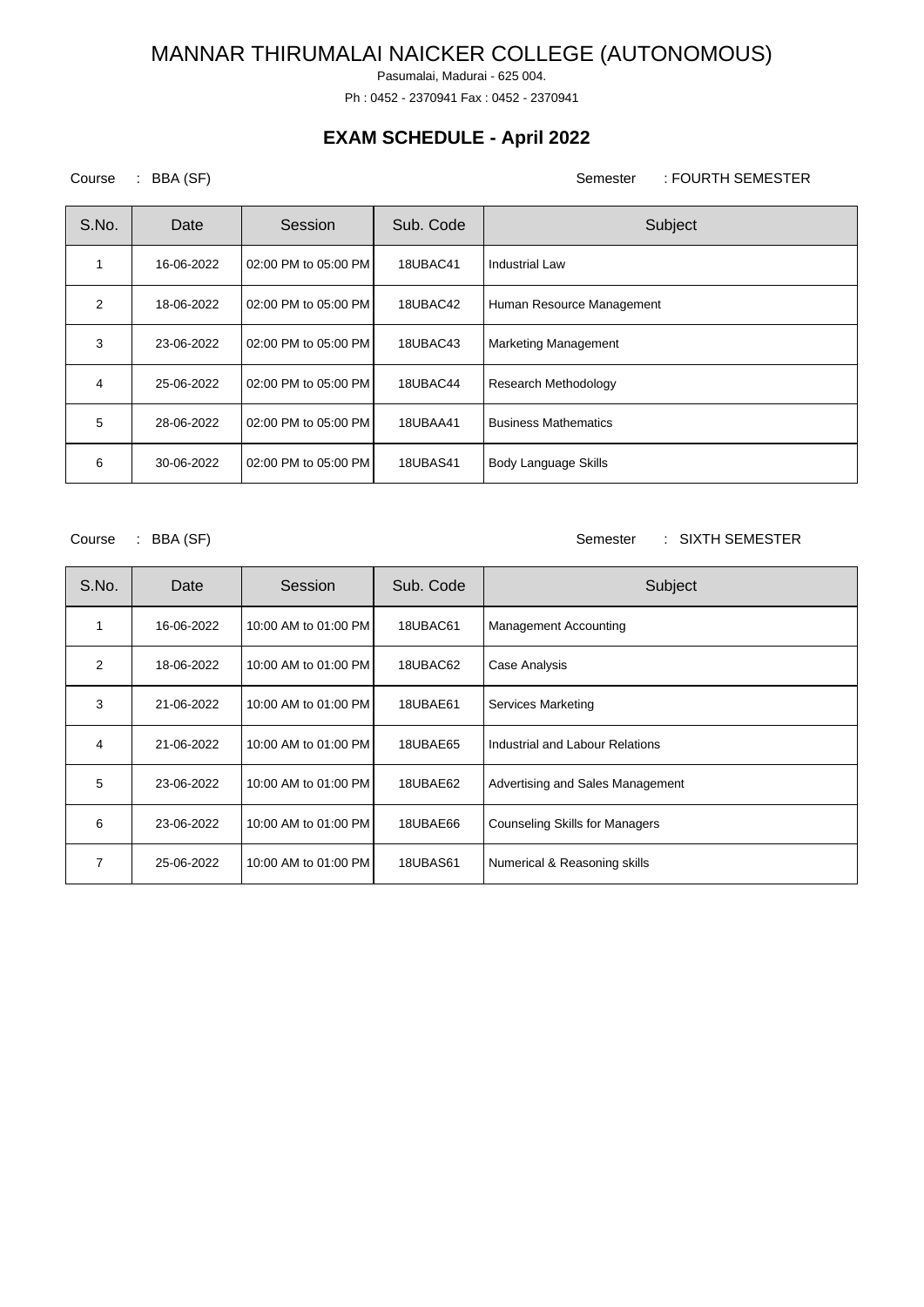Pasumalai, Madurai - 625 004.

Ph : 0452 - 2370941 Fax : 0452 - 2370941

## **EXAM SCHEDULE - April 2022**

### Course : B.A. Economics Semester : FIRST SEMESTER

| S.No. | Date       | Session              | Sub. Code       | Subject                         |
|-------|------------|----------------------|-----------------|---------------------------------|
| 1     | 24-06-2022 | 02:00 PM to 05:00 PM | 18UECC11        | Micro Economics - I             |
| 2     | 24-06-2022 | 02:00 PM to 05:00 PM | 21UECC11        | Micro Economics-I               |
| 3     | 27-06-2022 | 02:00 PM to 05:00 PM | 18UECC12        | Statistical Analysis - I        |
| 4     | 27-06-2022 | 02:00 PM to 05:00 PM | 21UECC12        | <b>Statistical Methods-I</b>    |
| 5     | 29-06-2022 | 02:00 PM to 05:00 PM | 18UECA11        | <b>Business Accounting - I</b>  |
| 6     | 29-06-2022 | 02:00 PM to 05:00 PM | 21UCOA11        | <b>Business Accounting-I</b>    |
| 7     | 01-07-2022 | 02:00 PM to 05:00 PM | <b>18UECS11</b> | <b>Advertising Management</b>   |
| 8     | 01-07-2022 | 02:00 PM to 05:00 PM | 21UECS11        | <b>Economics of Advertising</b> |

Course : B.A. Economics **Semester** : SECOND SEMESTER

| S.No. | Date       | Session              | Sub. Code       | Subject                         |
|-------|------------|----------------------|-----------------|---------------------------------|
| 1     | 24-06-2022 | 10:00 AM to 01:00 PM | 18UECC21        | Micro Economics - II            |
| 2     | 24-06-2022 | 10:00 AM to 01:00 PM | 21UECC21        | Micro Economics-II              |
| 3     | 27-06-2022 | 10:00 AM to 01:00 PM | 18UECC22        | Statistical Analysis - II       |
| 4     | 27-06-2022 | 10:00 AM to 01:00 PM | 21UECC22        | Statistical Methods-II          |
| 5     | 29-06-2022 | 10:00 AM to 01:00 PM | 18UECA21        | <b>Business Accounting - II</b> |
| 6     | 29-06-2022 | 10:00 AM to 01:00 PM | 21UCOA21        | <b>Business Accounting-II</b>   |
| 7     | 01-07-2022 | 10:00 AM to 01:00 PM | <b>18UECS21</b> | Personality Development         |
| 8     | 01-07-2022 | 10:00 AM to 01:00 PM | 21UECS21        | <b>Personality Development</b>  |

Course : B.A. Economics **Semester** : THIRD SEMESTER

| S.No.         | Date       | Session              | Sub. Code | Subject                       |
|---------------|------------|----------------------|-----------|-------------------------------|
|               | 24-06-2022 | 10:00 AM to 01:00 PM | 18UECC31  | <b>Monetary Economics</b>     |
| $\mathcal{P}$ | 27-06-2022 | 10:00 AM to 01:00 PM | 18UECC32  | Mathematics for Economics - I |
| 3             | 29-06-2022 | 10:00 AM to 01:00 PM | 18UECA31  | Economic Thinkers             |
| 4             | 01-07-2022 | 02:00 PM to 05:00 PM | 18UECS31  | <b>Basics of Share Market</b> |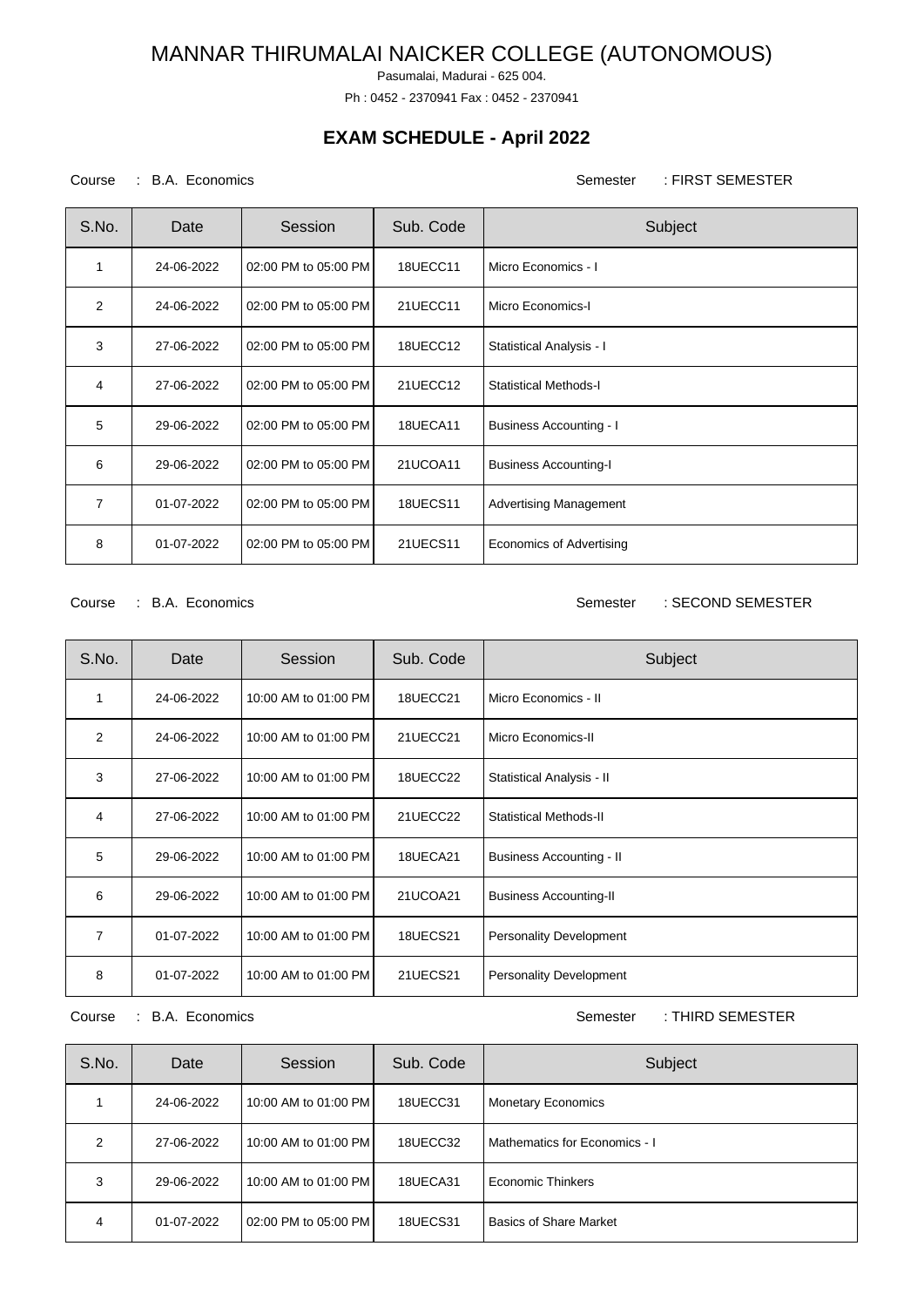Pasumalai, Madurai - 625 004.

Ph : 0452 - 2370941 Fax : 0452 - 2370941

## **EXAM SCHEDULE - April 2022**

### Course : B.A. Economics **Semester** : FOURTH SEMESTER

| S.No.         | Date       | Session              | Sub. Code       | Subject                                |
|---------------|------------|----------------------|-----------------|----------------------------------------|
|               | 23-06-2022 | 02:00 PM to 05:00 PM | 18UECC41        | International Economics                |
| $\mathcal{P}$ | 25-06-2022 | 02:00 PM to 05:00 PM | 18UECC42        | Mathematics for Economics -II          |
| 3             | 28-06-2022 | 02:00 PM to 05:00 PM | 18UECA41        | Economics of Gender and Development    |
| 4             | 30-06-2022 | 02:00 PM to 05:00 PM | <b>18UECS41</b> | Economics for Competitive Examinations |

Course : B.A. Economics **Semester** : FIFTH SEMESTER

| S.No. | Date       | Session              | Sub. Code       | Subject                       |
|-------|------------|----------------------|-----------------|-------------------------------|
|       | 17-06-2022 | 10:00 AM to 01:00 PM | 18UECC51        | Macro Economics-I             |
| 2     | 20-06-2022 | 10:00 AM to 01:00 PM | 18UECC52        | <b>Agricultural Economics</b> |
| 3     | 22-06-2022 | 10:00 AM to 01:00 PM | 18UECC53        | <b>Fiscal Economics</b>       |
| 4     | 24-06-2022 | 10:00 AM to 01:00 PM | 18UECE53        | <b>Research Methodology</b>   |
| 5     | 27-06-2022 | 10:00 AM to 01:00 PM | 18UECE56        | <b>Labour Economics</b>       |
| 6     | 29-06-2022 | 10:00 AM to 01:00 PM | <b>18UECS51</b> | Human Resource Management     |

Course : B.A. Economics Semester : SIXTH SEMESTER

| S.No.         | Date       | Session              | Sub. Code | Subject                        |
|---------------|------------|----------------------|-----------|--------------------------------|
|               | 16-06-2022 | 10:00 AM to 01:00 PM | 18UECC61  | Macro Economics - II           |
| $\mathcal{P}$ | 18-06-2022 | 10:00 AM to 01:00 PM | 18UECC62  | Indian Economy                 |
| 3             | 21-06-2022 | 10:00 AM to 01:00 PM | 18UECE62  | <b>Population Studies</b>      |
| 4             | 23-06-2022 | 10:00 AM to 01:00 PM | 18UECE64  | <b>Environmental Economics</b> |
| 5             | 25-06-2022 | 10:00 AM to 01:00 PM | 18UECS61  | Logistics Management           |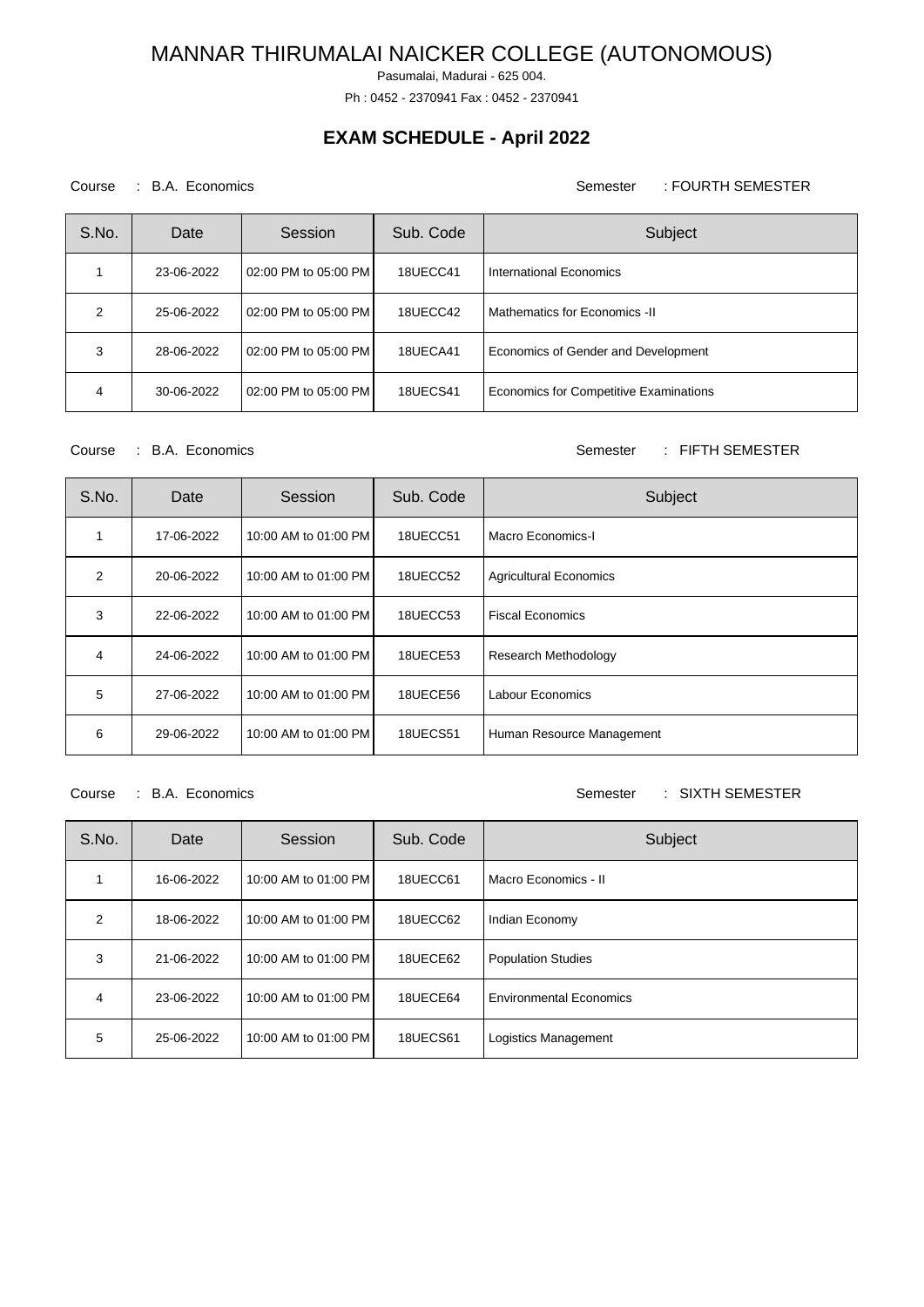Pasumalai, Madurai - 625 004.

Ph : 0452 - 2370941 Fax : 0452 - 2370941

## **EXAM SCHEDULE - April 2022**

### Course : B.A. History **Semester** : FIRST SEMESTER

| S.No. | Date       | Session              | Sub. Code | Subject                                  |
|-------|------------|----------------------|-----------|------------------------------------------|
|       | 24-06-2022 | 02:00 PM to 05:00 PM | 21UHTC11  | History of India Upto 1206 C.E.          |
| 2     | 27-06-2022 | 02:00 PM to 05:00 PM | 21UHTC12  | History of Tamil Nadu Sangam to 885 C.E. |
| 3     | 29-06-2022 | 02:00 PM to 05:00 PM | 21UHTA11  | Theory of Political Science              |
| 4     | 01-07-2022 | 02:00 PM to 05:00 PM | 21UHTS11  | Indian Architecture                      |

#### Course : B.A. History **Semester** : SECOND SEMESTER

| S.No. | Date       | Session              | Sub. Code       | Subject                                                     |
|-------|------------|----------------------|-----------------|-------------------------------------------------------------|
| 1     | 24-06-2022 | 10:00 AM to 01:00 PM | 18UHTC21        | History of India AD 712 to AD 1526                          |
| 2     | 24-06-2022 | 10:00 AM to 01:00 PM | 21UHTC21        | History of India 1206 C.E. & ndash; 1761 C.E.               |
| 3     | 27-06-2022 | 10:00 AM to 01:00 PM | 18UHTC22        | History of Tamil Nadu AD 850 to AD 1529                     |
| 4     | 27-06-2022 | 10:00 AM to 01:00 PM | 21UHTC22        | History of Tamil Nadu 885 C.E. - 1565 C.E.                  |
| 5     | 29-06-2022 | 10:00 AM to 01:00 PM | 18UHTA21        | Constitution of India                                       |
| 6     | 29-06-2022 | 10:00 AM to 01:00 PM | 21UHTA21        | Constitution of India                                       |
| 7     | 01-07-2022 | 10:00 AM to 01:00 PM | <b>18UHTS21</b> | <b>Fundamental Skills in Computer</b>                       |
| 8     | 01-07-2022 | 10:00 AM to 01:00 PM | <b>21UHTS21</b> | Fundamental Skills in Computer and Communication Technology |

Course : B.A. History **Semester** : THIRD SEMESTER

| S.No. | Date       | Session              | Sub. Code       | Subject                                 |
|-------|------------|----------------------|-----------------|-----------------------------------------|
|       | 24-06-2022 | 02:00 PM to 05:00 PM | 18UHTC31        | History of India AD 1526 - AD 1773      |
| 2     | 27-06-2022 | 02:00 PM to 05:00 PM | 18UHTC32        | History of Tamil Nadu AD 1529 - AD 1801 |
| 3     | 29-06-2022 | 02:00 PM to 05:00 PM | 18UHTA31        | Principles of Economics - I             |
| 4     | 01-07-2022 | 02:00 PM to 05:00 PM | <b>18UHTS31</b> | Archives Keeping                        |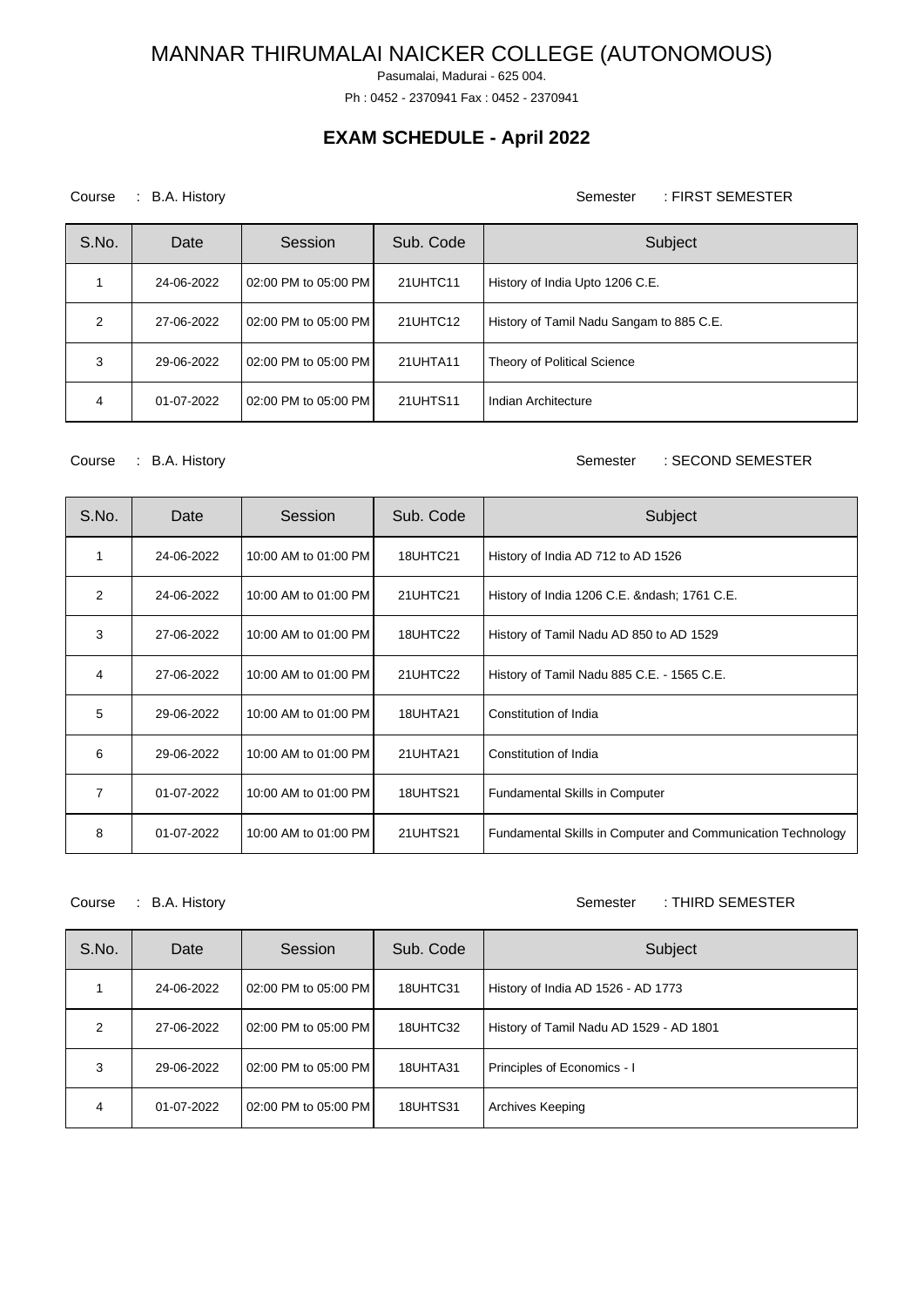Pasumalai, Madurai - 625 004.

Ph : 0452 - 2370941 Fax : 0452 - 2370941

## **EXAM SCHEDULE - April 2022**

### Course : B.A. History **Semester** : FOURTH SEMESTER

| S.No. | Date       | Session              | Sub. Code       | Subject                                 |
|-------|------------|----------------------|-----------------|-----------------------------------------|
| 1     | 23-06-2022 | 02:00 PM to 05:00 PM | 15UHTC41        | History of India AD 1947 - AD 2010      |
| 2     | 23-06-2022 | 02:00 PM to 05:00 PM | 18UHTC41        | History of India AD 1773- AD1857        |
| 3     | 25-06-2022 | 02:00 PM to 05:00 PM | 15UHTC42        | History of Tamil Nadu AD 1801 - AD 2006 |
| 4     | 25-06-2022 | 02:00 PM to 05:00 PM | 18UHTC42        | History of Tamil Nadu AD 1801-AD 2010   |
| 5     | 28-06-2022 | 02:00 PM to 05:00 PM | 15UHTA41        | Principles of Economics - II            |
| 6     | 28-06-2022 | 02:00 PM to 05:00 PM | 18UHTA41        | Principles of Economics-II              |
| 7     | 30-06-2022 | 02:00 PM to 05:00 PM | <b>15UHTS41</b> | Journalism                              |
| 8     | 30-06-2022 | 02:00 PM to 05:00 PM | 18UHTS41        | Principles and Methods of Archaeology   |

Course : B.A. History **Semester** : SIXTH SEMESTER

| S.No. | Date       | Session              | Sub. Code | Subject                              |
|-------|------------|----------------------|-----------|--------------------------------------|
|       | 16-06-2022 | 10:00 AM to 01:00 PM | 18UHTC61  | History of India AD1947 - AD 2004    |
| 2     | 18-06-2022 | 10:00 AM to 01:00 PM | 18UHTE61  | International Relations Since AD1919 |
| 3     | 21-06-2022 | 10:00 AM to 01:00 PM | 18UHTE64  | Heritage of Madurai                  |
| 4     | 23-06-2022 | 10:00 AM to 01:00 PM | 18UHTA61  | Human Rights                         |
| 5     | 25-06-2022 | 10:00 AM to 01:00 PM | 18UHTS61  | Museology                            |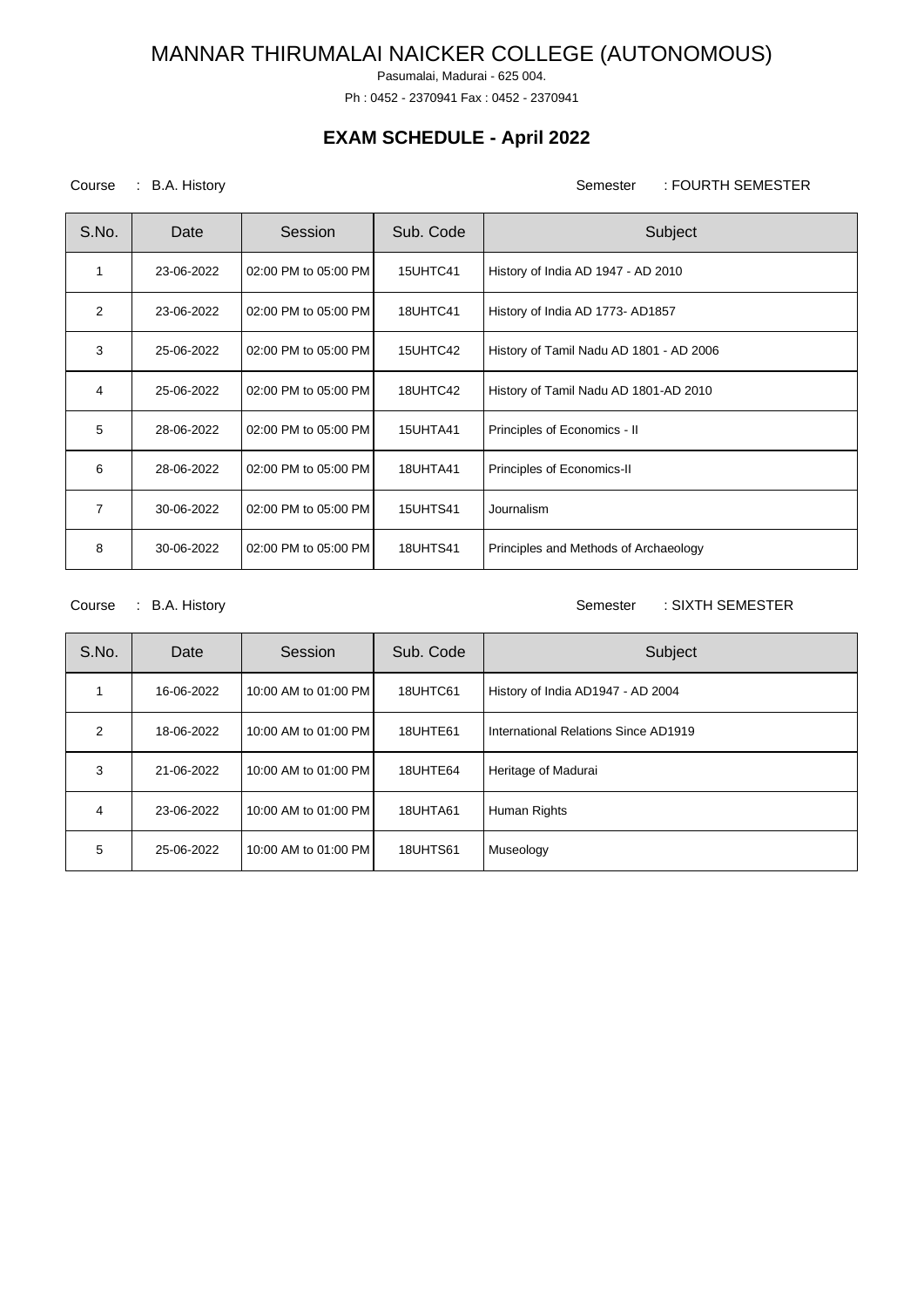Pasumalai, Madurai - 625 004.

Ph : 0452 - 2370941 Fax : 0452 - 2370941

### **EXAM SCHEDULE - April 2022**

### Course : B.A. English (Aided) Course : FIRST SEMESTER

| S.No. | Date       | Session              | Sub. Code       | Subject                           |
|-------|------------|----------------------|-----------------|-----------------------------------|
| 1     | 23-06-2022 | 02:00 PM to 05:00 PM | 18UENC12        | The Elizabethan Age               |
| 2     | 24-06-2022 | 02:00 PM to 05:00 PM | <b>18UENC11</b> | <b>Literary Forms</b>             |
| 3     | 24-06-2022 | 02:00 PM to 05:00 PM | 21UENC11        | <b>British Poetry</b>             |
| 4     | 27-06-2022 | 02:00 PM to 05:00 PM | 21UENC12        | Modern English Grammar and Usage  |
| 5     | 28-06-2022 | 02:00 PM to 05:00 PM | <b>18UENA11</b> | History of English Literature - I |
| 6     | 29-06-2022 | 02:00 PM to 05:00 PM | 21UENA11        | <b>Literary Genres and Terms</b>  |
| 7     | 01-07-2022 | 02:00 PM to 05:00 PM | 21UENS11        | Interpretation of Poetry          |

#### Course : B.A. English (Aided) Semester : SECOND SEMESTER

| S.No. | Date       | Session              | Sub. Code       | Subject                            |
|-------|------------|----------------------|-----------------|------------------------------------|
| 1     | 24-06-2022 | 10:00 AM to 01:00 PM | <b>18UENC21</b> | The Puritan Age                    |
| 2     | 24-06-2022 | 10:00 AM to 01:00 PM | 21UENC21        | Indian Writing in English          |
| 3     | 27-06-2022 | 10:00 AM to 01:00 PM | 18UENA22        | Social History of England          |
| 4     | 27-06-2022 | 10:00 AM to 01:00 PM | 21UENC22        | <b>British Prose</b>               |
| 5     | 29-06-2022 | 10:00 AM to 01:00 PM | <b>21UENS21</b> | English for e-Writing              |
| 6     | 01-07-2022 | 10:00 AM to 01:00 PM | <b>18UENA21</b> | History of English Literature - II |
| 7     | 01-07-2022 | 10:00 AM to 01:00 PM | 21UENA21        | Social History of England          |

### Course : B.A. English (Aided) Course : THIRD SEMESTER

| S.No. | Date       | Session              | Sub. Code       | Subject                            |
|-------|------------|----------------------|-----------------|------------------------------------|
|       | 24-06-2022 | 02:00 PM to 05:00 PM | 18UENC31        | The Augustan Age                   |
| 2     | 27-06-2022 | 02:00 PM to 05:00 PM | 18UENC32        | The Romantic Age                   |
| 3     | 29-06-2022 | 02:00 PM to 05:00 PM | <b>18UENA31</b> | Advanced English Grammar and Usage |
| 4     | 01-07-2022 | 02:00 PM to 05:00 PM | <b>18UENS31</b> | Soft Skills                        |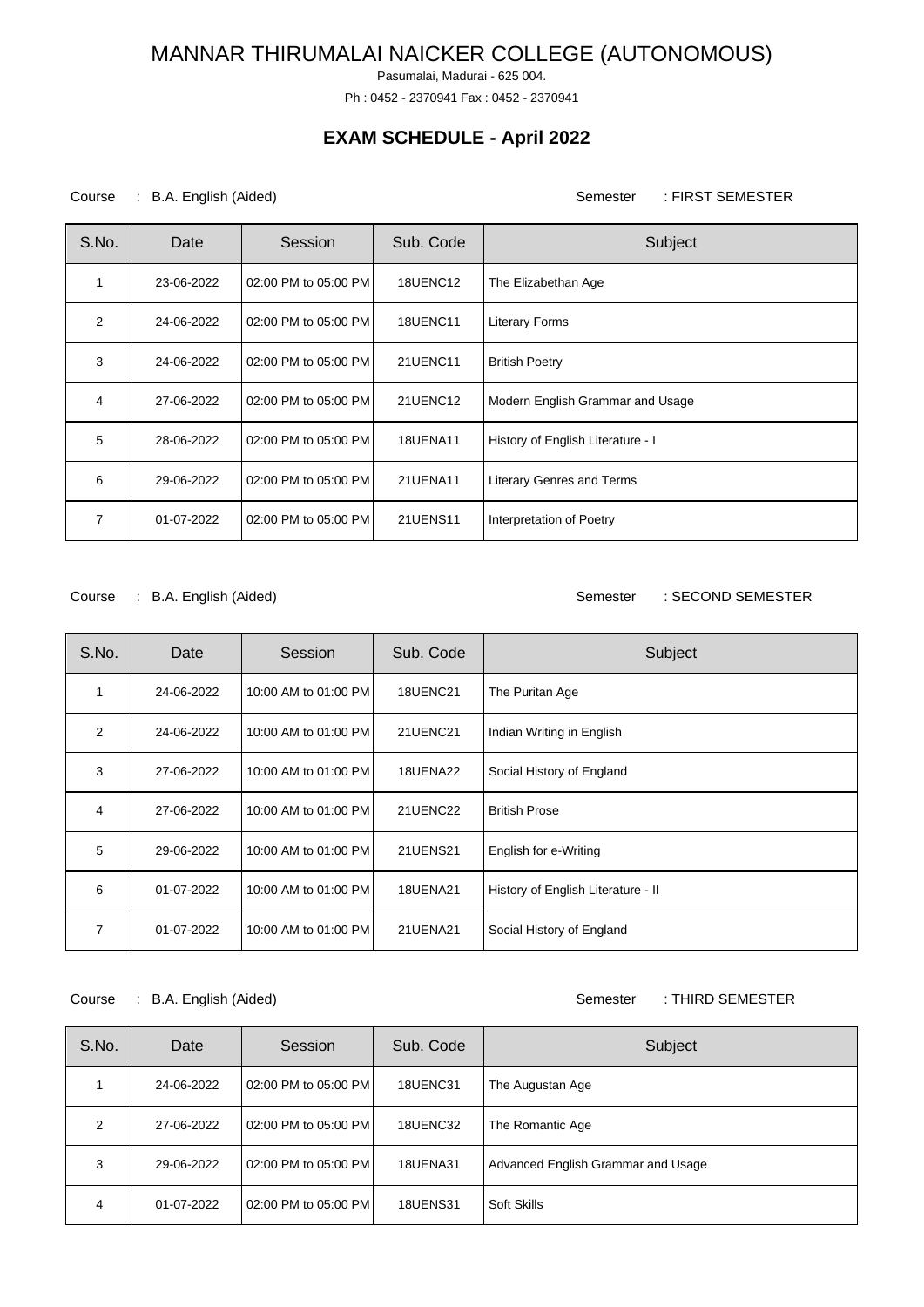Pasumalai, Madurai - 625 004.

Ph : 0452 - 2370941 Fax : 0452 - 2370941

## **EXAM SCHEDULE - April 2022**

### Course : B.A. English (Aided) Course : FOURTH SEMESTER

| S.No. | Date       | Session              | Sub. Code       | Subject                          |
|-------|------------|----------------------|-----------------|----------------------------------|
|       | 23-06-2022 | 02:00 PM to 05:00 PM | 18UENC41        | The Victorian Age                |
| 2     | 25-06-2022 | 02:00 PM to 05:00 PM | 18UENC42        | <b>Modern British Literature</b> |
| 3     | 28-06-2022 | 02:00 PM to 05:00 PM | <b>18UENA41</b> | <b>Phonetics</b>                 |
| 4     | 30-06-2022 | 02:00 PM to 05:00 PM | <b>18UENS41</b> | <b>Advanced Writing Skills</b>   |

Course : B.A. English (Aided) Course : FIFTH SEMESTER

| S.No. | Date       | Session              | Sub. Code       | Subject                           |
|-------|------------|----------------------|-----------------|-----------------------------------|
|       | 17-06-2022 | 10:00 AM to 01:00 PM | 18UENC51        | Indian Writing in English         |
| 2     | 20-06-2022 | 02:00 PM to 05:00 PM | 18UENC52        | Literary Criticism-I              |
| 3     | 22-06-2022 | 10:00 AM to 01:00 PM | 18UENC53        | English Language Teaching         |
| 4     | 24-06-2022 | 10:00 AM to 01:00 PM | <b>18UENE51</b> | American Literature               |
| 5     | 29-06-2022 | 10:00 AM to 01:00 PM | <b>18UENS51</b> | Film Appreciation                 |
| 6     | 01-07-2022 | 02:00 PM to 05:00 PM | <b>18UENS52</b> | Journalism and Mass Communication |

Course : B.A. English (Aided) Semester : SIXTH SEMESTER

| S.No.          | Date       | Session              | Sub. Code       | Subject                                     |
|----------------|------------|----------------------|-----------------|---------------------------------------------|
| 1              | 16-06-2022 | 10:00 AM to 01:00 PM | 15UENC61        | Shakespeare                                 |
| 2              | 16-06-2022 | 10:00 AM to 01:00 PM | 18UENC61        | Shakespeare                                 |
| 3              | 18-06-2022 | 10:00 AM to 01:00 PM | <b>15UENA61</b> | Literary Criticism - II and Literary Theory |
| $\overline{4}$ | 18-06-2022 | 10:00 AM to 01:00 PM | 18UENC62        | Literary Criticism- II                      |
| 5              | 21-06-2022 | 10:00 AM to 01:00 PM | 15UENC62        | New Literatures in English                  |
| 6              | 21-06-2022 | 10:00 AM to 01:00 PM | <b>18UENE61</b> | New Literatures in English                  |
| 7              | 22-06-2022 | 10:00 AM to 01:00 PM | 15UENC63        | English Language Teaching                   |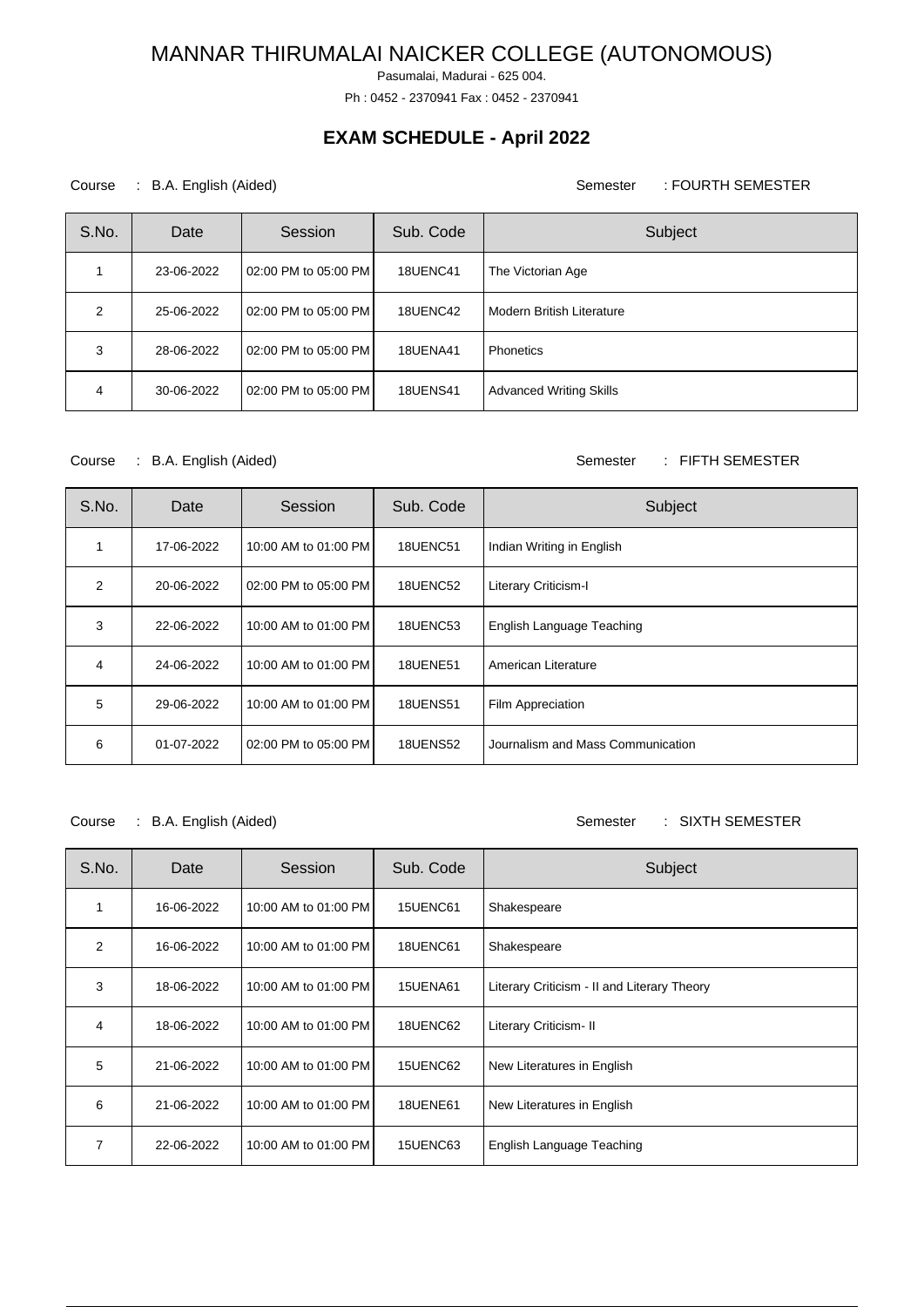Pasumalai, Madurai - 625 004.

Ph : 0452 - 2370941 Fax : 0452 - 2370941

## **EXAM SCHEDULE - April 2022**

Course : B.A. English (Aided) Course : SIXTH SEMESTER

| S.No. | Date       | Session              | Sub. Code       | Subject                                |
|-------|------------|----------------------|-----------------|----------------------------------------|
| 8     | 23-06-2022 | 10:00 AM to 01:00 PM | 15UENC64        | Literature of the Marginalized         |
| 9     | 23-06-2022 | 10:00 AM to 01:00 PM | 18UENE64        | Literature of the Marginalized         |
| 10    | 25-06-2022 | 10:00 AM to 01:00 PM | <b>15UENS61</b> | <b>Translation Theory and Practice</b> |
| 11    | 25-06-2022 | 10:00 AM to 01:00 PM | <b>18UENS61</b> | Translation: Theory & Practice         |
| 12    | 28-06-2022 | 10:00 AM to 01:00 PM | 18UENS62        | The Art of Writing                     |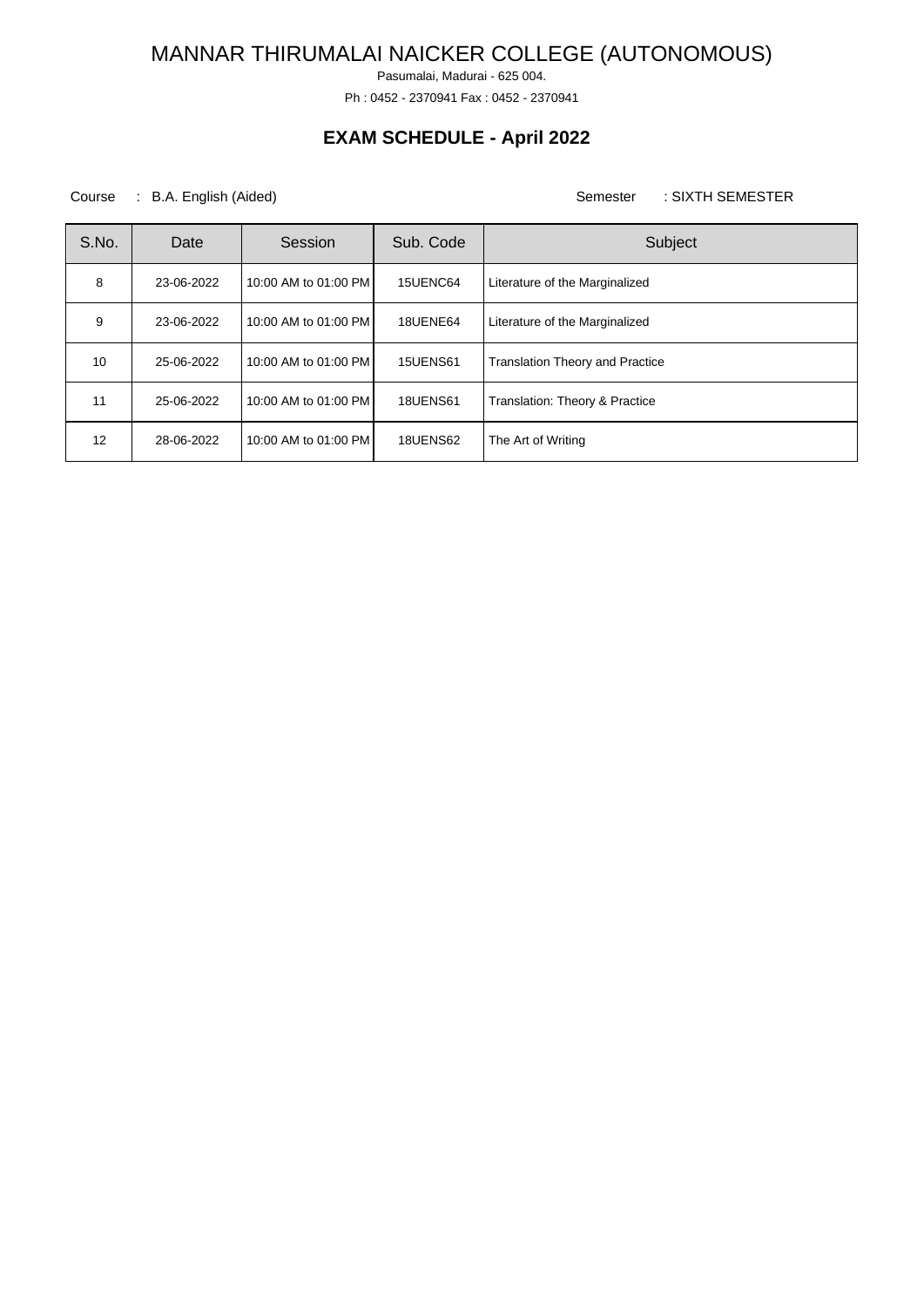Pasumalai, Madurai - 625 004.

Ph : 0452 - 2370941 Fax : 0452 - 2370941

## **EXAM SCHEDULE - April 2022**

Course : B.A. English (SF) Semester : FIRST SEMESTER

| S.No. | Date       | Session              | Sub. Code       | Subject                           |
|-------|------------|----------------------|-----------------|-----------------------------------|
|       | 23-06-2022 | 02:00 PM to 05:00 PM | 18UENC12        | The Elizabethan Age               |
| 2     | 24-06-2022 | 02:00 PM to 05:00 PM | <b>18UENC11</b> | <b>Literary Forms</b>             |
| 3     | 24-06-2022 | 02:00 PM to 05:00 PM | 21UENC11        | <b>British Poetry</b>             |
| 4     | 27-06-2022 | 02:00 PM to 05:00 PM | 21UENC12        | Modern English Grammar and Usage  |
| 5     | 28-06-2022 | 02:00 PM to 05:00 PM | <b>18UENA11</b> | History of English Literature - I |
| 6     | 29-06-2022 | 02:00 PM to 05:00 PM | 21UENA11        | Literary Genres and Terms         |
| 7     | 01-07-2022 | 02:00 PM to 05:00 PM | 21UENS11        | Interpretation of Poetry          |

Course : B.A. English (SF) Semester : SECOND SEMESTER

| S.No. | Date       | Session              | Sub. Code       | Subject                            |
|-------|------------|----------------------|-----------------|------------------------------------|
| 1     | 24-06-2022 | 10:00 AM to 01:00 PM | <b>18UENC21</b> | The Puritan Age                    |
| 2     | 24-06-2022 | 10:00 AM to 01:00 PM | <b>21UENC21</b> | Indian Writing in English          |
| 3     | 27-06-2022 | 10:00 AM to 01:00 PM | 18UENA22        | Social History of England          |
| 4     | 27-06-2022 | 10:00 AM to 01:00 PM | 21UENC22        | <b>British Prose</b>               |
| 5     | 29-06-2022 | 10:00 AM to 01:00 PM | <b>21UENS21</b> | English for e-Writing              |
| 6     | 01-07-2022 | 10:00 AM to 01:00 PM | <b>18UENA21</b> | History of English Literature - II |
| 7     | 01-07-2022 | 10:00 AM to 01:00 PM | 21UENA21        | Social History of England          |

Course : B.A. English (SF) Semester : THIRD SEMESTER

| S.No. | Date       | Session              | Sub. Code       | Subject                            |
|-------|------------|----------------------|-----------------|------------------------------------|
|       | 24-06-2022 | 02:00 PM to 05:00 PM | 18UENC31        | The Augustan Age                   |
| 2     | 27-06-2022 | 02:00 PM to 05:00 PM | 18UENC32        | The Romantic Age                   |
| 3     | 29-06-2022 | 02:00 PM to 05:00 PM | 18UENA31        | Advanced English Grammar and Usage |
| 4     | 01-07-2022 | 02:00 PM to 05:00 PM | <b>18UENS31</b> | Soft Skills                        |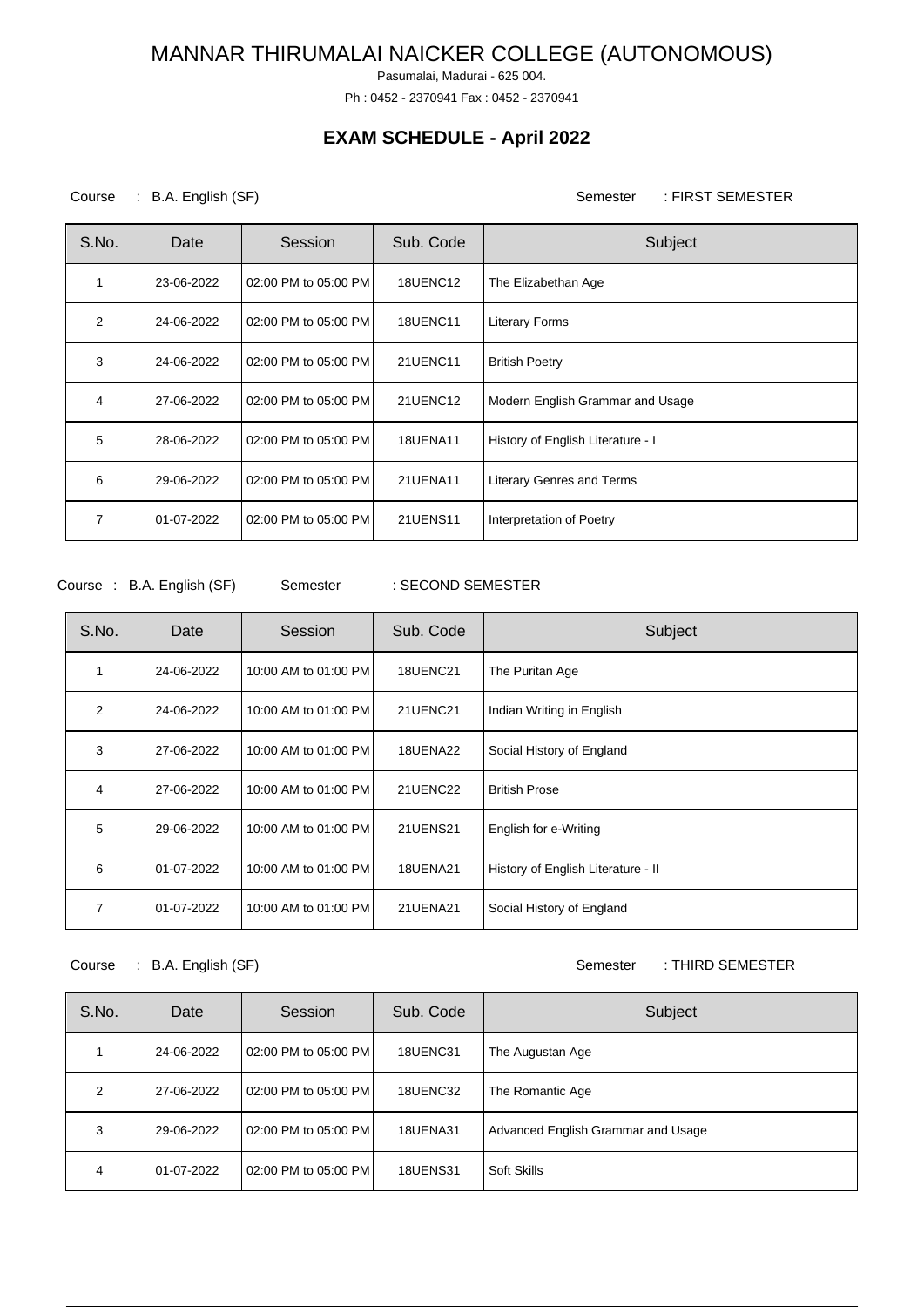Pasumalai, Madurai - 625 004.

Ph : 0452 - 2370941 Fax : 0452 - 2370941

## **EXAM SCHEDULE - April 2022**

### Course : B.A. English (SF) Semester : FOURTH SEMESTER

| S.No.         | Date       | Session              | Sub. Code       | Subject                        |
|---------------|------------|----------------------|-----------------|--------------------------------|
|               | 23-06-2022 | 02:00 PM to 05:00 PM | 18UENC41        | The Victorian Age              |
| $\mathcal{P}$ | 25-06-2022 | 02:00 PM to 05:00 PM | 18UENC42        | Modern British Literature      |
| 3             | 28-06-2022 | 02:00 PM to 05:00 PM | <b>18UENA41</b> | Phonetics                      |
| 4             | 30-06-2022 | 02:00 PM to 05:00 PM | <b>18UENS41</b> | <b>Advanced Writing Skills</b> |

#### Course : B.A. English (SF) Semester : FIFTH SEMESTER

| S.No.          | Date       | Session              | Sub. Code       | Subject                                     |
|----------------|------------|----------------------|-----------------|---------------------------------------------|
| 1              | 17-06-2022 | 10:00 AM to 01:00 PM | 18UENC51        | Indian Writing in English                   |
| 2              | 20-06-2022 | 02:00 PM to 05:00 PM | 18UENC52        | Literary Criticism-I                        |
| 3              | 22-06-2022 | 10:00 AM to 01:00 PM | 18UENC53        | English Language Teaching                   |
| 4              | 24-06-2022 | 10:00 AM to 01:00 PM | <b>18UENE51</b> | American Literature                         |
| 5              | 25-06-2022 | 02:00 PM to 05:00 PM | <b>18UENE52</b> | Canadian Literature                         |
| 6              | 27-06-2022 | 02:00 PM to 05:00 PM | <b>18UENE56</b> | African-American Women's Writing in English |
| $\overline{7}$ | 29-06-2022 | 10:00 AM to 01:00 PM | <b>18UENS51</b> | Film Appreciation                           |
| 8              | 01-07-2022 | 02:00 PM to 05:00 PM | <b>18UENS52</b> | Journalism and Mass Communication           |

Course : B.A. English (SF) Semester : SIXTH SEMESTER

| S.No. | Date       | Session              | Sub. Code | Subject                                     |
|-------|------------|----------------------|-----------|---------------------------------------------|
|       | 16-06-2022 | 10:00 AM to 01:00 PM | 15UENC61  | Shakespeare                                 |
| 2     | 16-06-2022 | 10:00 AM to 01:00 PM | 18UENC61  | Shakespeare                                 |
| 3     | 18-06-2022 | 10:00 AM to 01:00 PM | 15UENA61  | Literary Criticism - II and Literary Theory |
| 4     | 18-06-2022 | 10:00 AM to 01:00 PM | 18UENC62  | Literary Criticism- II                      |
| 5     | 21-06-2022 | 10:00 AM to 01:00 PM | 15UENC62  | New Literatures in English                  |
| 6     | 21-06-2022 | 10:00 AM to 01:00 PM | 18UENE63  | Post-Colonial Literature                    |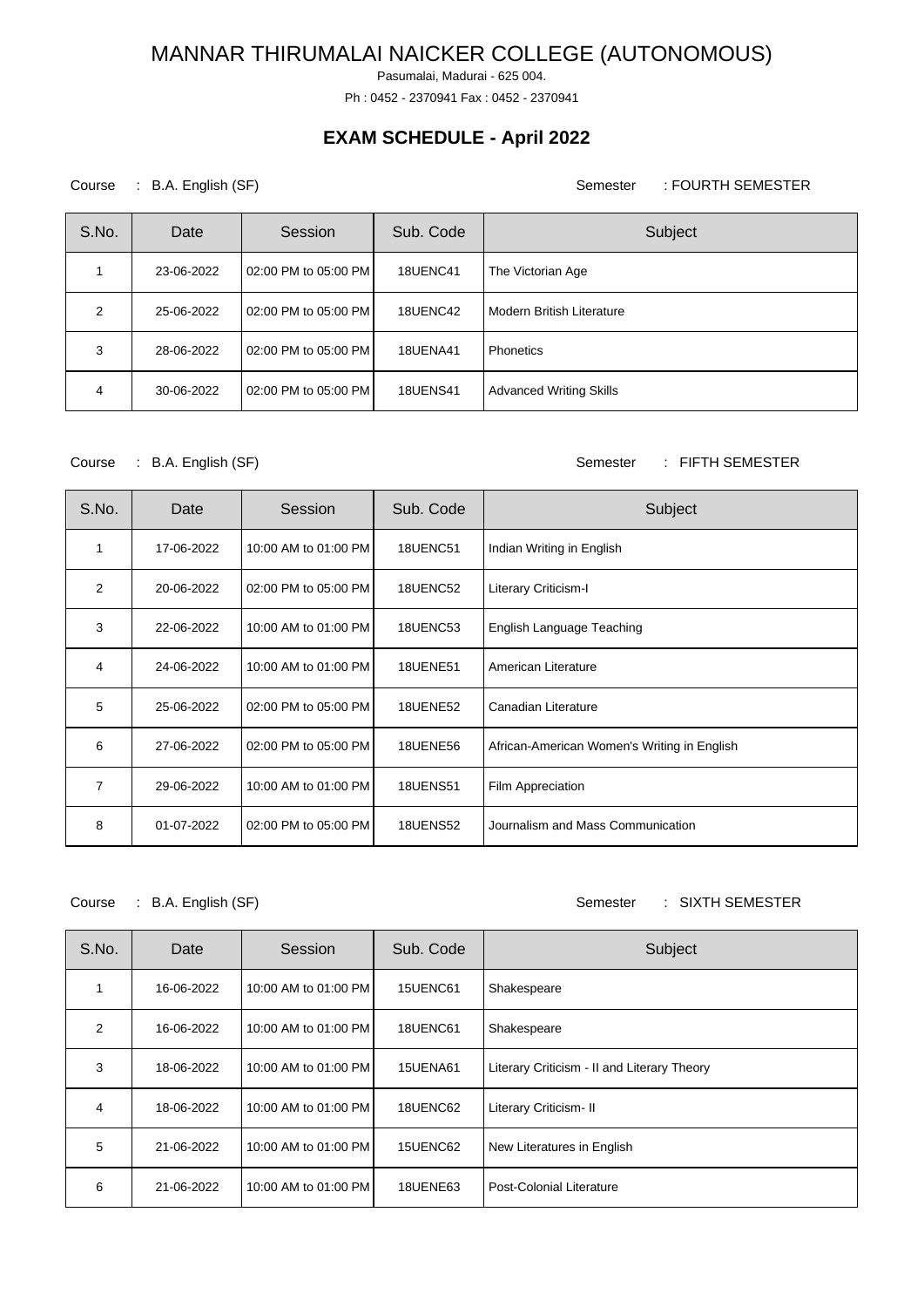Pasumalai, Madurai - 625 004.

Ph : 0452 - 2370941 Fax : 0452 - 2370941

## **EXAM SCHEDULE - April 2022**

Course : B.A. English (SF) Semester : SIXTH SEMESTER

| S.No.          | Date       | Session              | Sub. Code       | Subject                                |
|----------------|------------|----------------------|-----------------|----------------------------------------|
| $\overline{7}$ | 22-06-2022 | 10:00 AM to 01:00 PM | 15UENC63        | English Language Teaching              |
| 8              | 23-06-2022 | 10:00 AM to 01:00 PM | 15UENC64        | Literature of the Marginalized         |
| 9              | 23-06-2022 | 10:00 AM to 01:00 PM | <b>18UENE66</b> | Aboriginal Literature                  |
| 10             | 25-06-2022 | 10:00 AM to 01:00 PM | <b>15UENS61</b> | <b>Translation Theory and Practice</b> |
| 11             | 25-06-2022 | 10:00 AM to 01:00 PM | <b>18UENS61</b> | Translation: Theory & Practice         |
| 12             | 28-06-2022 | 10:00 AM to 01:00 PM | <b>18UENS62</b> | The Art of Writing                     |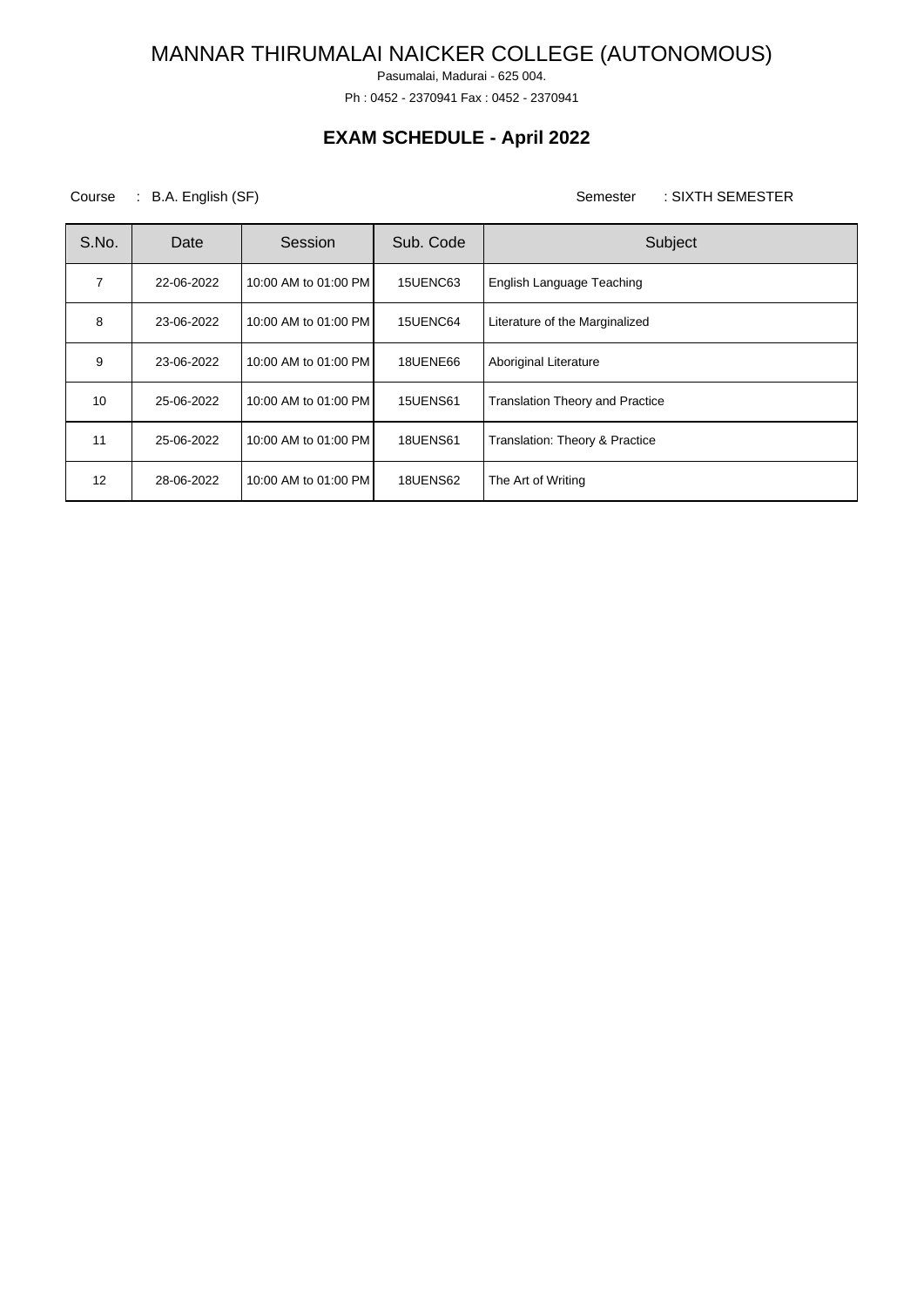Pasumalai, Madurai - 625 004.

Ph : 0452 - 2370941 Fax : 0452 - 2370941

### **EXAM SCHEDULE - April 2022**

Course : B.A. Tamil Semester : FIRST SEMESTER

| S.No. | Date       | Session              | Sub. Code | Subject          |
|-------|------------|----------------------|-----------|------------------|
|       | 01-07-2022 | 02:00 PM to 05:00 PM | 21UTAS11  | Kadhai Ilakkiyam |

Course : B.A. Tamil Semester : SECOND SEMESTER

# S.No. | Date | Session | Sub. Code | Subject 1 | 24-06-2022 | 10:00 AM to 01:00 PM | 18UTAC21 | Ara Illakkiyam 2 | 24-06-2022 | 10:00 AM to 01:00 PM | 21UTAC21 | Ara Illakkiyam 3 27-06-2022 10:00 AM to 01:00 PM 18UTAC22 Ilakkanam Nannul - Chollathikaram 4 27-06-2022 10:00 AM to 01:00 PM 21UTAC22 Ilakkanam- Nannul- Sol 5 29-06-2022 10:00 AM to 01:00 PM 21UTAS21 Ariviyal Tamil 6 01-07-2022 10:00 AM to 01:00 PM 18UTAA21 Tamizhaga Varalarum Panpadum - II 7 01-07-2022 10:00 AM to 01:00 PM 21UTAA21 Thamizhar Nagarigamum Panpadum - II

### Course : B.A. Tamil Semester : THIRD SEMESTER

| S.No.         | Date       | Session              | Sub. Code | Subject                   |
|---------------|------------|----------------------|-----------|---------------------------|
|               | 24-06-2022 | 02:00 PM to 05:00 PM | 18UTAC31  | Bakthi Ilakkiyam          |
| $\mathcal{P}$ | 27-06-2022 | 02:00 PM to 05:00 PM | 18UTAC32  | Ilakkanam - Yappum Aniyum |
| 3             | 29-06-2022 | 02:00 PM to 05:00 PM | 18UTAA31  | Ithaliyal Kalai           |
| 4             | 01-07-2022 | 02:00 PM to 05:00 PM | 18UTAS31  | Ariviyal Tamil            |

#### Course : B.A. Tamil Semester : FOURTH SEMESTER

| S.No. | Date       | Session              | Sub. Code | Subject                                   |
|-------|------------|----------------------|-----------|-------------------------------------------|
|       | 23-06-2022 | 02:00 PM to 05:00 PM | 18UTAC41  | Kappiya Illakiyam                         |
| 2     | 25-06-2022 | 02:00 PM to 05:00 PM | 18UTAC42  | Ilakanam - Porul Ilakkanam Nambiyagaporul |
| 3     | 28-06-2022 | 02:00 PM to 05:00 PM | 18UTAA41  | Nattupuraviyal                            |
| 4     | 30-06-2022 | 02:00 PM to 05:00 PM | 18UTAS41  | Kanini Payanpadu                          |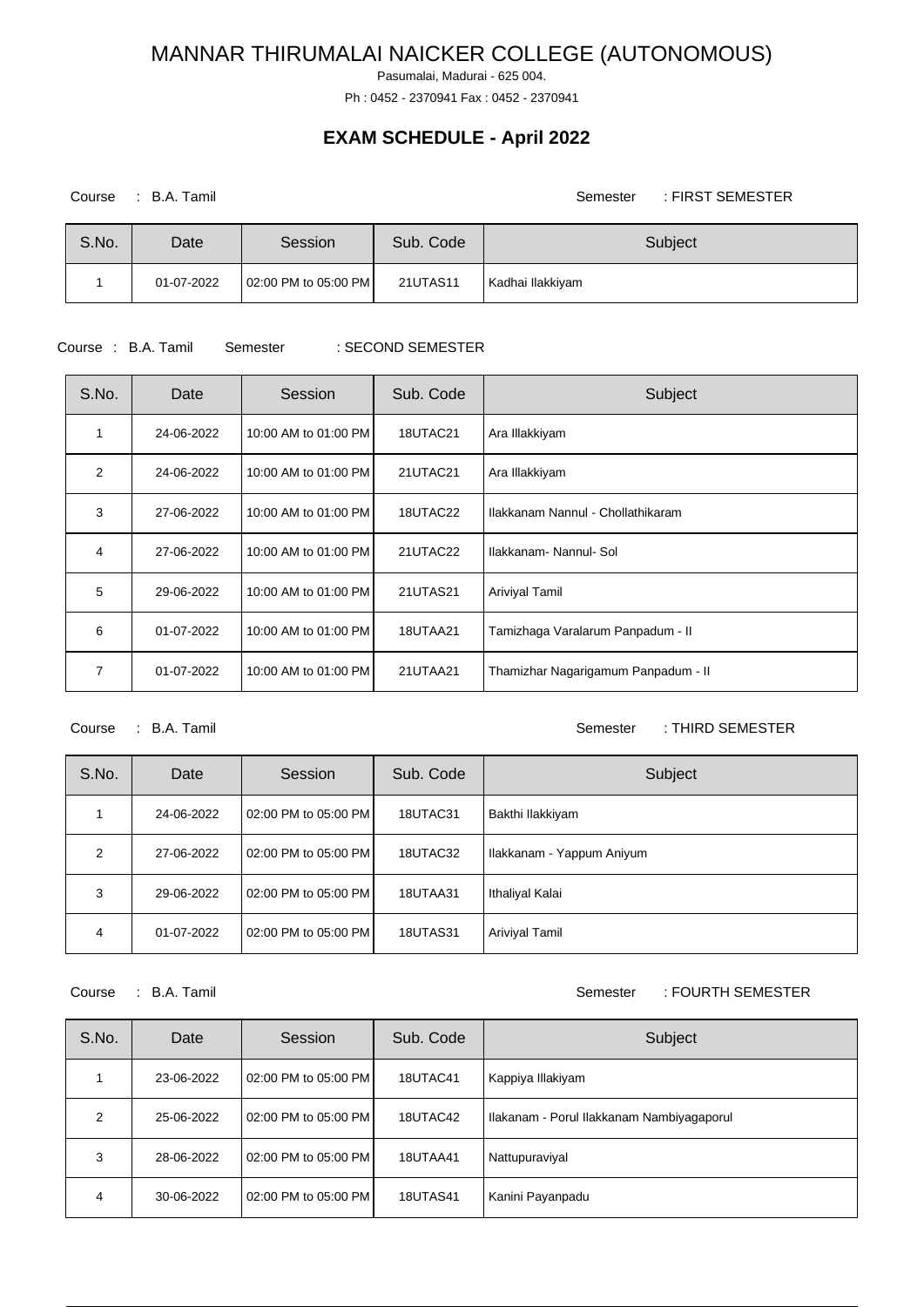Pasumalai, Madurai - 625 004.

Ph : 0452 - 2370941 Fax : 0452 - 2370941

## **EXAM SCHEDULE - April 2022**

Course : B.A. Tamil Semester : FIFTH SEMESTER

| S.No.          | Date       | Session              | Sub. Code | Subject                                      |
|----------------|------------|----------------------|-----------|----------------------------------------------|
| 1              | 17-06-2022 | 10:00 AM to 01:00 PM | 18UTAC51  | Chitrilakkiyam                               |
| 2              | 20-06-2022 | 10:00 AM to 01:00 PM | 18UTAC52  | Ilakkanam - Puram - Purapporul - Venbamaalai |
| 3              | 22-06-2022 | 10:00 AM to 01:00 PM | 18UTAC53  | Tamil Ilakkiya Varalaru                      |
| $\overline{4}$ | 24-06-2022 | 10:00 AM to 01:00 PM | 18UTAE51  | Ilakkiya Thiranaiviyal                       |
| 5              | 24-06-2022 | 10:00 AM to 01:00 PM | 18UTAE53  | Mozhipayanpadu                               |
| 6              | 27-06-2022 | 10:00 AM to 01:00 PM | 18UTAE54  | Tamizhaga Kovil Kalaigal                     |
| 7              | 29-06-2022 | 10:00 AM to 01:00 PM | 18UTAS51  | Padaipillakkiyam                             |
| 8              | 01-07-2022 | 10:00 AM to 01:00 PM | 18UTAS52  | Innayam                                      |

Course : B.A. Tamil Semester : SIXTH SEMESTER

| S.No. | Date       | Session              | Sub. Code | Subject                                       |
|-------|------------|----------------------|-----------|-----------------------------------------------|
| 1     | 16-06-2022 | 10:00 AM to 01:00 PM | 18UTAC61  | Sangailakkiyam                                |
| 2     | 18-06-2022 | 10:00 AM to 01:00 PM | 18UTAC62  | Mozhiyiyal                                    |
| 3     | 21-06-2022 | 10:00 AM to 01:00 PM | 18UTAE61  | Suttrulaaviyal                                |
| 4     | 21-06-2022 | 10:00 AM to 01:00 PM | 18UTAE63  | Thiraippada Kalaiyum Thiraippada Vimarsanamum |
| 5     | 23-06-2022 | 10:00 AM to 01:00 PM | 18UTAE65  | Ulagasemmozhigal                              |
| 6     | 23-06-2022 | 10:00 AM to 01:00 PM | 18UTAE66  | Aatchith Tamizhum Tamil Valarchiyum           |
| 7     | 25-06-2022 | 10:00 AM to 01:00 PM | 18UTAS61  | Vilambarakalai                                |
| 8     | 28-06-2022 | 10:00 AM to 01:00 PM | 18UTAS62  | Mozhipeyarpiyal                               |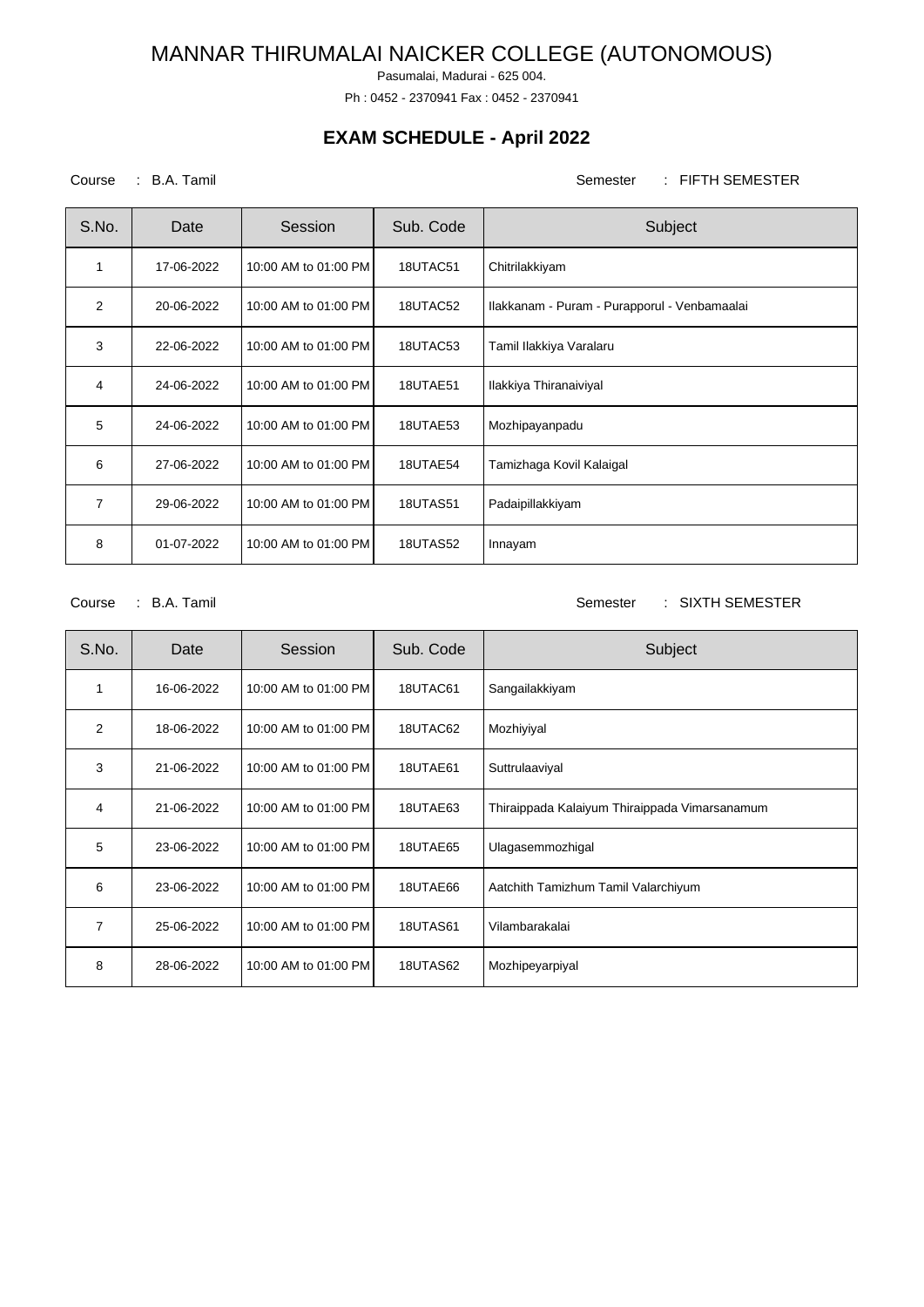Pasumalai, Madurai - 625 004.

Ph : 0452 - 2370941 Fax : 0452 - 2370941

## **EXAM SCHEDULE - April 2022**

Course : BSW Semester : FIRST SEMESTER

| S.No. | Date       | Session              | Sub. Code | Subject                                            |
|-------|------------|----------------------|-----------|----------------------------------------------------|
|       | 24-06-2022 | 02:00 PM to 05:00 PM | 21USWC11  | Introduction to Social Work                        |
| 2     | 27-06-2022 | 02:00 PM to 05:00 PM | 21USWC12  | Introduction to Methods of Social Work             |
| 3     | 29-06-2022 | 02:00 PM to 05:00 PM | 21USWA11  | Understanding Society with Social Work Perspective |
| 4     | 01-07-2022 | 02:00 PM to 05:00 PM | 21USWS11  | <b>IT Skills for Social Workers</b>                |

Course : BSW Semester : SECOND SEMESTER

| S.No.         | Date       | Session              | Sub. Code | Subject                               |
|---------------|------------|----------------------|-----------|---------------------------------------|
|               | 24-06-2022 | 10:00 AM to 01:00 PM | 21USWC21  | Social Welfare Administration         |
| $\mathcal{P}$ | 27-06-2022 | 10:00 AM to 01:00 PM | 21USWC22  | Introduction to Fields of Social Work |
| 3             | 29-06-2022 | 10:00 AM to 01:00 PM | 21USWS21  | <b>Skills for Social Workers</b>      |
| 4             | 01-07-2022 | 10:00 AM to 01:00 PM | 21USWA21  | General Psychology                    |

Course : BSW Semester : THIRD SEMESTER

| S.No. | Date       | Session              | Sub. Code       | Subject                             |
|-------|------------|----------------------|-----------------|-------------------------------------|
|       | 24-06-2022 | 02:00 PM to 05:00 PM | <b>18USWC31</b> | Social work Research and Statistics |
| 2     | 27-06-2022 | 02:00 PM to 05:00 PM | <b>18USWA31</b> | Social Entrepreneurship             |
| 3     | 01-07-2022 | 02:00 PM to 05:00 PM | <b>18USWS31</b> | Understanding Oneself and Family    |

### Course : BSW Semester : FOURTH SEMESTER

| S.No. | Date       | Session              | Sub. Code       | Subject                                       |
|-------|------------|----------------------|-----------------|-----------------------------------------------|
|       | 23-06-2022 | 02:00 PM to 05:00 PM | <b>18USWC41</b> | Management of Non-Government Organisations    |
| 2     | 25-06-2022 | 02:00 PM to 05:00 PM | <b>18USWA41</b> | Developmental Psychology                      |
| 3     | 28-06-2022 | 02:00 PM to 05:00 PM | <b>18USWS41</b> | Communication Skills For Social work Practice |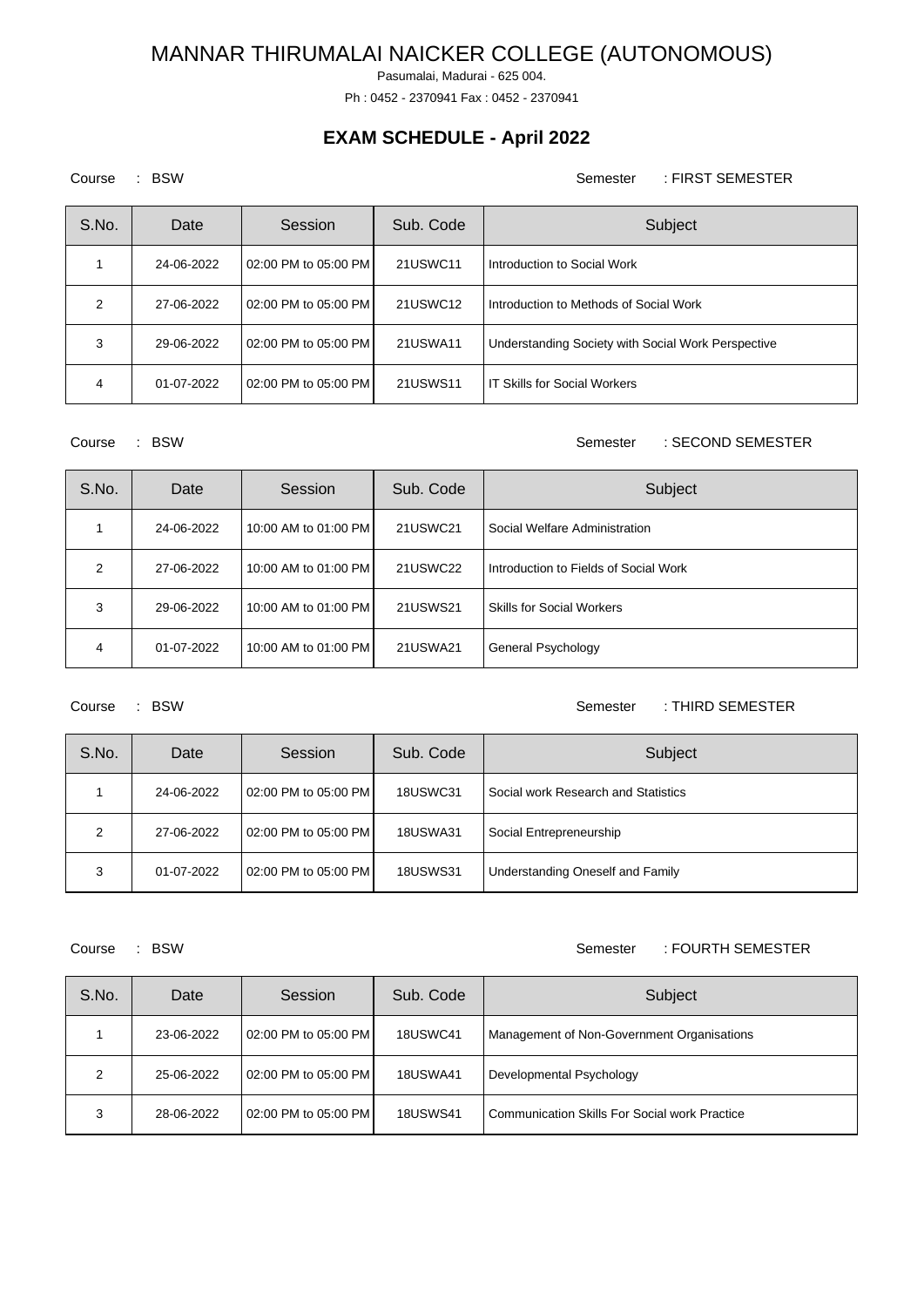Pasumalai, Madurai - 625 004.

Ph : 0452 - 2370941 Fax : 0452 - 2370941

## **EXAM SCHEDULE - April 2022**

Course : BSW Semester : SIXTH SEMESTER

| S.No.          | Date       | Session              | Sub. Code       | Subject                                                   |
|----------------|------------|----------------------|-----------------|-----------------------------------------------------------|
|                | 16-06-2022 | 10:00 AM to 01:00 PM | <b>18USWC61</b> | Social Work in Industries                                 |
| $\overline{2}$ | 18-06-2022 | 10:00 AM to 01:00 PM | <b>18USWE61</b> | Welfare of the Weaker sections                            |
| 3              | 18-06-2022 | 10:00 AM to 01:00 PM | <b>18USWE63</b> | Corporate Social Responsibility                           |
| 4              | 21-06-2022 | 10:00 AM to 01:00 PM | <b>18USWE64</b> | Social Marketing                                          |
| 5              | 21-06-2022 | 10:00 AM to 01:00 PM | <b>18USWE65</b> | Empathy & Emotional Intelligence at Work place            |
| 6              | 23-06-2022 | 10:00 AM to 01:00 PM | <b>18USWS61</b> | <b>Skills for Social Workers</b>                          |
| 7              | 25-06-2022 | 10:00 AM to 01:00 PM | <b>18USWS62</b> | Participatory Rural Appraisal and Community Asset Mapping |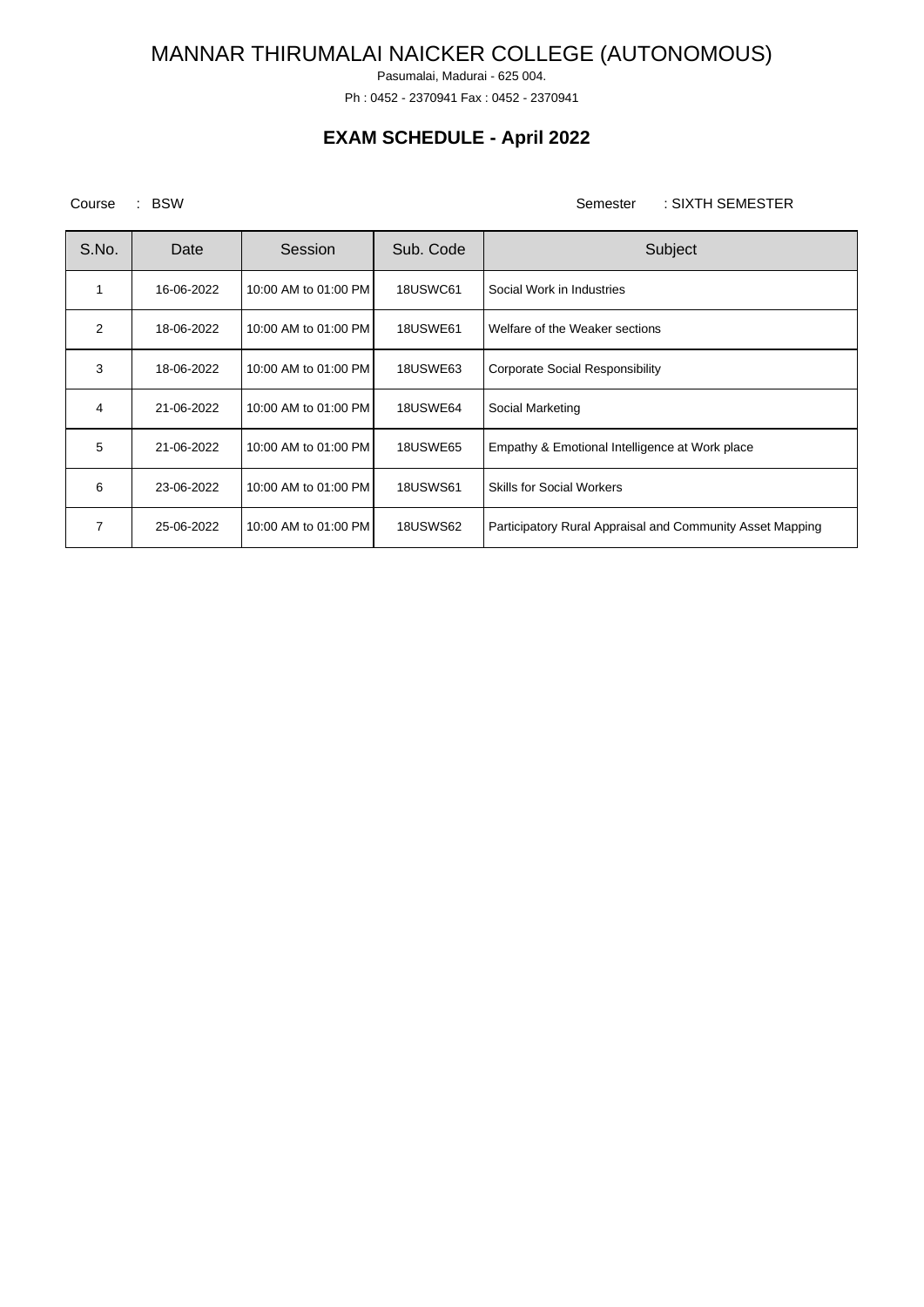Pasumalai, Madurai - 625 004.

Ph : 0452 - 2370941 Fax : 0452 - 2370941

## **EXAM SCHEDULE - April 2022**

Course : B.Sc. Chemistry Course : B.Sc. Chemistry

| S.No. | Date       | Session              | Sub. Code | Subject                |
|-------|------------|----------------------|-----------|------------------------|
|       | 27-06-2022 | 02:00 PM to 05:00 PM | 21UCHS11  | Cosmetic Chemistry     |
| 2     | 01-07-2022 | 02:00 PM to 05:00 PM | 21UCHS12  | <b>Green Chemistry</b> |

### Course : B.Sc. Chemistry Semester : SECOND SEMESTER

| S.No. | Date       | Session              | Sub. Code | Subject                                                                   |
|-------|------------|----------------------|-----------|---------------------------------------------------------------------------|
|       | 24-06-2022 | 10:00 AM to 01:00 PM | 21UCHC21  | Organic Chemistry -I                                                      |
| 2     | 27-06-2022 | 10:00 AM to 01:00 PM | 21UCHS21  | Dairy Chemistry                                                           |
| 3     | 29-06-2022 | 10:00 AM to 01:00 PM | 21UPHA21  | Allied Physics - II: Electricity, Electronics, Optics and Modern Physil s |
| 4     | 01-07-2022 | 10:00 AM to 01:00 PM | 21UCHS22  | Dye Chemistry                                                             |

Course : B.Sc. Chemistry **Semester** : FOURTH SEMESTER

| S.No. | Date       | Session              | Sub. Code | Subject                                                     |
|-------|------------|----------------------|-----------|-------------------------------------------------------------|
|       | 23-06-2022 | 02:00 PM to 05:00 PM | 18UCHC41  | Inorganic Chemistry - II                                    |
| 2     | 25-06-2022 | 02:00 PM to 05:00 PM | 18UMCA42  | Allied Mathematics - II                                     |
| 3     | 28-06-2022 | 02:00 PM to 05:00 PM | 18UPHA41  | Allied Physics - IV Optics, Spectroscopy and Modern Physics |

### Course : B.Sc. Chemistry Course : B.Sc. Chemistry

| S.No. | Date       | Session              | Sub. Code | Subject                            |
|-------|------------|----------------------|-----------|------------------------------------|
|       | 17-06-2022 | 10:00 AM to 01:00 PM | 18UCHC51  | Organic Chemistry - II             |
| 2     | 20-06-2022 | 10:00 AM to 01:00 PM | 18UCHC52  | Physical Chemistry - II            |
| 3     | 22-06-2022 | 10:00 AM to 01:00 PM | 18UMCA52  | Allied Mathematics - III           |
| 4     | 24-06-2022 | 10:00 AM to 01:00 PM | 18UCHE51  | Inorganic and Analytical Chemistry |
| 5     | 27-06-2022 | 10:00 AM to 01:00 PM | 18UCHE52  | <b>Bioinorganic Chemistry</b>      |
| 6     | 29-06-2022 | 10:00 AM to 01:00 PM | 18UCHS51  | Drug Chemistry                     |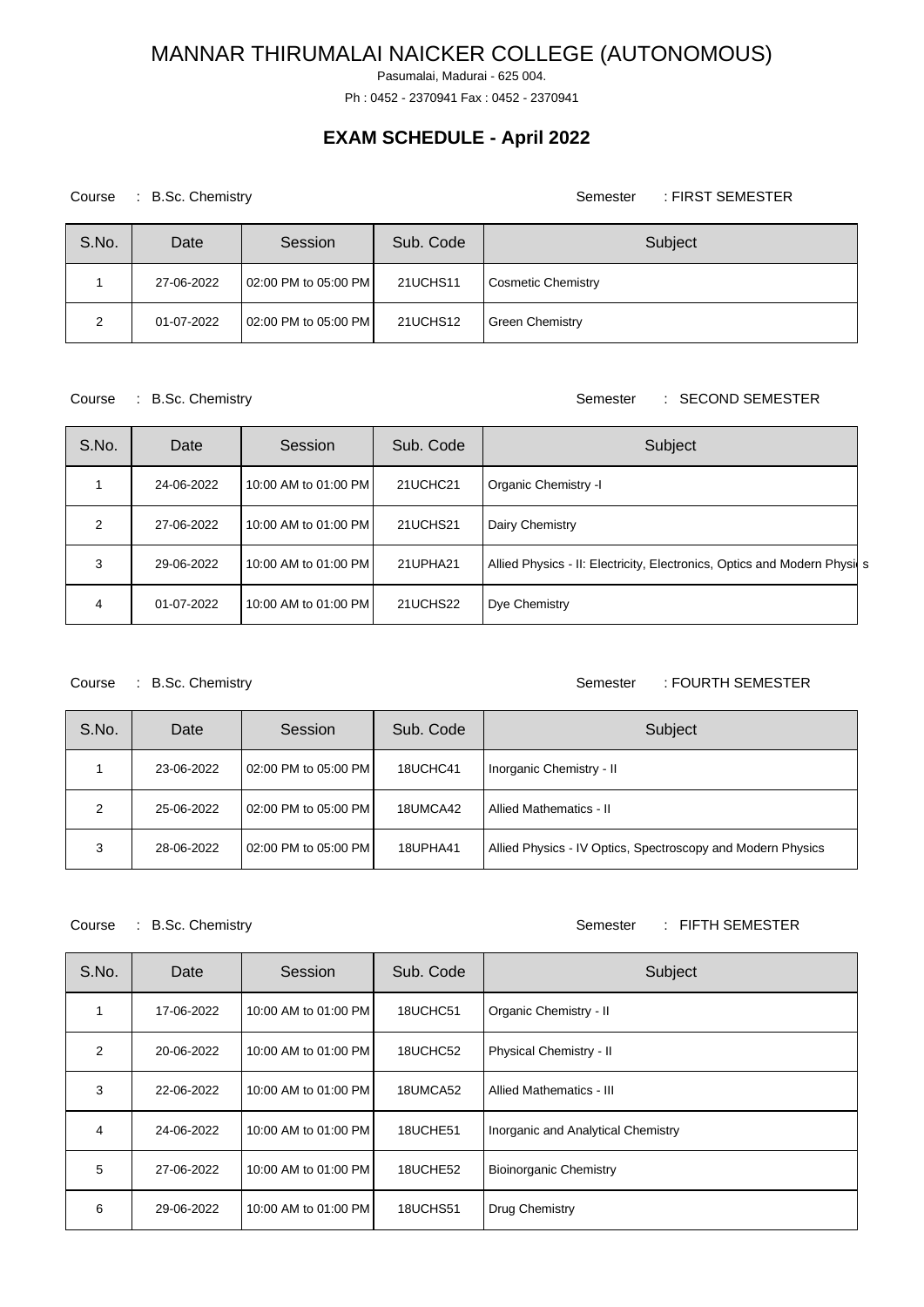Pasumalai, Madurai - 625 004.

Ph : 0452 - 2370941 Fax : 0452 - 2370941

## **EXAM SCHEDULE - April 2022**

| S.No. | Date       | Session              | Sub. Code | Subject                       |
|-------|------------|----------------------|-----------|-------------------------------|
|       | 16-06-2022 | 10:00 AM to 01:00 PM | 18UCHC61  | <b>Organic Chemistry-III</b>  |
| 2     | 18-06-2022 | 10:00 AM to 01:00 PM | 18UCHC62  | <b>Physical Chemistry-III</b> |
| 3     | 21-06-2022 | 10:00 AM to 01:00 PM | 18UCHE61  | <b>Applied Chemistry</b>      |
| 4     | 21-06-2022 | 10:00 AM to 01:00 PM | 18UCHE62  | Nano chemistry                |
| 5     | 23-06-2022 | 10:00 AM to 01:00 PM | 18UMCA62  | Allied Mathematics - IV       |
| 6     | 25-06-2022 | 10:00 AM to 01:00 PM | 18UCHS61  | Macromolecular Chemistry      |

Course : B.Sc. Chemistry Course : B.Sc. Chemistry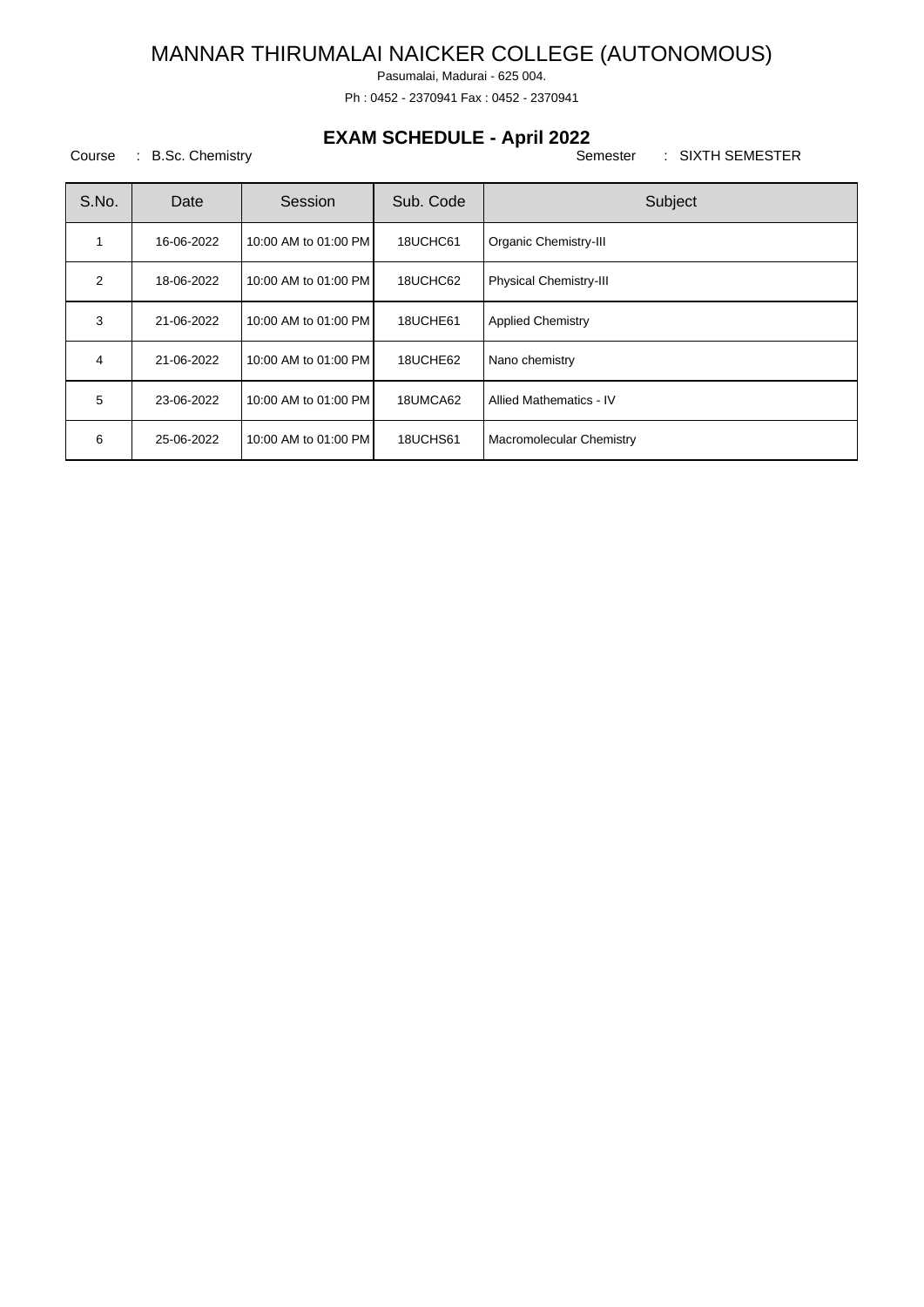Pasumalai, Madurai - 625 004.

Ph : 0452 - 2370941 Fax : 0452 - 2370941

## **EXAM SCHEDULE - April 2022**

#### Course : B.Sc. Food and Dairy Technology **Semester : FIRST SEMESTER** Semester : FIRST SEMESTER

| S.No. | Date       | Session              | Sub. Code | Subject                             |
|-------|------------|----------------------|-----------|-------------------------------------|
|       | 27-06-2022 | 02:00 PM to 05:00 PM | 21UFDS11  | Dairy Farming and Rural Development |

#### Course : B.Sc. Food and Dairy Technology **Semester : SECOND SEMESTER** Course 30 Semester : SECOND SEMESTER

| S.No.          | Date       | Session              | Sub. Code | Subject                                |
|----------------|------------|----------------------|-----------|----------------------------------------|
|                | 24-06-2022 | 10:00 AM to 01:00 PM | 21UFDC21  | <b>Food Processing Technology</b>      |
| $\mathcal{P}$  | 27-06-2022 | 10:00 AM to 01:00 PM | 21UFDC22  | Technology of Food Preservation        |
| 3              | 29-06-2022 | 10:00 AM to 01:00 PM | 21UFDS21  | Market Milk                            |
| $\overline{4}$ | 01-07-2022 | 10:00 AM to 01:00 PM | 21UFDA21  | <b>Fast Foods and Catering Service</b> |

### Course : B.Sc. Food and Dairy Technology **Semester : FOURTH SEMESTER**

| S.No. | Date       | Session              | Sub. Code | Subject                                   |
|-------|------------|----------------------|-----------|-------------------------------------------|
|       | 23-06-2022 | 02:00 PM to 05:00 PM | 18UFDC41  | Food and Industrial Microbiology          |
| າ     | 25-06-2022 | 02:00 PM to 05:00 PM | 18UFDA41  | Food Safety and Quality Control           |
| 3     | 28-06-2022 | 02:00 PM to 05:00 PM | 18UFDS41  | Fundamentals on milk chilling machineries |

Course : B.Sc. Food and Dairy Technology **Semester** : SIXTH SEMESTER

| S.No. | Date       | Session              | Sub. Code | Subject                                    |
|-------|------------|----------------------|-----------|--------------------------------------------|
|       | 16-06-2022 | 10:00 AM to 01:00 PM | 18UFDC61  | <b>Bakery and Confectionery</b>            |
| 2     | 18-06-2022 | 10:00 AM to 01:00 PM | 18UFDE61  | Entrepreneurial Development Programme      |
| 3     | 18-06-2022 | 10:00 AM to 01:00 PM | 18UFDE63  | <b>Functional Foods and Nutraceuticals</b> |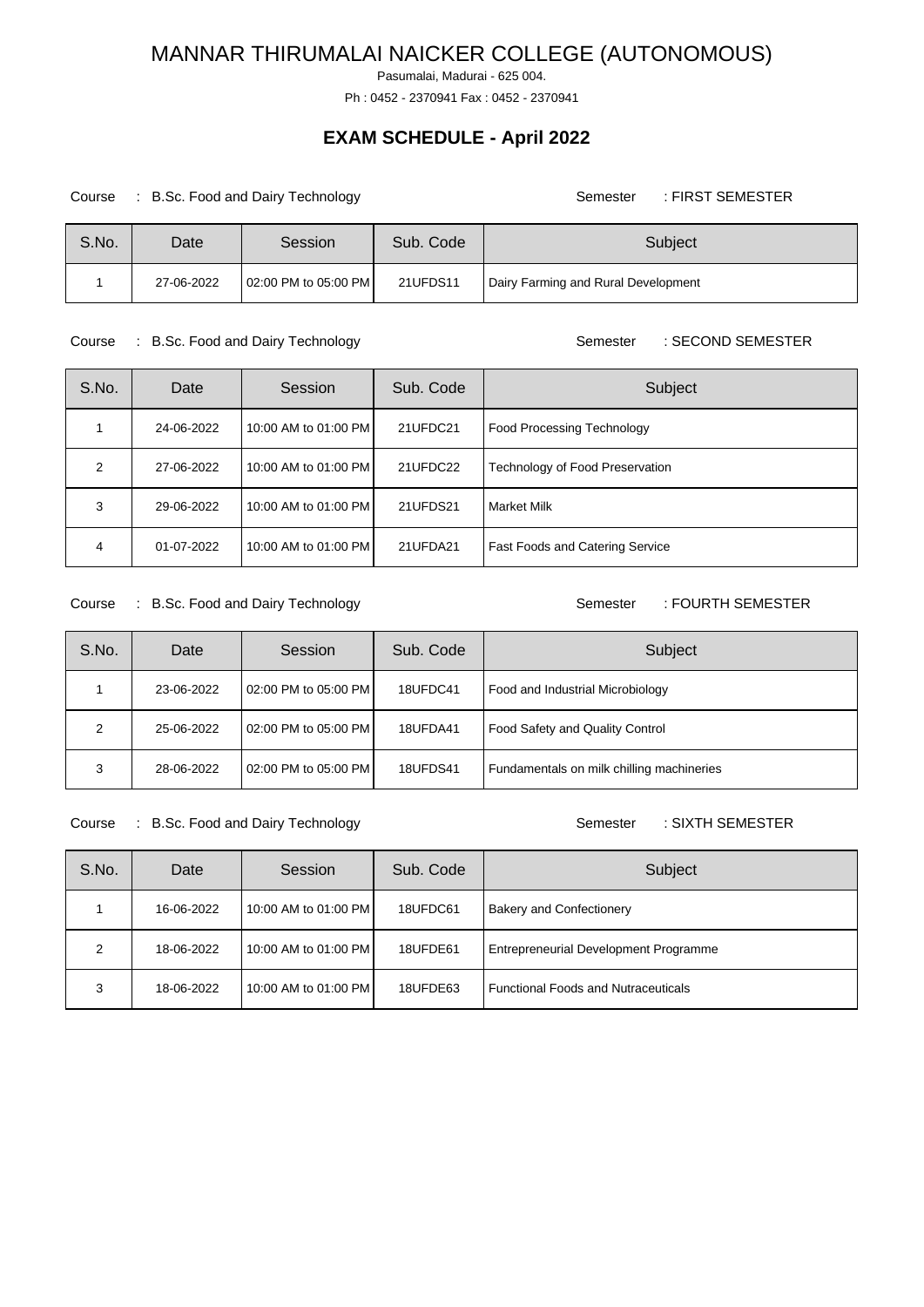Pasumalai, Madurai - 625 004.

Ph : 0452 - 2370941 Fax : 0452 - 2370941

## **EXAM SCHEDULE - April 2022**

Course : B.Com (CP) Semester : FIRST SEMESTER

| S.No. | Date       | Session              | Sub. Code | Subject                                          |
|-------|------------|----------------------|-----------|--------------------------------------------------|
|       | 24-06-2022 | 02:00 PM to 05:00 PM | 19UCPC11  | Financial Accounting - I                         |
| 2     | 27-06-2022 | 02:00 PM to 05:00 PM | 19UCPC12  | <b>Business Environment and Entrepreneurship</b> |
| 3     | 29-06-2022 | 02:00 PM to 05:00 PM | 19UCPA11  | General Economics                                |

### Course : B.Com (CP) Semester : SECOND SEMESTER

| S.No. | Date       | Session              | Sub. Code | Subject                   |
|-------|------------|----------------------|-----------|---------------------------|
|       | 24-06-2022 | 10:00 AM to 01:00 PM | 19UCPC21  | Financial Accounting - II |
| 2     | 27-06-2022 | 10:00 AM to 01:00 PM | 19UCPC22  | <b>Business Laws</b>      |
| 3     | 29-06-2022 | 10:00 AM to 01:00 PM | 19UCPA21  | Modern Banking            |

Course : B.Com (CP) Semester : THIRD SEMESTER

| S.No.         | Date       | Session              | Sub. Code       | Subject                              |
|---------------|------------|----------------------|-----------------|--------------------------------------|
|               | 24-06-2022 | 02:00 PM to 05:00 PM | 19UCPC31        | Corporate Accounting                 |
| $\mathcal{P}$ | 27-06-2022 | 02:00 PM to 05:00 PM | 19UCPC32        | Company Law and Secretarial practice |
| 3             | 29-06-2022 | 02:00 PM to 05:00 PM | 19UCPA31        | <b>Cost Accounting</b>               |
| 4             | 01-07-2022 | 02:00 PM to 05:00 PM | <b>19UCPS31</b> | <b>Personality Development</b>       |

Course : B.Com (CP) Quality Course : B.Com (CP) Quality Course : FOURTH SEMESTER

| S.No.         | Date       | Session              | Sub. Code       | Subject                              |
|---------------|------------|----------------------|-----------------|--------------------------------------|
|               | 23-06-2022 | 02:00 PM to 05:00 PM | 19UCPC41        | <b>Advanced Corporate Accounting</b> |
| $\mathcal{P}$ | 25-06-2022 | 02:00 PM to 05:00 PM | 19UCPC42        | <b>Management Accounting</b>         |
| 3             | 28-06-2022 | 02:00 PM to 05:00 PM | 19UCPA41        | <b>Management Concepts</b>           |
| 4             | 30-06-2022 | 02:00 PM to 05:00 PM | <b>19UCPS41</b> | <b>Fundamentals of Computer</b>      |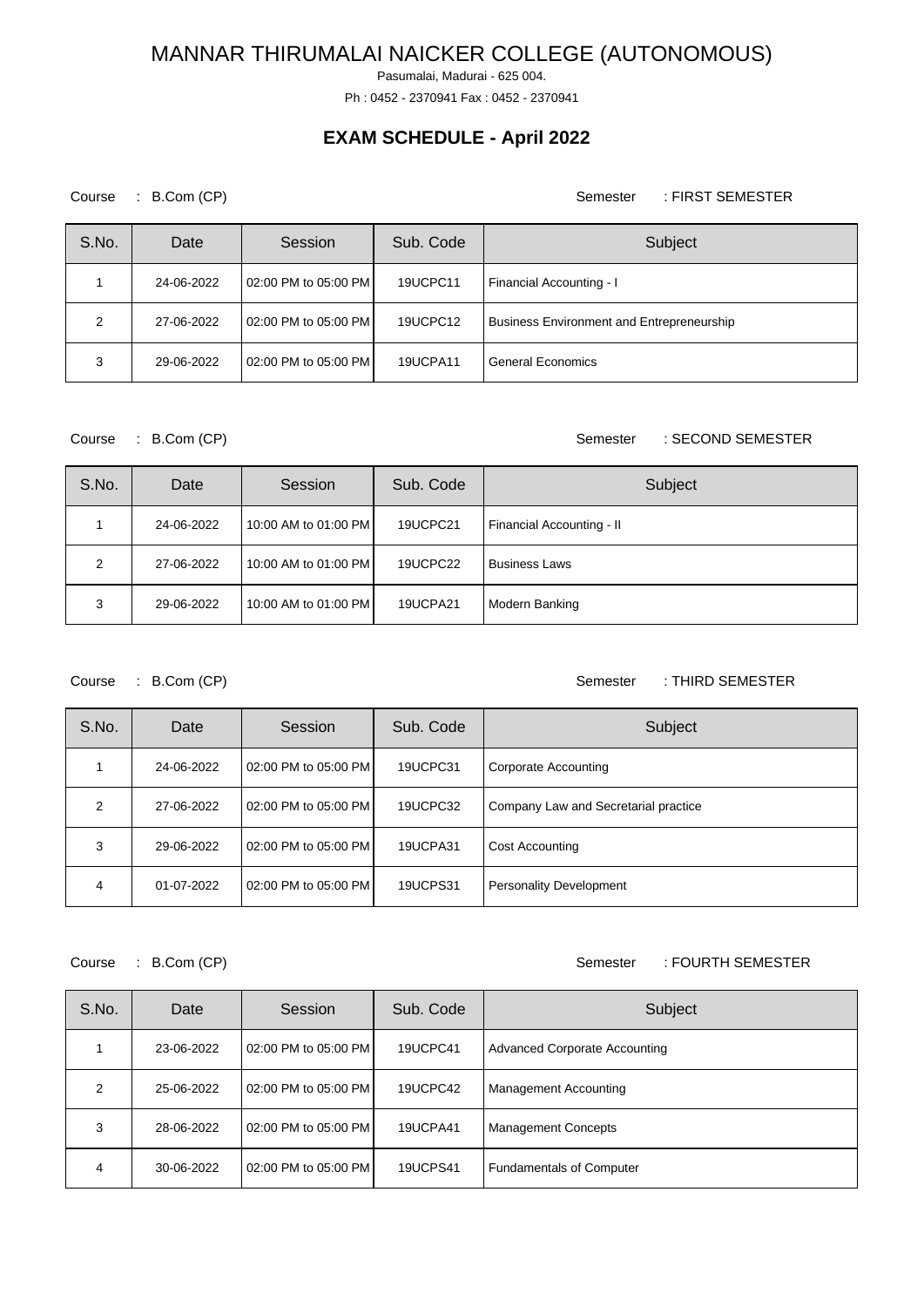Pasumalai, Madurai - 625 004.

Ph : 0452 - 2370941 Fax : 0452 - 2370941

## **EXAM SCHEDULE - April 2022**

Course : B.Com (CP) Semester : FIFTH SEMESTER

| S.No.          | Date       | Session              | Sub. Code       | Subject                                  |
|----------------|------------|----------------------|-----------------|------------------------------------------|
|                | 17-06-2022 | 10:00 AM to 01:00 PM | 19UCPC51        | Direct Taxes                             |
| $\overline{2}$ | 20-06-2022 | 10:00 AM to 01:00 PM | 19UCPC52        | <b>Practical Auditing</b>                |
| 3              | 22-06-2022 | 10:00 AM to 01:00 PM | 19UCPC53        | <b>Financial Management</b>              |
| 4              | 24-06-2022 | 10:00 AM to 01:00 PM | 19UCPE53        | Economic and other legislation           |
| 5              | 27-06-2022 | 10:00 AM to 01:00 PM | 19UCPE54        | <b>Corporate Social Responsibilities</b> |
| 6              | 29-06-2022 | 10:00 AM to 01:00 PM | <b>19UCPS51</b> | Marketing management                     |

Course : B.Com (CP) Semester : SIXTH SEMESTER

| S.No. | Date       | Session              | Sub. Code | Subject                                      |
|-------|------------|----------------------|-----------|----------------------------------------------|
| 1     | 16-06-2022 | 10:00 AM to 01:00 PM | 19UCPC61  | Income Tax Law and Practice                  |
| 2     | 18-06-2022 | 10:00 AM to 01:00 PM | 19UCPC62  | <b>Investment Management</b>                 |
| 3     | 21-06-2022 | 10:00 AM to 01:00 PM | 19UCPE61  | <b>Business Mathematics</b>                  |
| 4     | 21-06-2022 | 10:00 AM to 01:00 PM | 19UCPE63  | <b>Customer Relationship Management</b>      |
| 5     | 23-06-2022 | 10:00 AM to 01:00 PM | 19UCPE65  | <b>GST and Customs Act</b>                   |
| 6     | 23-06-2022 | 10:00 AM to 01:00 PM | 19UCPE66  | Service Marketing                            |
| 7     | 25-06-2022 | 10:00 AM to 01:00 PM | 19UCPS61  | Export - Import Procedures and documentation |